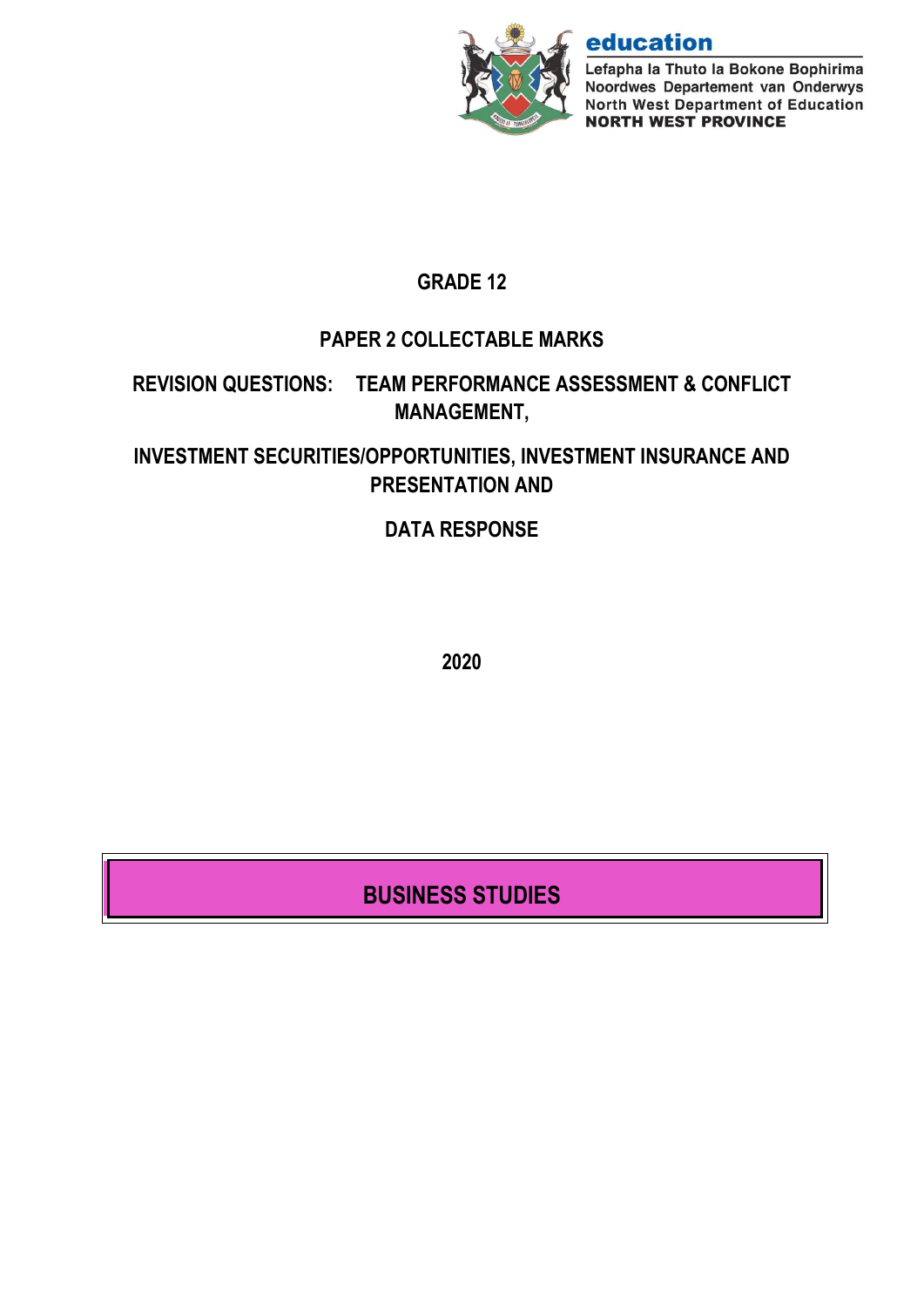#### **Instructions to learners:**

- a) Read your notes following the sequence of the bullets outlined in the extracts the Grade 12 Examination Guidelines 2020
- b) After reading content/a topic relating to each bullet go to your revision activities provided for each topic addressed in this document.
- c) Attempt all questions relevant to a specific bullet of the core content for a particular topic e.g. for investment securities bullet one will be addressed by practice question 1 under 1.2.1, bullet two by practice question 2 under 1.2.2 etc.
	- **NB:** Do all questions as they were provided to expose you to various ways in which same content can be addressed. Some content cannot be mastered by just doing one activity/question e.g. calculations
- d) Go to your marking guidelines or notes and mark yourself to check correctness of your answers.
- e) As your mark each question check the way ticks are allocated comparing to action verbs used in a particular question.
- f) Check where you went wrong and go back to your notes and study the topic again.

#### **BROAD TOPIC: BUSINESS ROLES: TEAM PERFORMANCE ASSESSMENT CONFLICT MANAGEMENT**

#### **The following is an extract from the Grade 12 Examination Guideline 2020(Refer to pages 35-36)**

### **2.5 Learners should be able to:**

- **TEAM PERFORMANCE ASSESSMENT**
- Outline/Explain/Discuss the criteria for successful team performance: interpersonal attitudes and behaviours, shared values, communication and collaboration.
- Identify the above-mentioned criteria from given scenarios/statements.
- Outline/Explain/Discuss the characteristics of successful team performance.
- Identify/Name the following stages of team development from given scenarios/statements:
	- o Forming
	- o Storming
	- o Norming
	- o Performing
	- o Adjourning/Mourning
- Explain/Describe/Discuss the above-stated stages of team development.
- Describe/Explain/Discuss/Elaborate on the importance of team dynamic theories in improving team performance, e.g. allocating tasks according to the roles of team members.

#### **CONFLICT RESOLUTION**

- State/Outline/Explain/Describe/Discuss causes of conflict in the workplace.
- Identify causes of conflict from given scenarios/statements
- Explain/Advise businesses on how they should handle conflict in the workplace (Conflict resolution steps/techniques)

#### **DEALING WITH GRIEVANCES AND DIFFICULT PEOPLE/PERSONALITIES**

- Differentiate between grievance and conflict.
- Explain/Discuss the correct procedures to deal with grievances in the workplace.
- Identify/Name the following difficult people/ personalities from given scenarios/statements:
	- o Complainer
	- o Indecisive
	- o Over-agree
	- o Negativity
	- o Expert
	- o Quiet
- Suggest/Recommend ways in which businesses can deal with the above stated difficult people/personalities in the workplace.
- Explain/Suggest ways in which businesses can deal with difficult employees in the workplace.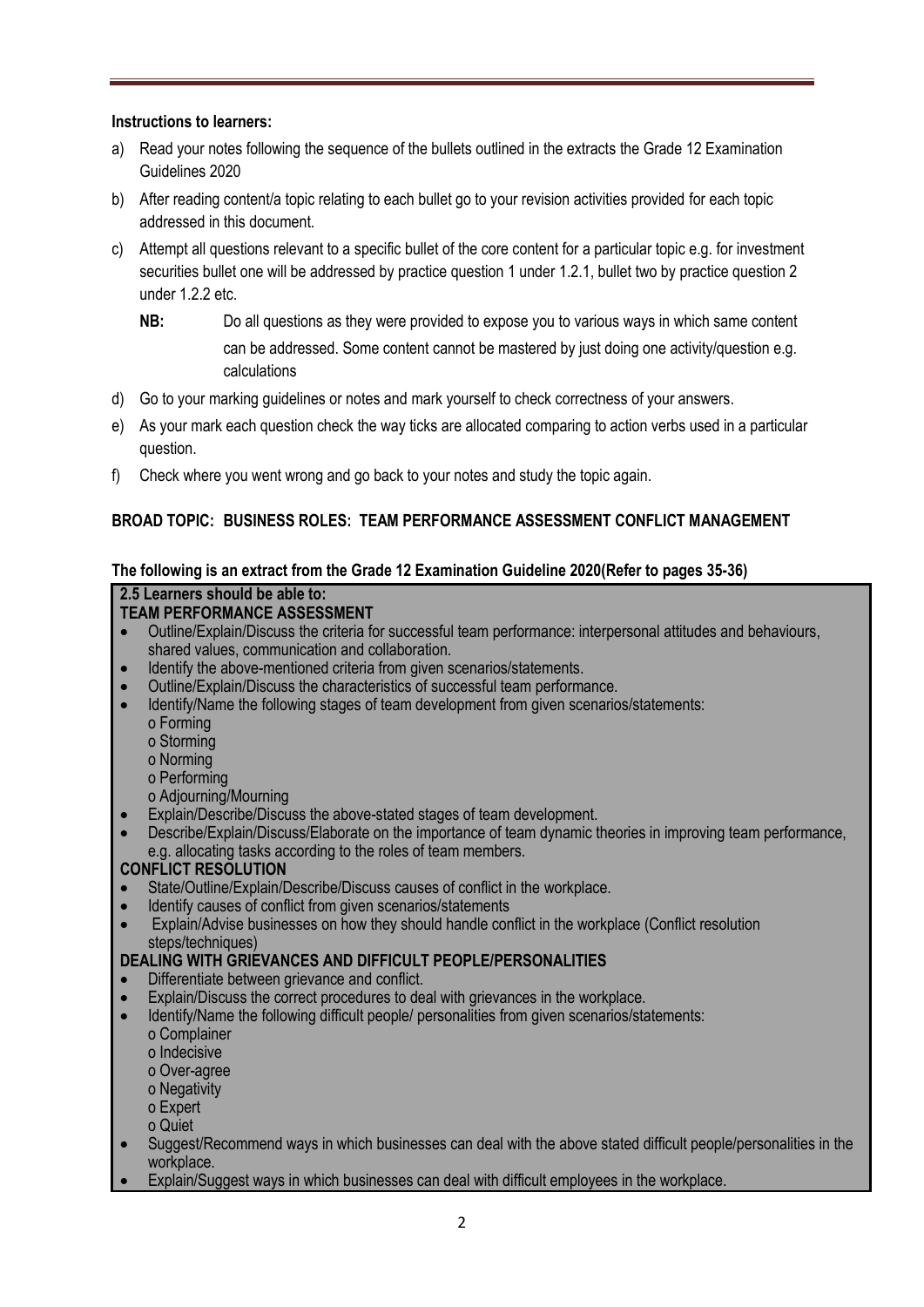**The practice questions were drawn from the following sources**

| <b>QUESTION PAPER</b> | <b>QUESTIONS</b>       | <b>Content addressed</b>                                                                                                                                                                                       |
|-----------------------|------------------------|----------------------------------------------------------------------------------------------------------------------------------------------------------------------------------------------------------------|
| <b>DBE NOV 2015</b>   | Q6.4 & 6.5             | Criteria for successful team performance, ways in which businesses can<br>deal with difficult employees in the workplace                                                                                       |
| DBE Feb/March 2016    | Q <sub>9</sub>         | Ways in which businesses can deal with difficult employees in the<br>workplace                                                                                                                                 |
| DBE May/June 2016     | Q4.3, Q4.4             | Causes of conflict, stages of team development                                                                                                                                                                 |
| <b>DBE NOV 2016</b>   | Q6.6, 6.7, Q9          | The characteristics of successful team performance, ways in which<br>businesses can deal with difficult people/personalities                                                                                   |
| DBE Feb/March 2017    | Q4.2, 4.5, Q4.6,<br>Q9 | Criteria for successful team performance, stages of team<br>Development the importance of team dynamic theories in<br>improving team performance, conflict resolution<br>steps/techniques                      |
| DBE Feb/March 2018    | Q9                     | Conflict resolution steps/techniques,                                                                                                                                                                          |
| DBE May/June 2018     | Q4.2, 4.5, 4.6,        | Causes of conflict, stages of team development, the correct procedures<br>to deal with grievances in the workplace                                                                                             |
| DBE NOV 2018          | Q4.2, 4.1, 4.6 &<br>Q9 | Stages of team development, causes of conflict, ways in which<br>businesses can deal with difficult people/personalities                                                                                       |
| DBE May/June 2019     | Q4.2, Q6.6 & 6.7       | Identifying causes of conflict from given scenarios/statements, identifying<br>stages of team development from given scenarios/statements, the correct<br>procedures to deal with grievances in the workplace. |
| <b>DBE NOV 2019</b>   | Q9                     | Causes of conflict, ways in which businesses could deal with                                                                                                                                                   |
|                       |                        | difficult people in the workplace                                                                                                                                                                              |
| DBE Exemplar P2 2020  | Q3.6                   | The correct procedures to deal with grievances in the workplace                                                                                                                                                |
| GP Prep 2018          | Q4.4                   | Ways in which businesses can deal with difficult people/personalities                                                                                                                                          |
| GP & NW               | Q4                     | Differentiate between grievance and conflict                                                                                                                                                                   |

\* The headings numbered 2.5.1-2.5.14 relates to the elaboration of core content which learners are expected to know according to the Grade 12 Examination Guideline 2020(refer to the extract provided on Page 2)

\* Each practice question provided below addresses a specific bullet outlined in the core content. There are 14 practice questions addressing 14 bullets of Team Performance Assessment and Conflict Management

\* The document also provides typical essay and Section A type practice questions which you also need to attempt to get exposed to all Sections covered in the Business Studies question paper.

All questions used were derived from the DBE previous question papers and other relevant sources (refer to table above).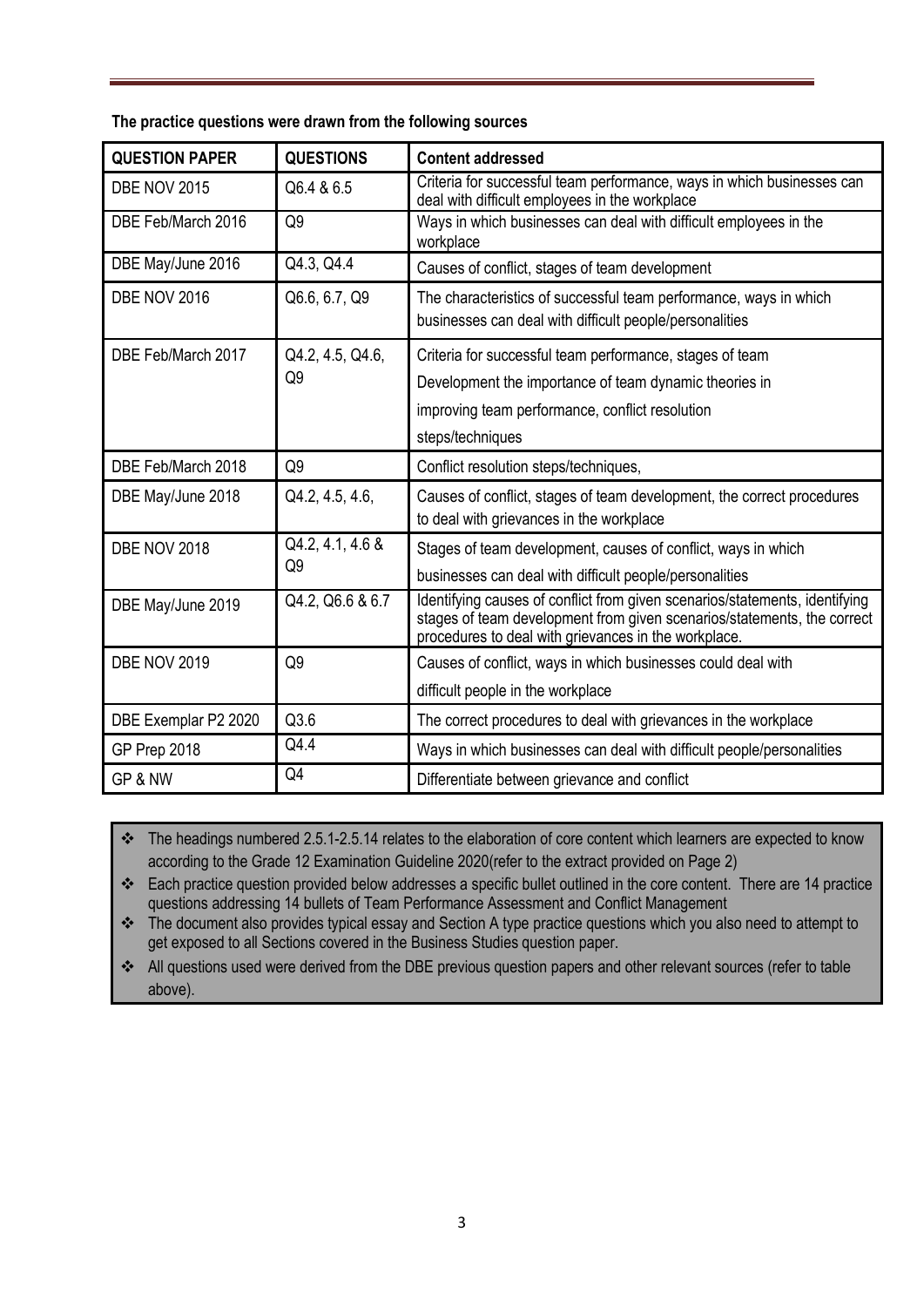#### **PRACTICE QUESTIONS: TEAM PERFORMANCE ASSESSMENT**

**2.5.1** Outline/Explain/Discuss the criteria for successful team performance: interpersonal attitudes and behaviours, shared values, communication and collaboration.

#### **Practice question 1**

|       | 11                                                                                                                                                                                | Discuss the following criteria for assessing successful team performance:   |                   |
|-------|-----------------------------------------------------------------------------------------------------------------------------------------------------------------------------------|-----------------------------------------------------------------------------|-------------------|
|       | 1.1.1<br>1.1.2<br>1.1.3                                                                                                                                                           | Interpersonal attitude and behaviour<br>Communication<br>Shared values      | (2)<br>(2)<br>(2) |
| 1.2   |                                                                                                                                                                                   | Explain any THREE criteria for successful team performance.                 | (9)               |
| 1.3   | You are part of the 'Dream Big' community project team. The success of this project depends on the<br>effectiveness of the team. Discuss any THREE criteria for successful teams. |                                                                             | (9)               |
| 2.5.2 | Identify the above-mentioned criteria from given scenarios/statements.                                                                                                            |                                                                             |                   |
|       |                                                                                                                                                                                   | <b>Practice question 2</b>                                                  |                   |
| 2.5.3 |                                                                                                                                                                                   | Outline/Explain/Discuss the characteristics of successful team performance. |                   |

#### **Practice question 3**

3.1 Explain the characteristics of successful teams. (4)

#### **2.5.4 Identify/Name the following stages of team development from give scenarios/statements:**

- o Forming
- o Storming
- o Norming
- o Performing
- o Adjourning/Mourning

#### **Practice question 4**

- 4.1 **Identify** the stages of team development applicable to Shiburi Construction team in EACH statement below:
	- 4.4.1 Team members confront each other's ideas and fight for leadership position.
	- 4.4.2 The team is aware of its aims and makes decisions without supervision.
	- 4..4.3 Team members gather information about the task that must be performed.
	- 4.4.4 Team members compare each other's ideas and fight for a leadership position. (8)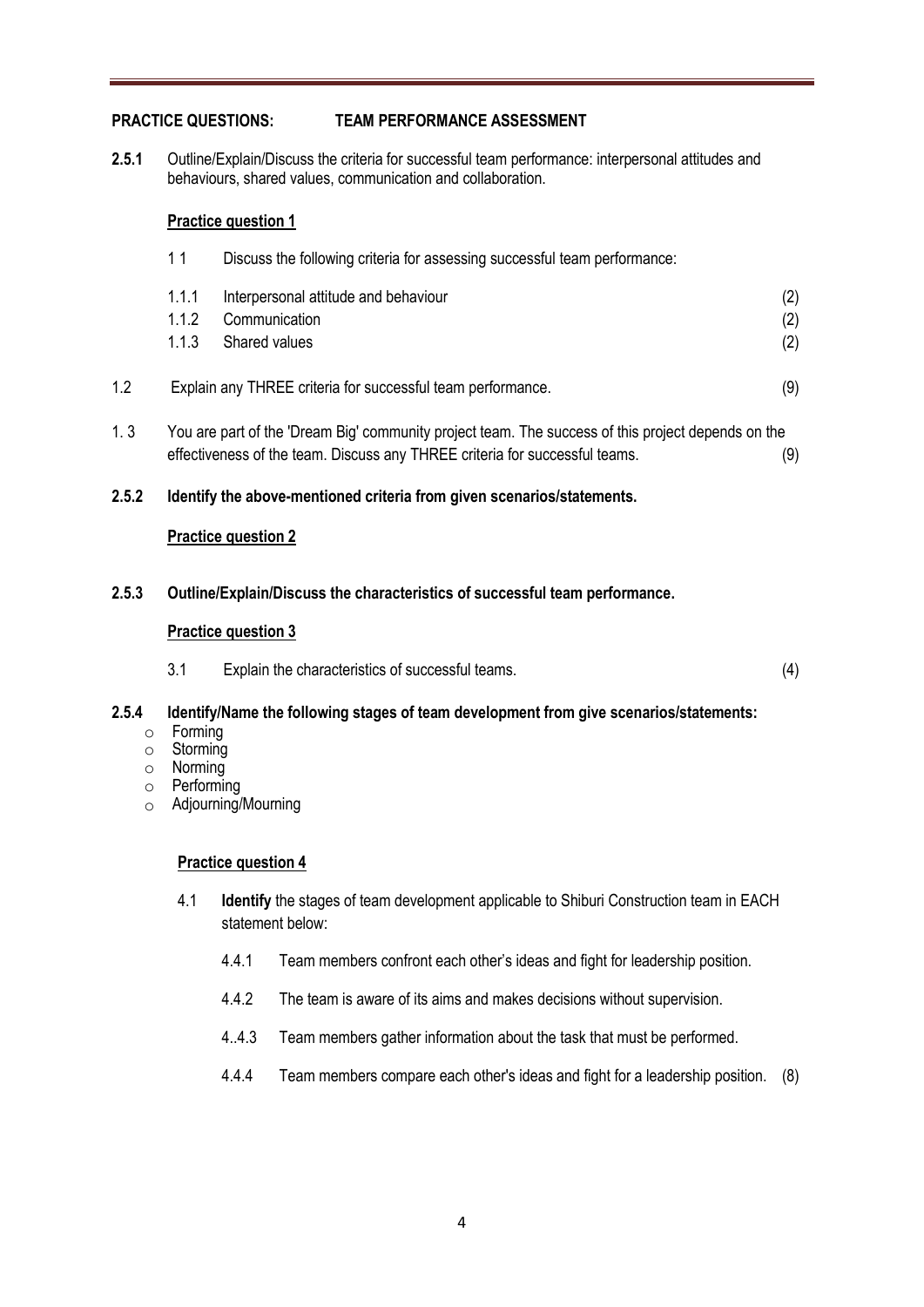4.2 Read the scenario below and answer the questions that follow.

#### **DREAM TEAM (DT)**

Dream Team is a group of computer science graduates who want to undertake a research project. They were comfortable with each other during their first meeting.

- 4.2.1 Identify the stage of team development that is applicable to the scenario above. Motivate your answer by quoting from the scenario. (3)
- 4.2.2 Discuss THREE other stages of team development. (9)
- 4.3 Read the scenario below and answer the questions that follow.

#### **SHINING STARS (SS)**

Lerato, Josiah and Gerry started a recycling project, known as Shining Stars. Josiah always questioned the other members' ideas and opinions as he wanted to be the team leader. The team members eventually reached an agreement and consensus on the way forward.

4.3.1 Identify the TWO stages of team development that were experienced by SS. Motivate your answer by quoting from the scenario above. (6)

Use the table below as a guide to answer QUESTION 4.3.1.

| <b>STAGES OF TEAM</b> |                   |
|-----------------------|-------------------|
|                       |                   |
| <b>DEVELOPMENT</b>    | <b>MOTIVATION</b> |
|                       |                   |
|                       |                   |
|                       |                   |
|                       |                   |
|                       |                   |

4.3.2 Explain THREE other stages of team development. (9)

#### **2.5.5 Explain/Describe/Discuss the above-stated stages of team development.**

#### **Practice question 5**

- 5.2 Describe the stages of team development. (12)
- 5.1 Discuss FOUR stages of team development.. (8)
- **2.5.6 Describe/Explain/Discuss/Elaborate on the importance of team dynamic theories in improving team performance, e.g. allocating tasks according to the roles of team members.**

#### **Practice question 6**

6.1 Elaborate on the importance of team dynamic theories in improving team performance. (4)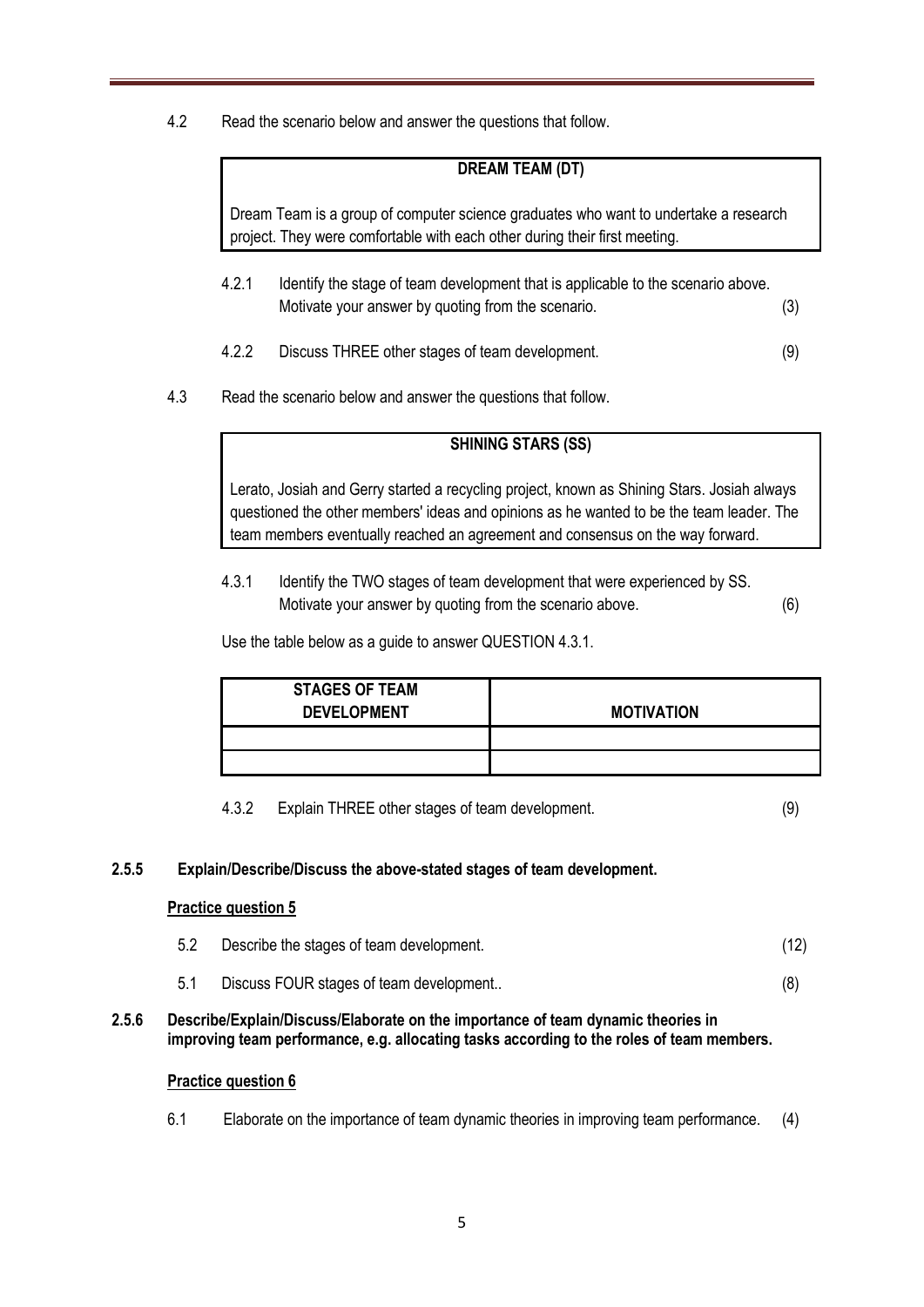#### **CONFLICT RESOLUTION**

**2.5.7 State/Outline/Explain/Describe/Discuss causes of conflict in the workplace.**

#### **Practice question 7**

| 7.1.1 | State FIVE causes of conflict in the workplace.         | (5)  |
|-------|---------------------------------------------------------|------|
| 7.1.2 | .Discuss the causes of conflict in the workplace.       | (10) |
| 7.1.3 | Describe any THREE causes of conflict in the workplace. | (9)  |

#### **2.5.8 Identify causes of conflict from given scenarios/statements**

#### **Practice question 8**

- 8.1 Identify the causes of conflict applicable to Siyaya Inc. in EACH statement below:
	- 8.1.1 The Dream Team is not willing to work with the Khula Team who always receives

awards.

- 8.1.2 Employees do not complete their tasks effectively as clear instructions are not always provided.
- 8.1.3 Employees always argue over the use of equipment to accomplish their tasks.
- 8.1.4 Some employees cannot cope with the large number of tasks given to them. (8)
- 8.2 Read the scenario below and answer the questions that follow.

#### **TREVOR TYRES LTD(TT)**

Trevor Tyres Ltd(TT) employ workers from diverse backgrounds. Some workers find it difficult to tolerate others beliefs and values. Many workers fight over the use of the businesses' limited resources and some ignore business rules. Management refuses to address the workers' concerns, despite a formal complaint being lodged by some workers.

- 8.2.1 Quote FOUR causes of conflict in the scenario above. (4)
- 8.2.2 Recommend ways in which Trevor Tyres Ltd can address. EACH of the causes of conflict referred to in QUESTION 8.2.1 (8)

#### **2.5.9 Explain/Advise businesses on how they should handle conflict in the workplace (Conflict resolution steps/techniques)**

#### **Practice question 9**

| 9.1 | Explain how businesses should handle conflict in the workplace.                     |     |
|-----|-------------------------------------------------------------------------------------|-----|
|     | 9.2 Advise businesses on the steps to be applied when resolving conflict in a team. | (8) |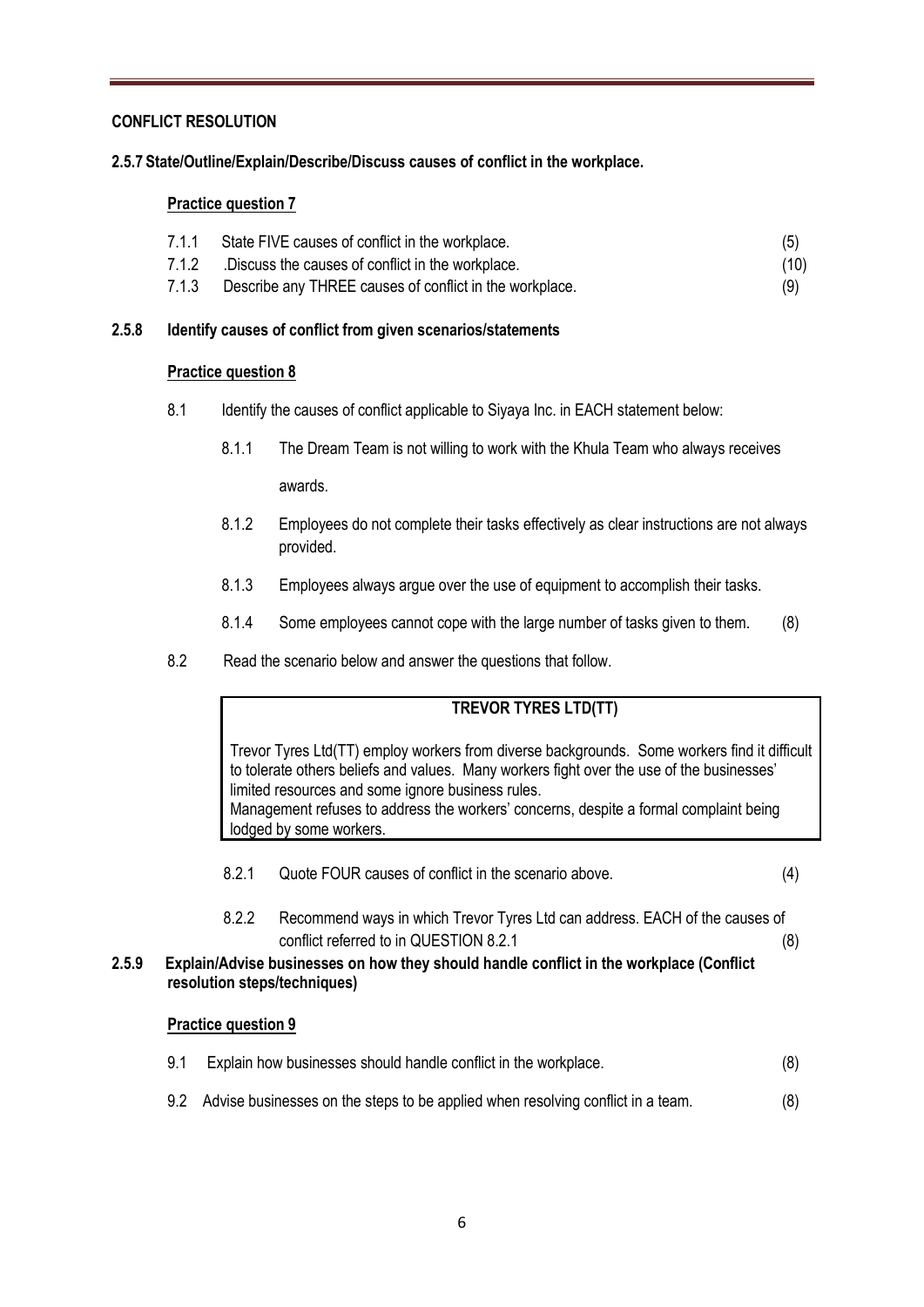#### **DEALING WITH GRIEVANCES AND DIFFICULT PEOPLE/PERSONALITIES**

#### **2.5.10 Differentiate between grievance and conflict.**

#### **Practice question 10**

| 10.1                                                                                    | Differentiate between grievance and conflict. | (8) |
|-----------------------------------------------------------------------------------------|-----------------------------------------------|-----|
| 2.5.11 Explain/Discuss the correct procedures to deal with grievances in the workplace. |                                               |     |
|                                                                                         | <b>Practice question 11</b>                   |     |
|                                                                                         |                                               |     |

- 11.1 Explain the correct procedure to deal with grievances in the workplace. (8)
- 11.2 Discuss the correct procedure to deal with grievances in the workplace. (8)

#### **2.5.12 Identify/Name the following difficult people/personalities from given scenarios/statements:**

- o Complainer
- o Indecisive
- o Over-agree
- $\circ$  Negativity
- o Expert
- o Quiet

#### **Practice question 12**

12.1 Read the scenario below and answer the questions that follow.

**LELETHU SHUTTLE SERVICES (LSS)**

Lelethu Shuttle Services provide transport services for tourists in Sharpeville. Albert, a wellexperienced employee in the transport industry, refuses to take instructions from management. Njabulo, the supervisor at LSS, is always arguing and fighting with the clients.

12.1.1 Identify the types of difficult personalities displayed by Albert and Njabulo. Motivate your answer by quoting from the scenario above. (6)

Use the table below as a guide to answer QUESTION 4.6.1.

| <b>EMPLOYEES</b> | <b>TYPE OF DIFFICULT</b><br><b>PERSONALITY</b> | <b>MOTIVATION</b> |
|------------------|------------------------------------------------|-------------------|
| Albert           |                                                |                   |
| Niabulo          |                                                |                   |

12.1.2 Recommend ONE strategy that LSS can use to deal with EACH type of difficult personality identified in QUESTION 12.1.1. (4)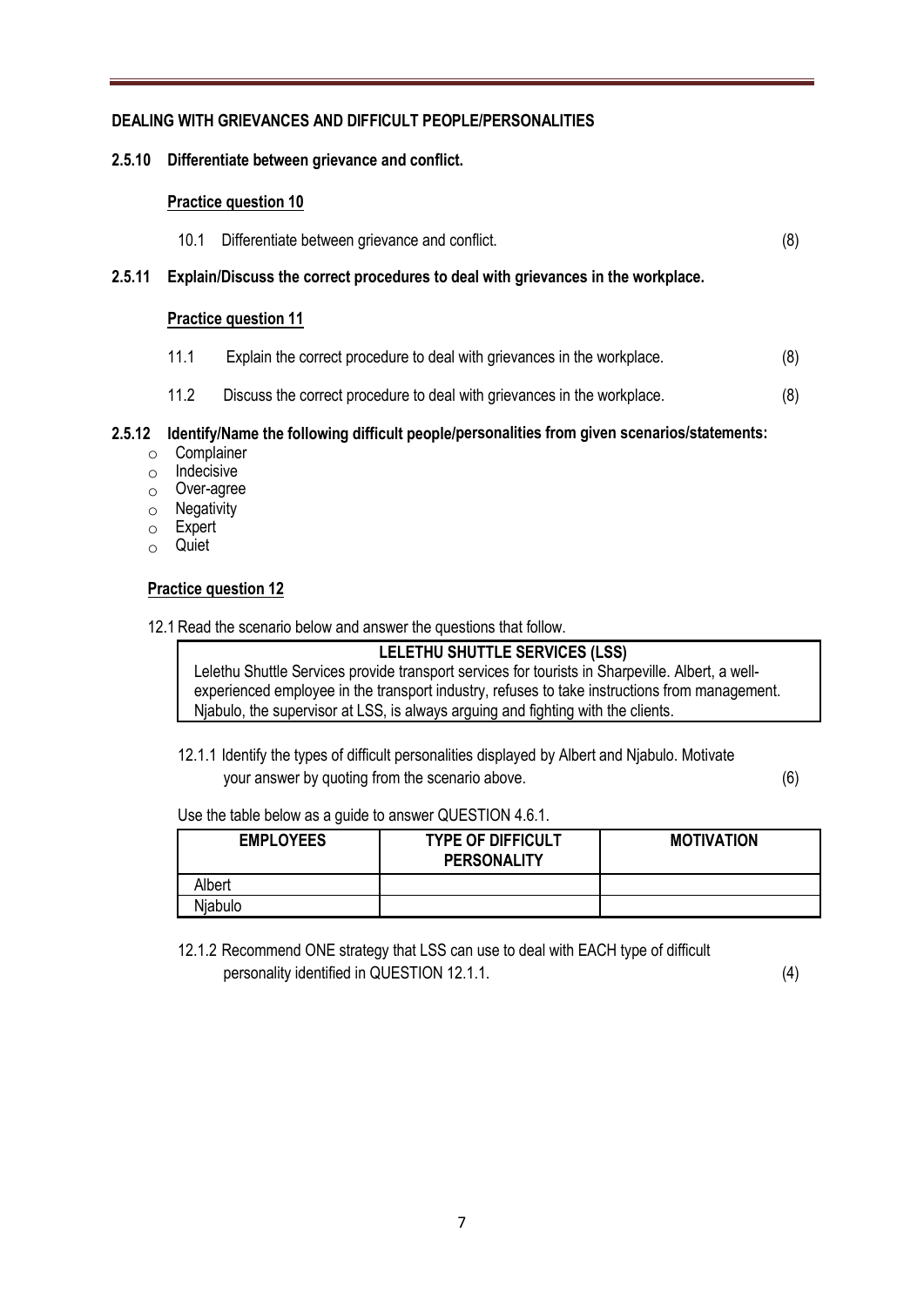#### **2.5.13 Suggest/Recommend ways in which businesses can deal with the above stated difficult people/personalities in the workplace.**

#### **Practice question 13**

13.1 Recommend ONE **strategy** that could be used when dealing with the following difficult personalities:

| 13.1.1 Aggressive | (2) |
|-------------------|-----|
| 13.1.2 Complainer | (2) |
| 13.1.3 Expert     | (2) |

#### **2.5.14 Explain/Suggest ways in which businesses can deal with difficult employees in the workplace.**

#### **Practice question 14**

14.1 Suggest ways in which businesses can deal with difficult people.

#### **TYPICAL ESSAY TYPE QUESTIONS**

#### **ESSAY NO.1**

#### **QUESTION 9 (CONFLICT MANAGEMENT AND DIVERSITY) DBE MARCH 2016**

Businesses employ workers from different cultural backgrounds and beliefs, which may lead to conflict in the workplace. Employees are also expected to work together in teams, which may intensify conflict.

Refer to the statement above and elaborate on the following in the workplace:

- Discuss possible causes of conflict.
- Identify and explain the team development stage in which conflict is most likely to take place.
- Suggest ways in which businesses can deal with difficult people.
- **Analyse the benefits of a diverse work force to businesses. [40]**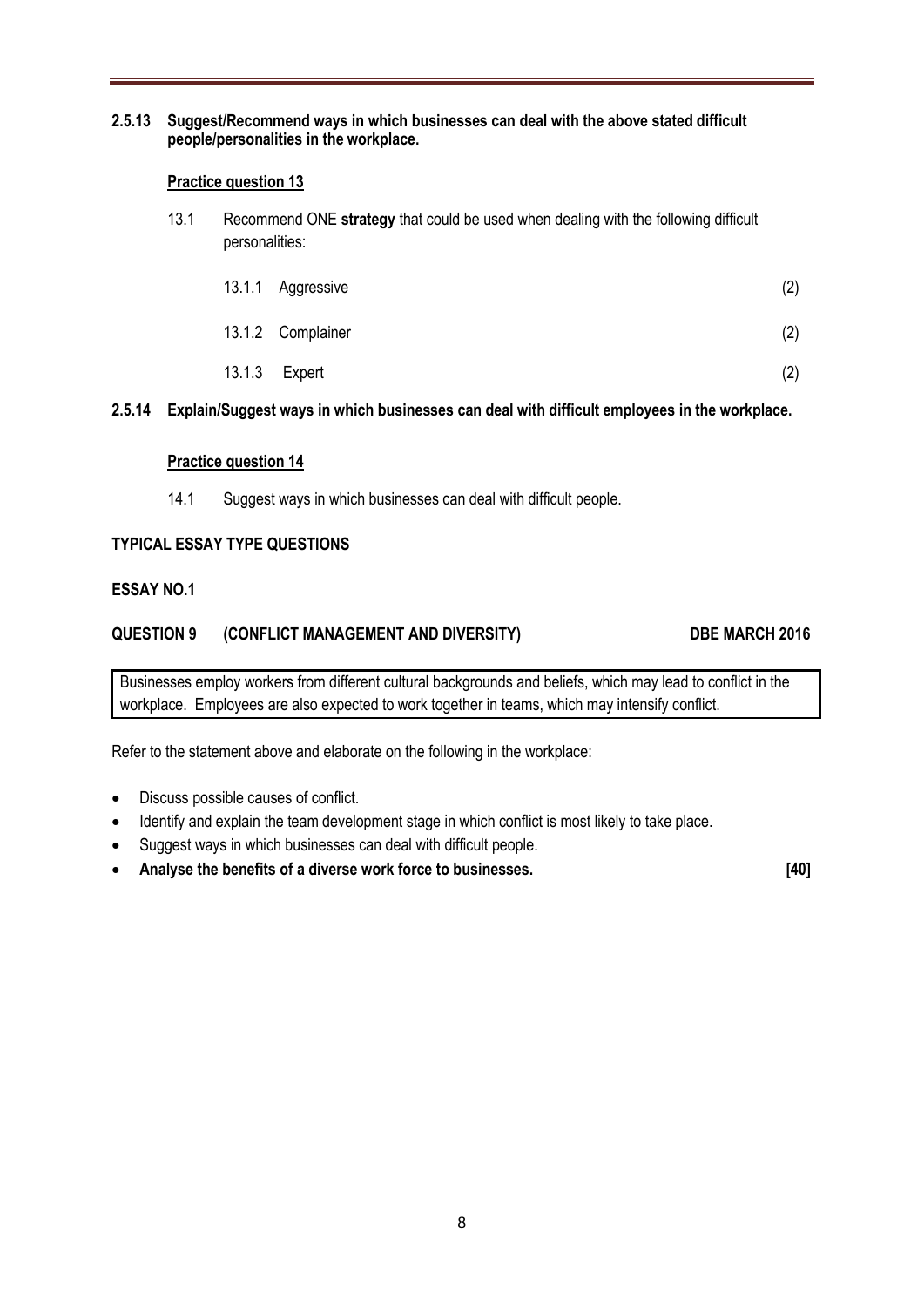#### **ESSAY NO.2**

#### **QUESTION 9: BUSINESS ROLES (TEAM PERFORMANCE AND CONFLICT MANAGEMENT) DBE SCE JUNE 2017**

Teamwork plays an important role in achieving business goals and objectives. Businesses spend large amounts of money and time on team building exercises and projects. Teams may consist of people from diverse backgrounds which may sometimes cause conflict.

As a team performance analyst, provide detailed information on the following:

- Explain any THREE criteria for successful team performance.
- Discuss the different stages of team development.
- Describe the causes of conflict that may arise in the workplace.
- Advise businesses on the steps to be applied when resolving conflict in a team. **[40]**

#### **ESSAY NO.3**

#### **QUESTION 9: BUSINESS ROLES (DIVERSITY AND CONFLICT MANAGEMENT) DBE MARCH 2018**

Businesses employ people who have different ways of doing things, which may lead to conflict. It is important that businesses identify diversity issues and find ways to deal with them. Businesses should be well informed about handling conflict in the workplace.

Write an essay on the following aspects:

- Discuss the benefits of a diverse work force.
- Suggest ways in which businesses may deal with language and age as diversity issues in the workplace.
- Explain the causes of conflict in the workplace.
- Advise businesses on how they should handle conflict in the workplace. **[40]**

#### **ESSAY NO 4**

#### **QUESTION 9: BUSINESS ROLES (TEAM PERFORMANCE AND CONFLICT MANAGEMENT) DBE NOVEMBER 2019**

Businesses encourage employees to work in teams, which may lead to conflict sometimes. For this reason, it is important for businesses to familiarise themselves with the stages of team development. They should also find ways to deal with conflict and difficult people in the workplace.

Write an essay on team performance and conflict management in which you address the following aspects:

- Describe FOUR stages of team development.
- Discuss the causes of conflict in the workplace.
- Explain how businesses could handle conflict in the workplace.
- Suggest ways in which businesses could deal with difficult people in the workplace.

**[40]**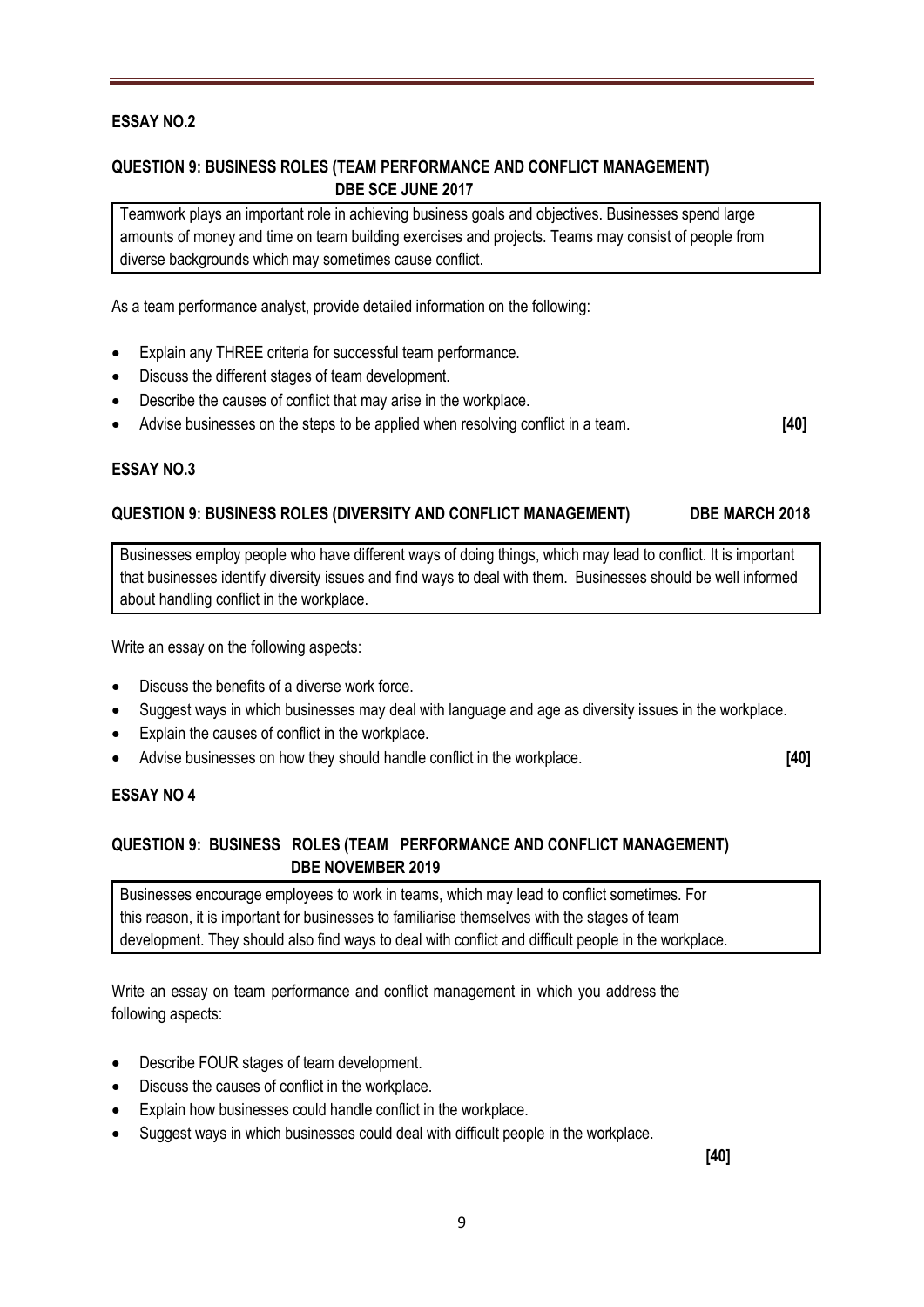#### **SECTION A (COMPULSORY)**

#### **PRACTICE QUESTION 1**

#### **QUESTION 1**

- 1.1 Various options are provided as possible answers to the following questions. Choose the answer and write only the letter (A–D) next to the question number (1.1.1–1.1.10) in the ANSWER BOOK, for example 1.1.11 B.
	- 1.1.1 Diversity in business means …
		- A businesses should include people from different religions and cultures.
		- B only previously disadvantaged individuals should be employed.
		- C employ young people only.
		- D include only English-speaking people.
	- 1.1.3 In the resolution of ... management needs to listen and consider all views before deciding on the best action to take.
		- A quality
		- B teamwork
		- C conflict
		- D strategies
	- 1.1.4 Which statement is TRUE with regard to creativity?
		- A Only intelligent people are creative.
		- B Knowledge does not support creativity.
		- C Creativity is an inborn talent that can also be acquired through learning.
		- D Only artistic people are creative.
	- 1.1.5 A problem-solving technique where a team of experts are given questionnaires to

obtain their opinions without bringing them together:

- A Force-field
- B Brainstorming
- C Empty chair
- D Delphi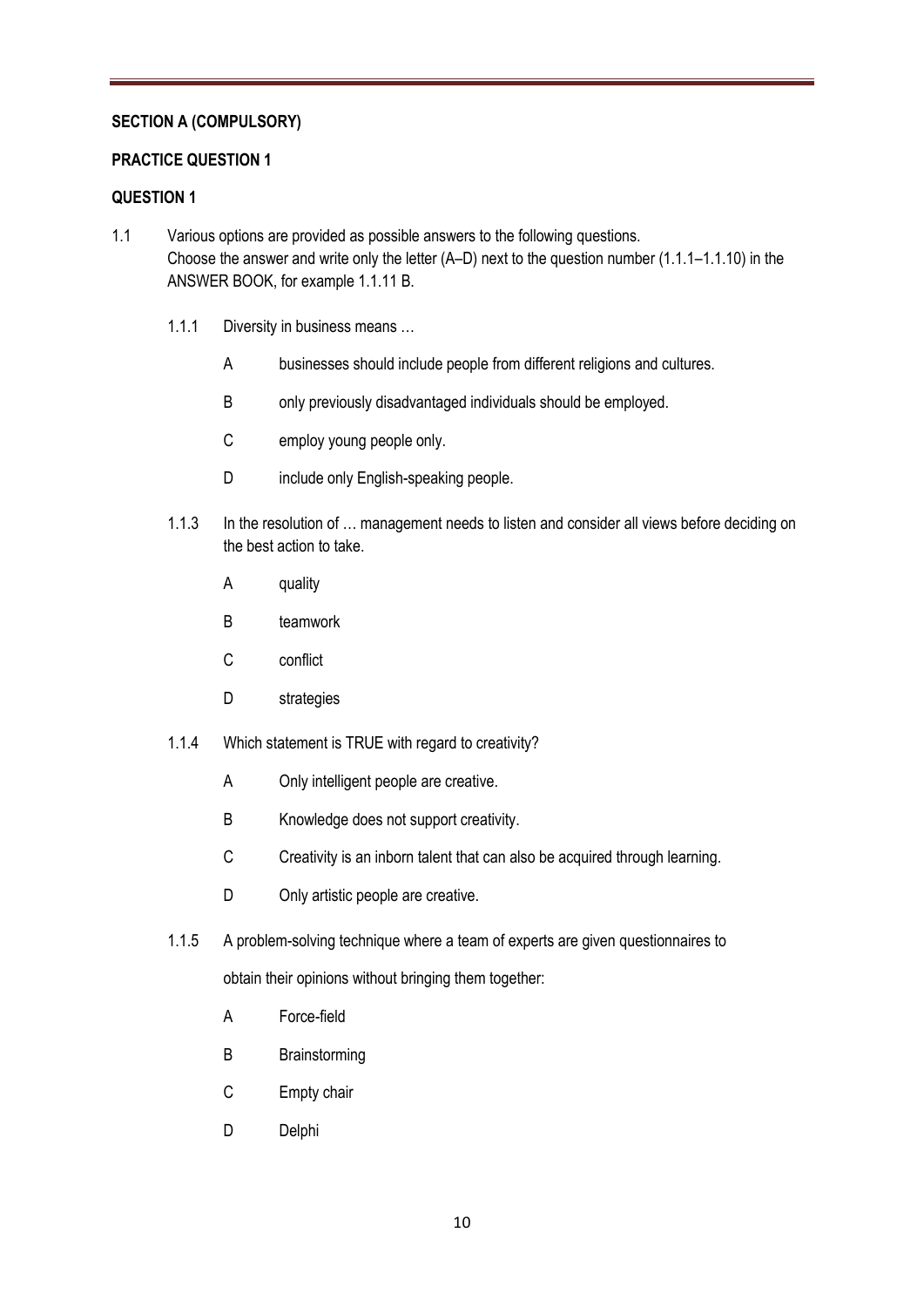- 1.1.6 Which ONE of the following is an advantage of corporate social responsibility for a business?
	- A Increases financial risks
	- B Good publicity to improve reputation
	- C Detailed reports must be drawn up
	- D Projects must be constantly monitored
- 1.1.7 This problem-solving technique allows a manager to find solutions on his/her own:
	- A Brainstorming
	- B Delphi
	- C Empty chair
	- D Forced combination
- 1.1.8 SASOL Ltd is not only concerned about their financial position, but also about their social and environmental successes. They therefore report on their ... performance.
	- A profitability
	- B social
	- C Porter's Five Forces
	- D triple bottom line
- 1.1.9 Joe believes in doing things differently to remain competitive. He applies… thinking to generate new ideas.
	- A conventional
	- B routine
	- C creative
	- D inductive
- 1.1.10 The right of employees to join trade unions is known as freedom of …
	- A association.
	- B expression.
	- C movement.
	- D speech.

(9X2) (18)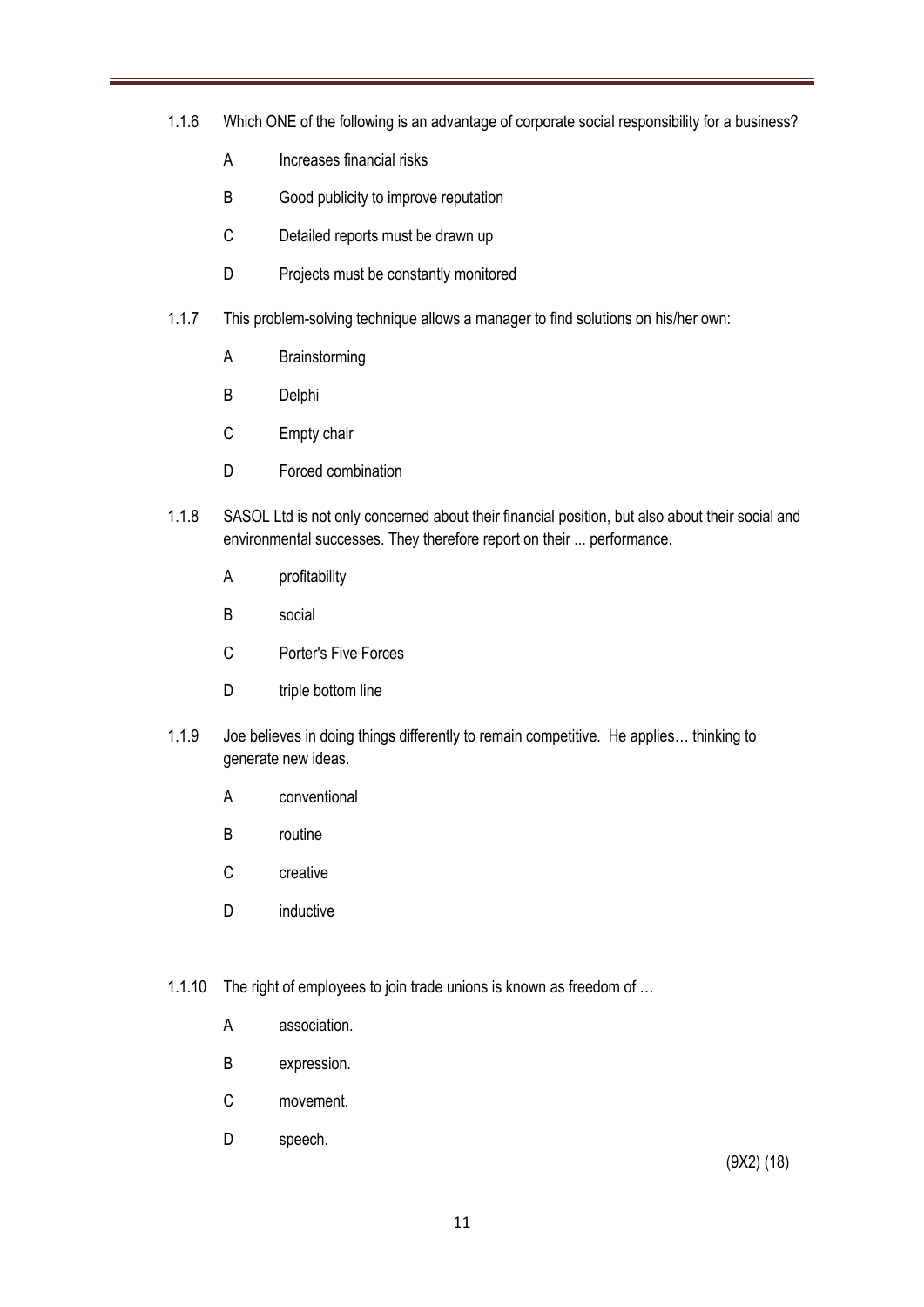- 1.2 Choose the correct word(s) from those given in brackets. Write only the word(s) next to the question number (1.2.1–1.2.5) in the ANSWER BOOK.
	- 1.2.1 (Discrimination/ Inclusivity) means valuing each person regardless of status, culture or disability.
	- 1.2.2 (Economic/ Cultural) rights include freedom of expression and association.
	- 1.2.3 Mr Ngobeni's name appears on the list of directors of Hubar Ltd even though he is employed as a driver. This practice is referred to as (nepotism/fronting)
	- 1.2.4 (Decision-making/Problem-solving;) requires creative thinking skills to generate and evaluate alternative solutions. (4 x 2) (8)
- 1.3 Choose a description from COLUMN B that matches a term in COLUMN A. Write only the letter (A–H) next to the question number (1.3.1–1.3.5) in the ANSWER BOOK, for example 1.3.6 J

| <b>COLUMN A</b>                        | <b>COLUMN B</b>                                                                                    |
|----------------------------------------|----------------------------------------------------------------------------------------------------|
| 1.3.2 Professional<br>business conduct | reporting is concealing information that may<br>A<br>be harmful to a company's image               |
| 1.3.4 Storming stage                   | B<br>assist to allocate tasks according to roles of<br>individual members                          |
| 1.3.4 Team dynamics                    |                                                                                                    |
| theories                               | C<br>assumes that people are born with a<br>preference for certain attitudes and functions         |
| 1.3.5 Disclosure                       |                                                                                                    |
|                                        | different individuals work together towards<br>D<br>one goal                                       |
|                                        | Е<br>assumes that successful team performance<br>is influenced by the behaviour of team<br>members |
|                                        | F<br>ignoring the dress code of the business                                                       |
|                                        | adhering to business policies at all times<br>G                                                    |
|                                        | helps to identify the best leader<br>H                                                             |
|                                        | reporting on the positive and negative impact of a<br>I<br>company                                 |
|                                        | J<br>power struggle for the position of team leader occurs<br>Sometimes                            |

(4x2) (8)

 **TOTAL SECTION A: 34**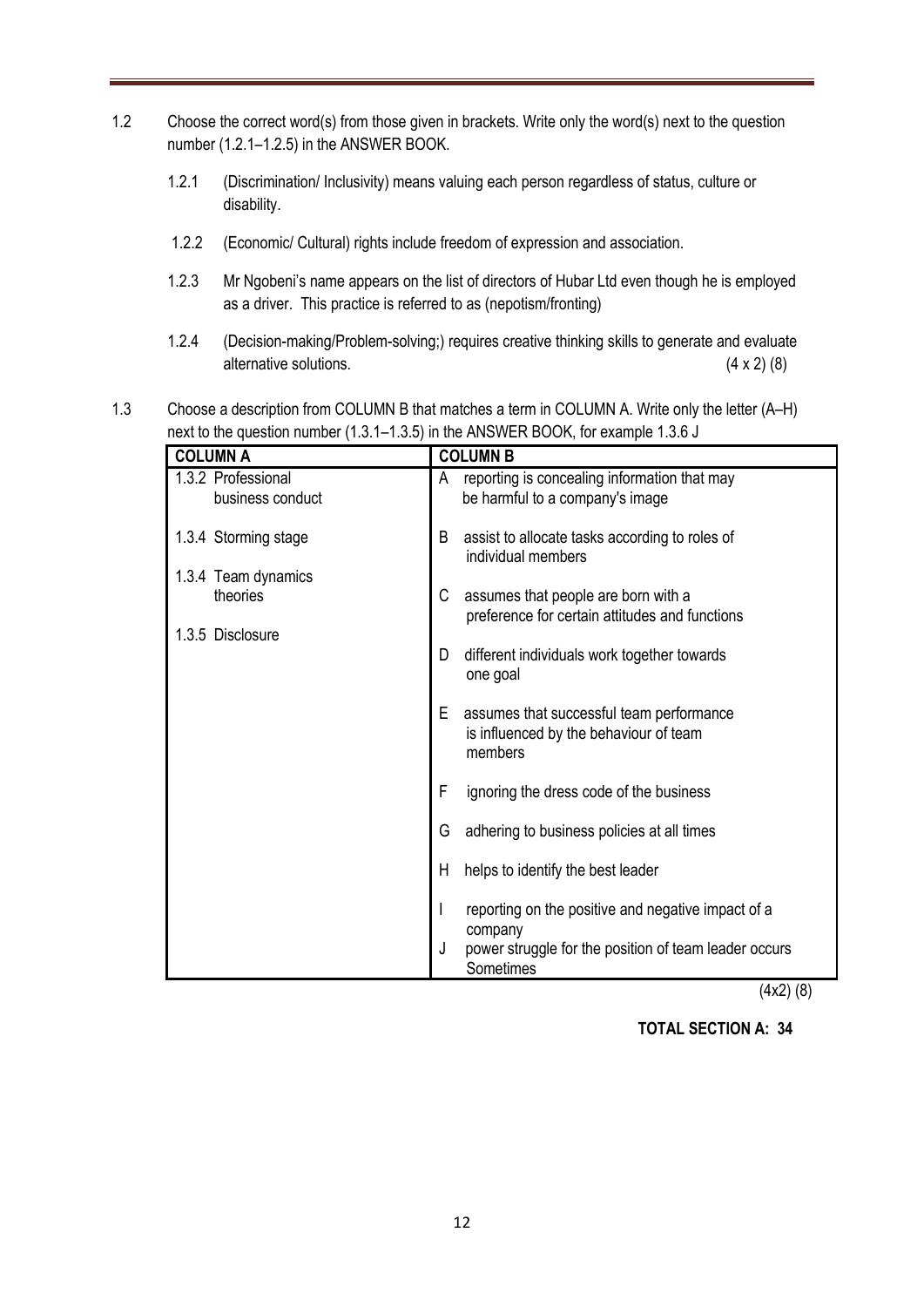#### **Practice question 2**

- 1.1 Various options are provided as possible answers to the following questions. Choose the answer and write only the letter (A–D) next to the question number (1.1.1–1.1.10) in the ANSWER BOOK, for example 1.1.11 B.
	- 1.1.1 Businesses protect the environment through ...
		- A recycling programmes.
		- B dumping toxic waste in rivers and dams.
		- C air pollution.
		- D non-compliance with environmental legislation.
	- 1.1.3 Businesses use their … programmes to improve the living conditions of the communities within which they operate.
		- A social governance
		- B social investments
		- C corporate social responsibility
		- D corporate governance
	- 1.1.4 ONE of the roles of the health and safety representative:
		- A Identify potential dangers in the workplace
		- B Report product defects
		- C Make a monetary contribution to the central fund
		- D Charge workers who do not comply with safety measures
	- 1.1.5 Busi allows Joyce time to speak in an angry manner without attacking her. This is an example of dealing with a(n) … personality.
		- A complaining
		- B quiet
		- C expert
		- D aggressive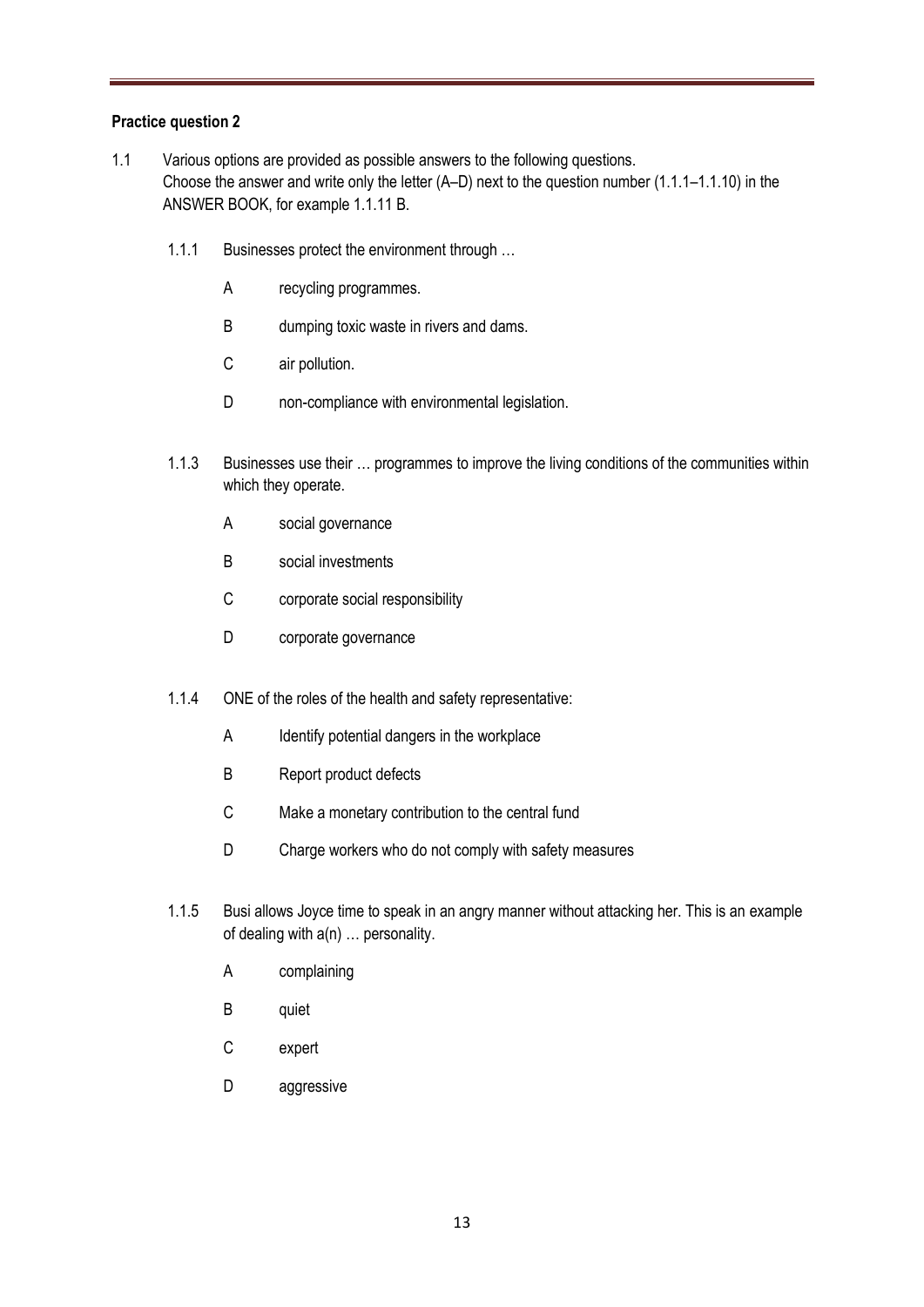- 1.1.6 A business contributes towards the well-being of its employees by …
	- A providing recreational facilities.
	- B allowing them to work overtime without pay.
	- C encouraging those who are not physically fit for work to resign.
	- D excluding them from decision-making.
- 1.1.7 Team members gather information and impressions about each other in this stage of team development:
	- A Mourning/Adjourning
	- B Storming
	- C Norming
	- D Forming
- 1.1.8 The right to choose and practise a religion is an example of ... rights.
	- A economic
	- B social
	- C consumer
	- D cultural
- 1.1.9 Creative thinking in the workplace means … to solve business problems.
	- A using old ways
	- B generating innovative ideas
	- C using routine thinking
	- D allowing one employee
- 1.1.10 Businesses use team dynamics theories to …
	- A promote total satisfaction.
	- B allocate tasks according to the roles of team members.
	- C allocate tasks to team members with similar personalities.
	- D encourage competition within teams.

(9x2) (18)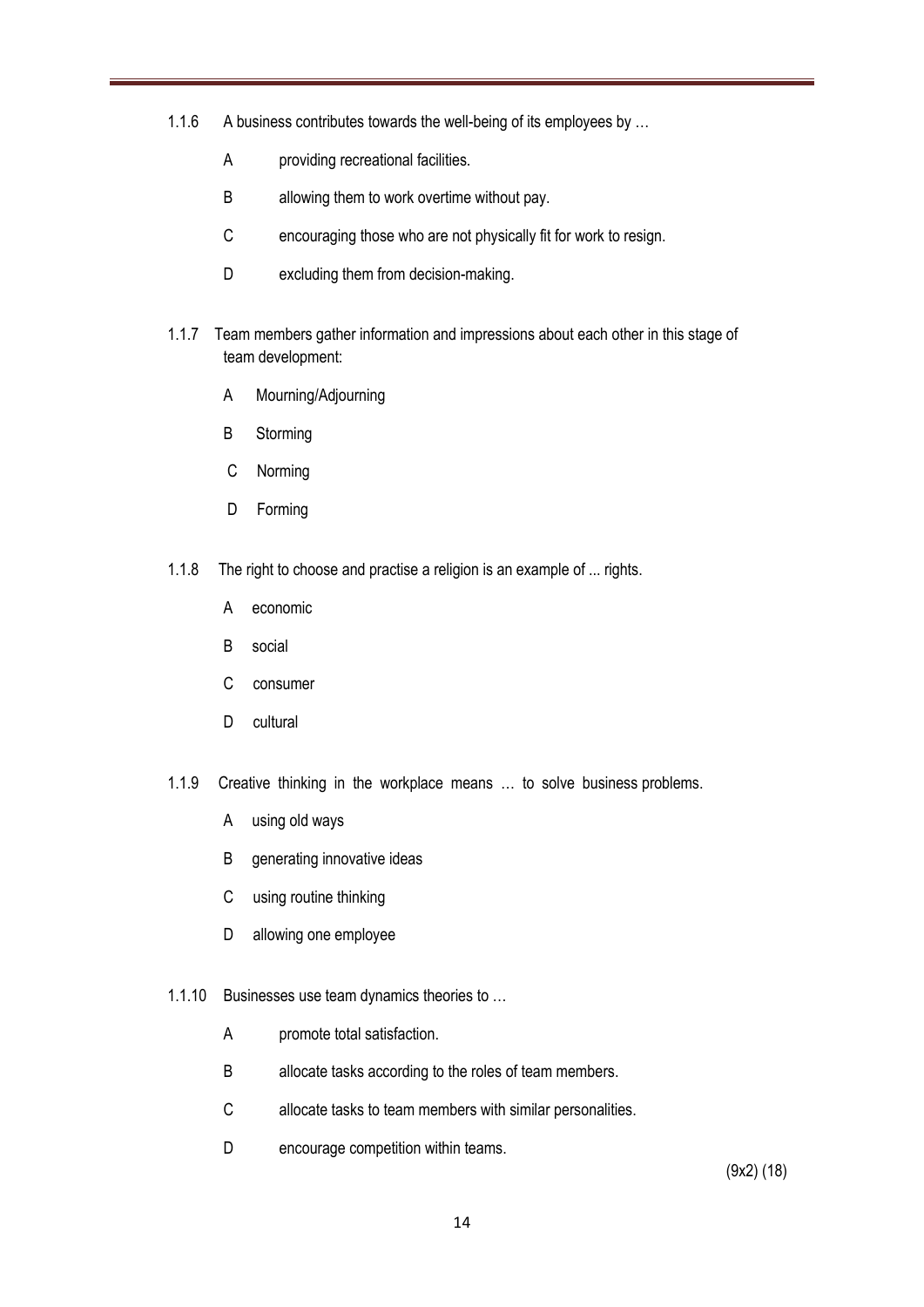1.2 Complete the following statements by using the word(s)/abbreviation in the list below. Write only the word(s)/abbreviation next to the question number (1.2.1–1.2.5) in the ANSWER BOOK

|  |  | CCMA; providing transport; social; grievance;    |  |
|--|--|--------------------------------------------------|--|
|  |  | conflict.; equity; conflict; environmental, SAQA |  |

- 1.2.1 Businesses may advance the well-being of their employees by …
- 1.2.3 An employee who has been treated unfairly may refer his/her matter to the…for resolution.
- 1.2.4 The ... procedure may be used to resolve the case of verbal abuse of the secretary by her manager.
- 1.2.5 A business that changes to cleaner production techniques is promoting … protection.

 $(4 \times 2)$  (8)

1.3 Choose a description from COLUMN B that matches a term in COLUMN A. Write only the letter (A–H) next to the question number (1.3.1–1.3.5) in the ANSWER BOOK, for example 1.3.6 J

| <b>COLUMN A</b>            |    | <b>COLUMN B</b>                                               |
|----------------------------|----|---------------------------------------------------------------|
| 1.3.1 Creative thinking    | A  | solve business problems by considering the pros<br>and cons   |
| 1.3.2 Grievance            |    |                                                               |
| 1.3.3 Force-field analysis | B  | disagreement between two or more parties in the<br>workplace  |
| 1.3.4 Professionalism      | С  | developing a moral compass for decision-making                |
| 1.3.5 Social rights        | D  | employees may have access to health<br>care in the workplace  |
|                            | E  | solve business problems by consulting experts<br>individually |
|                            | F  | uses routine methods to solve problems                        |
|                            | G  | when an employee has a complaint in the workplace             |
|                            | H. | upholds the reputation of a business                          |
|                            |    | employees may observe religious holidays                      |
|                            | J  | uses non-routine methods to solve problems<br>$(TSV2)$ $(10)$ |

 (5X2) (10)  **TOTAL SECTION A: 36**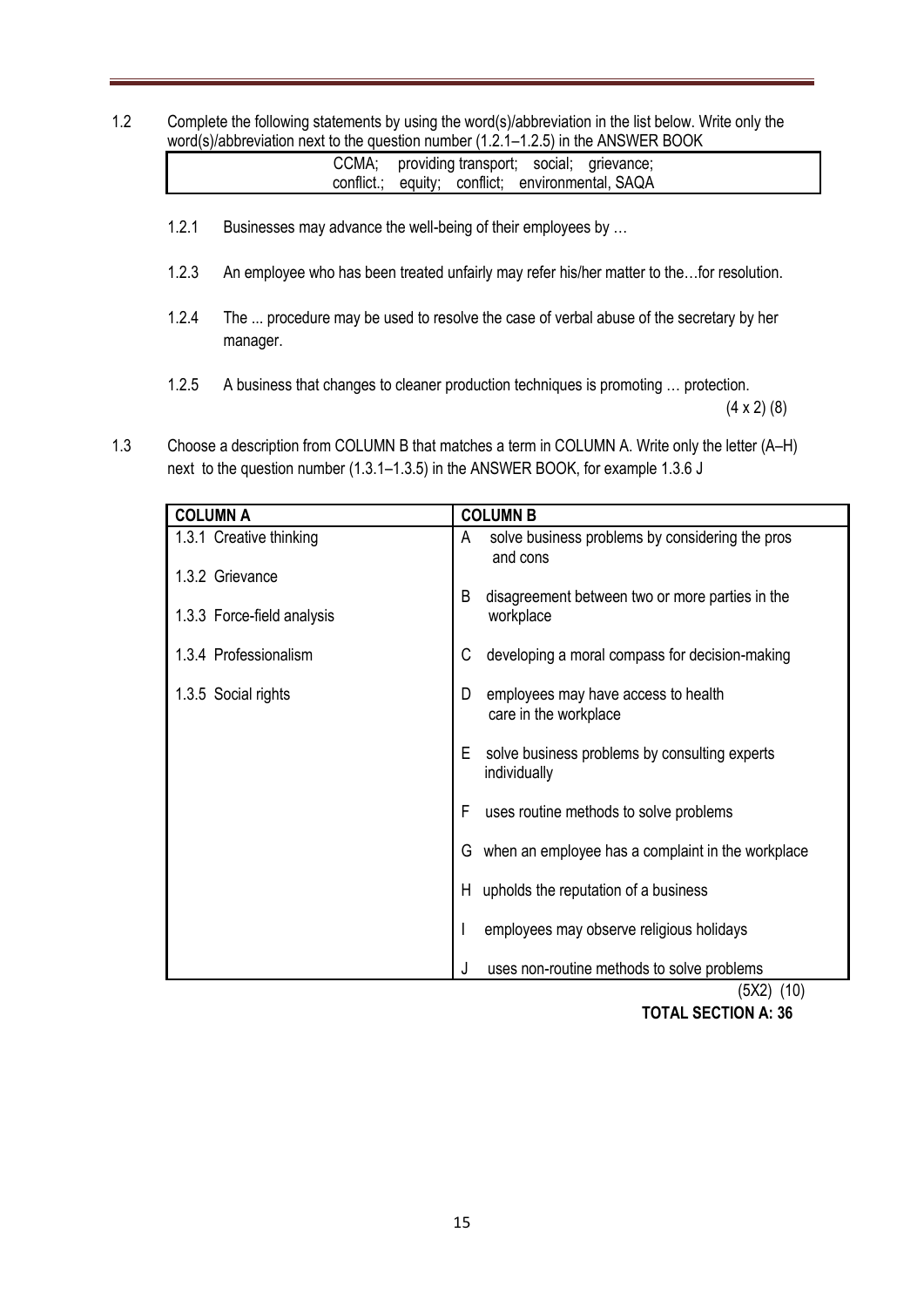#### **PRACTICE QUESTION 3**

- 1.1 Various options are provided as possible answers to the following questions. Choose the answer and write only the letter (A–D) next to the question number (1.1.1–1.1.10) in the ANSWER BOOK, for example 1.1.11 B.
	- 1.1.1 When resolving differences between employees in the workplace, management needs to ...
		- A dismiss the affected worker.
		- B shift the blame.
		- C address the causes of conflict.
		- D transfer the difficult worker.
	- 1.1.2 The process a senior manager uses to choose the best solution, is known as…
		- A problem solving.
		- B routine thinking.
		- C decision making.
		- D brainstorming.
	- 1.1.3 Team dynamic theories help businesses to …
		- A allocate tasks to team members with similar personalities.
		- B allocate tasks according to the role of each team member.
		- C establish good relationships with teams.
		- D promote individual satisfaction.
	- 1.1.4 A King Code principle that requires companies to have their financial statements audited regularly:
		- A Profitability
		- B Responsibility
		- C Sustainability
		- D Transparency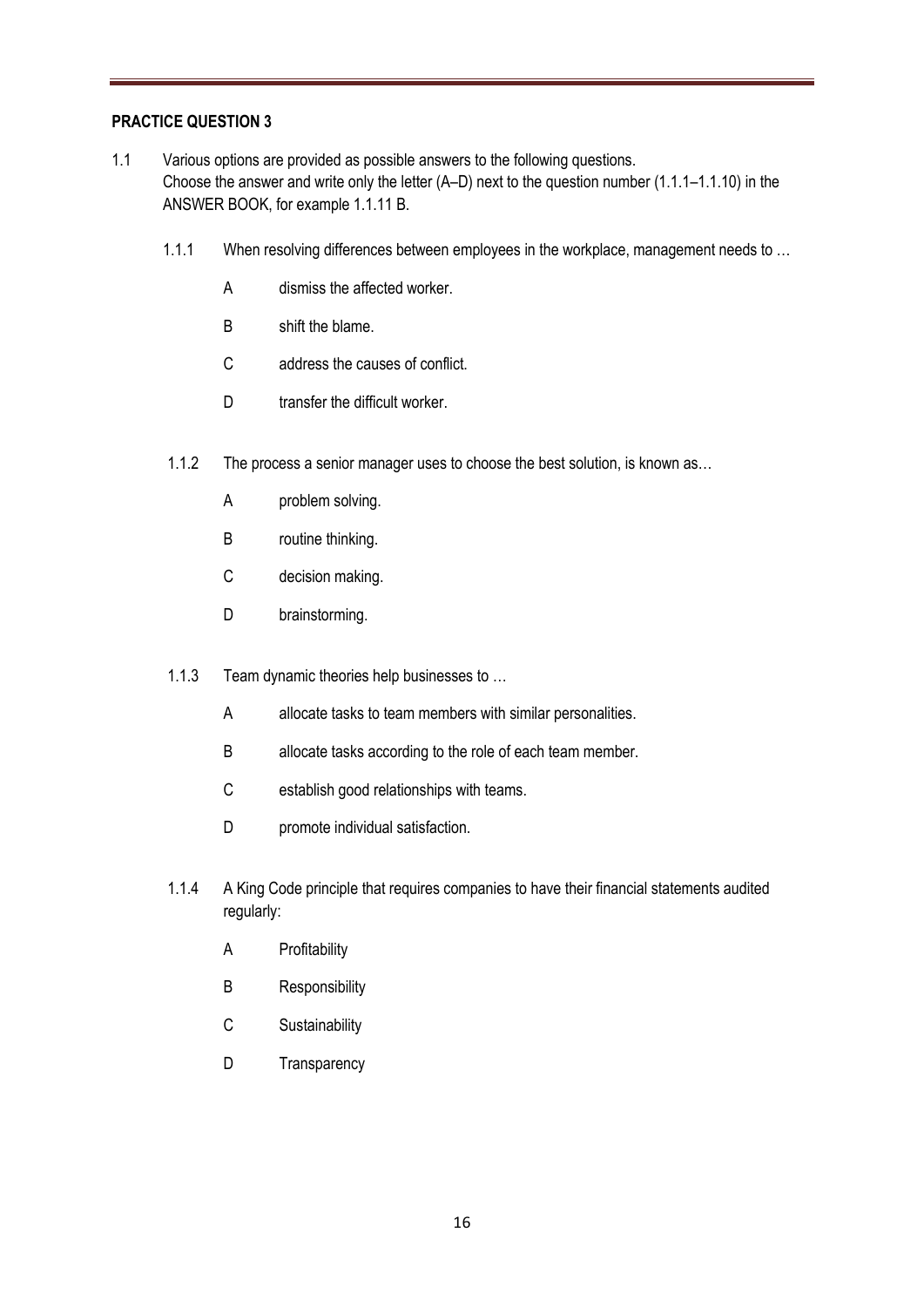- 1.1.5 Telkom Ltd's concern is not only about their financial position, but also about their social and environmental successes. Therefore they report on their…performances.
	- A profitability
	- B social
	- C operational
	- D triple bottom line
- 1.1.6 One of the following is the importance team dynamic theories in a business:
	- A allocate tasks to team members with similar personalities
	- B establish good relationships with teams
	- C promote total satisfaction
	- D allocate tasks according to the roles of team members
- 1.1.7 Benny promotes …by employing people from diverse backgrounds
	- A accountability
	- B discrimination
	- C social rights
	- D inclusivity
- 1.1.8 ONE of the steps that businesses consider when handling conflict in the workplace:
	- A Implement disciplinary procedures
	- B Provide recreational facilities
	- C Select appropriate solution
	- D Provide fringe benefits
- 1.1.9 Corporate Social Investment (CSI) includes:
	- A measure taken by the business to protect the environment
	- B conducting research about consumer needs
	- C disclosing information about the ingredients of the product that may be harmful to the consumers
	- D identifies, plans and manages development plans for the community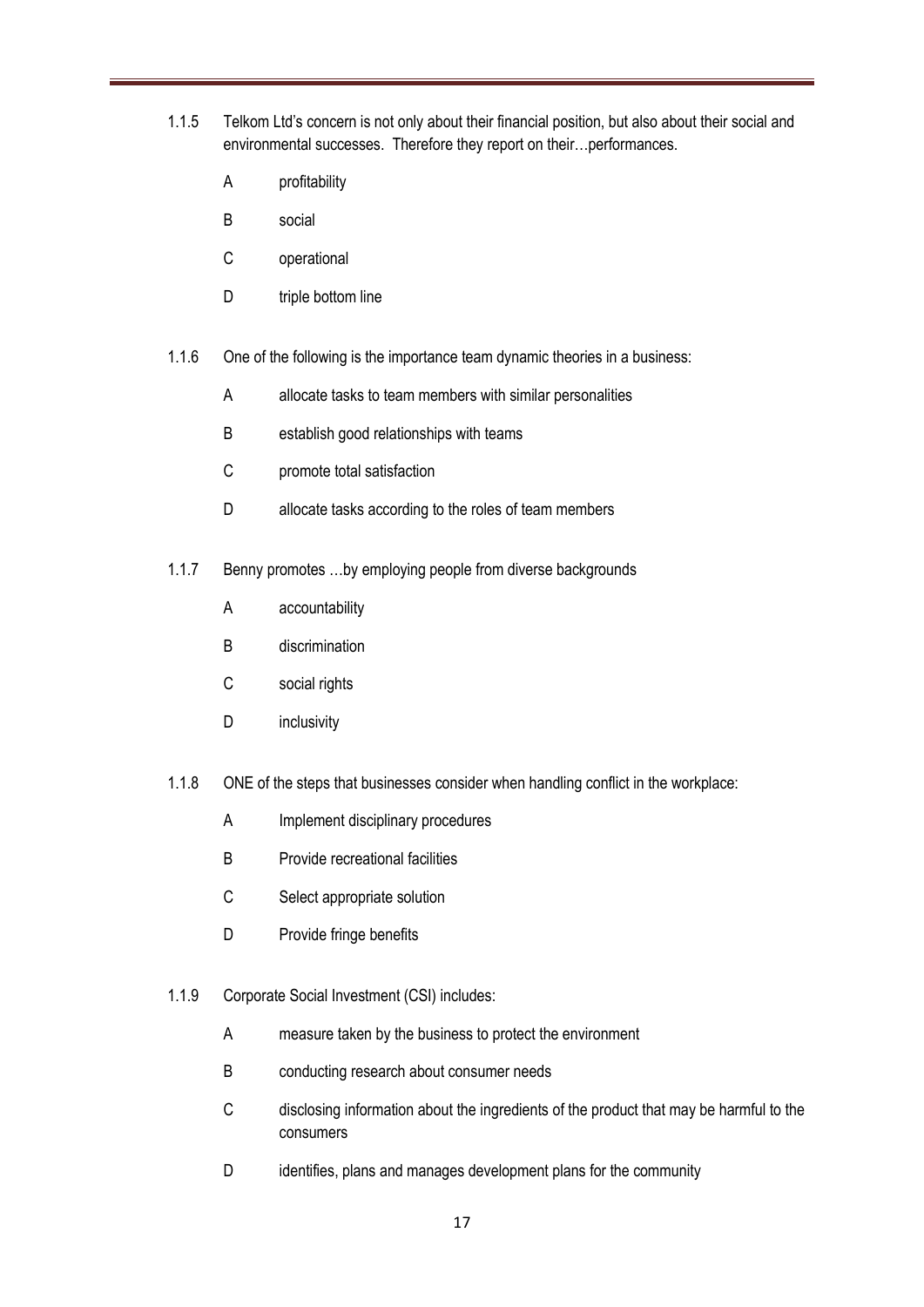1.1.10 A disagreement between two people is …

- A grievance
- B conflict
- C decision-making
- D problem-solving
- 1.1.11 A problem-solving technique requires each employee to first generate his/her own ideas and then share them with members:
	- A Brainstorming
	- B Force-field analysis
	- C Empty chair
	- D Nominal group technique
- 1.1.12 Goal Ltd contributes towards the well-being of their employees by …
	- A giving them the right to freedom of association.
	- B providing recreational facilities.
	- C allowing them longer break intervals despite tight deadlines.
	- D providing transport to all employees regardless of working hours.

(12x2) (10)

1.2 Complete the following statements by using the word(s)/abbreviation in the list below. Write only the word(s)/abbreviation next to the question number (1.2.1–1.2.5) in the ANSWER BOOK.

interpersonal attitude; employer, dispute; race; consensus; norming; health and safety representative, grievance; language; performing; dynamics; collaboration

- 1.2.1 A business that appoints an interpreter for meetings is addressing … as a diversity issue.
- 1.2.2 An employee lodges a … through a formal, written complaint to senior management.
- 1.2.3 During the … stage of team development, team members are motivated to work towards a common goal.
- 1.2.4 Group …is a method that is used by teams to come to an agreement.
- 1.2.5 Willingness to co-operate as a unit to achieve team objectives is…
- 1.2.6 The responsibility of the … is to provide all the necessary equipment for workers to perform their duties in a favourable work environment.

(6 x 2) (12)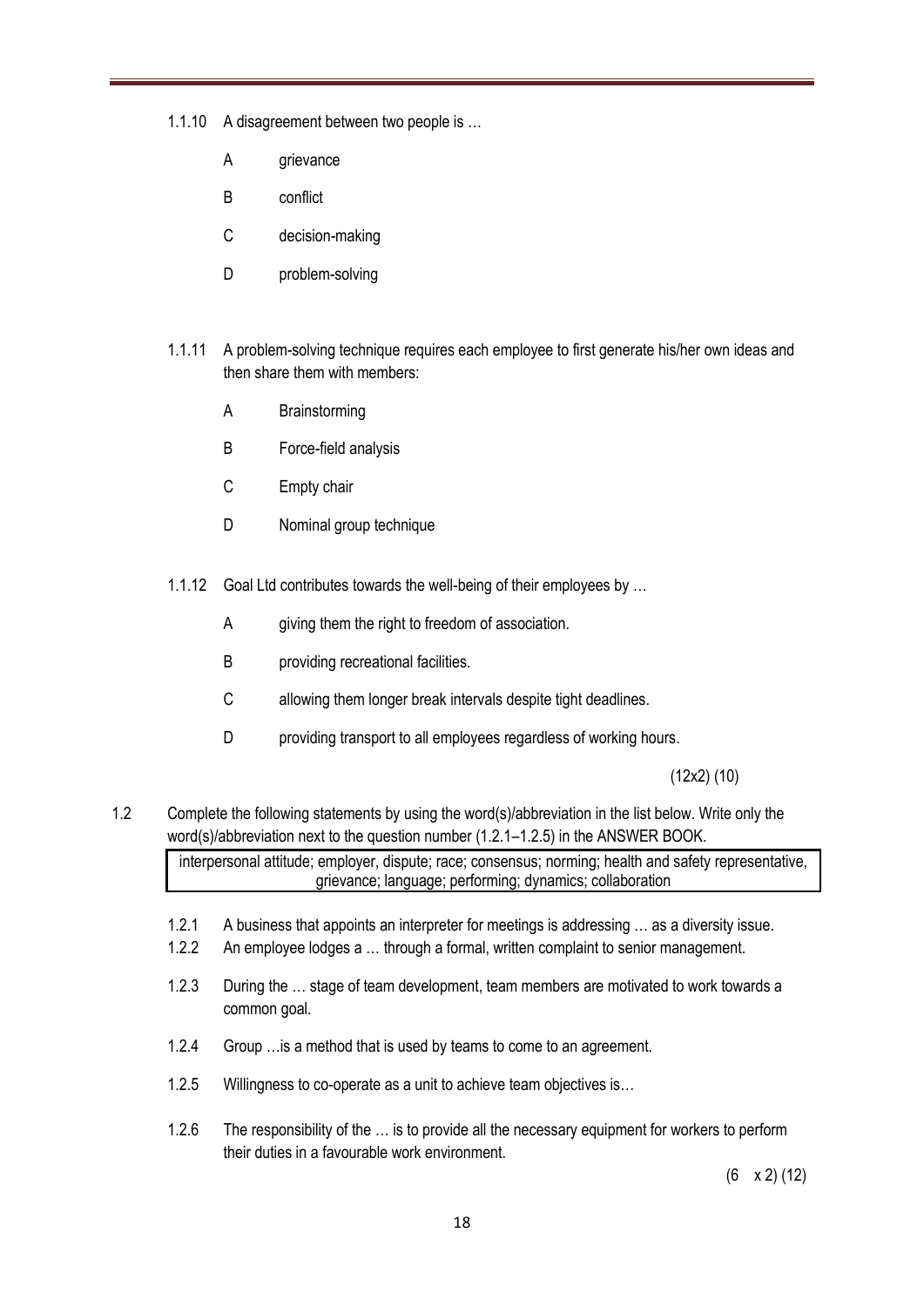1.3 Choose a description from COLUMN B that matches a term in COLUMN A. Write only the letter (A–H) next to the question number (1.3.1–1.3.5) in the ANSWER BOOK, for example 1.3.6 J

| <b>COLUMN A</b>                       | <b>COLUMN B</b>                                                                             |
|---------------------------------------|---------------------------------------------------------------------------------------------|
| 1.3.1 Unethical business<br>practice  | aims at uplifting the standard of living of<br>A<br>communities                             |
| 1.3.2 Economic right                  | disagreement between two people<br>B                                                        |
| 1.3.3 Grievance                       | allows employees to have access to<br>C<br>health care                                      |
| 1.3.4 CSI project<br>1.3.5 Aggressive | disclose information about a product's<br>D<br>ingredients that may be harmful to consumers |
|                                       | E<br>overemphasises product information that has<br>not been tested                         |
|                                       | F<br>an employee who is always unhappy<br>about decisions taken by others in a meeting      |
|                                       | G<br>aims at making maximum profits                                                         |
|                                       | H<br>allows employees to be paid equally for work<br>of equal value                         |
|                                       | an employee complaint relating to poor working<br>conditions                                |
|                                       | J an employee who becomes argumentative when<br>confronted by others in a meeting           |

(5x2) (10)

#### **TOTAL SECTION A: 40**

#### **PRACTICE QUESTION 4**

- 1.1.1 A problem-solving technique requires each employee to first generate his/her own ideas and then share them with members:
	- A Brainstorming
	- B Force-field analysis
	- C Empty chair
	- D Nominal group technique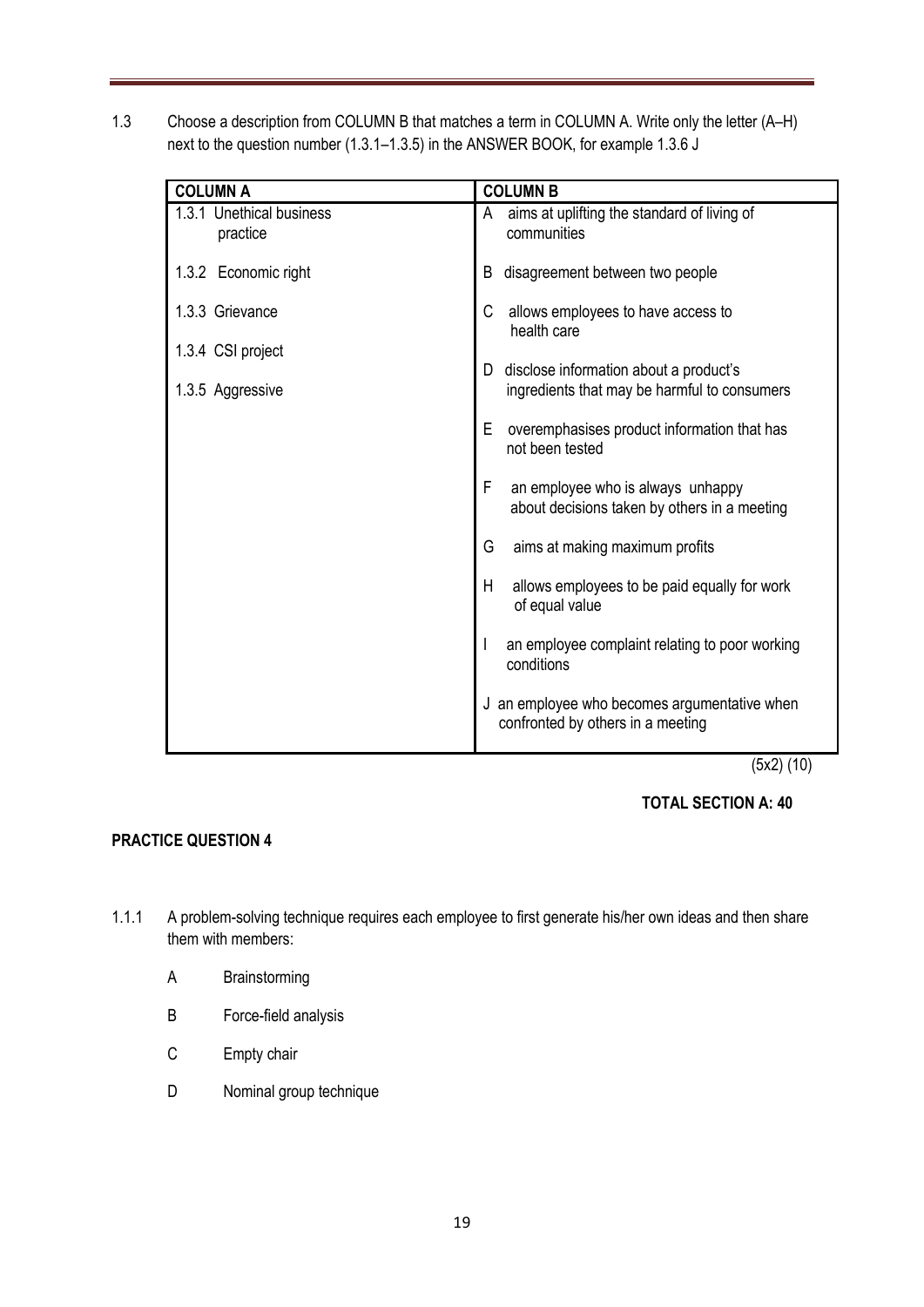- 1.1.2 Goal Ltd contributes towards the well-being of their employees by …
	- A giving them the right to freedom of association.
	- B providing recreational facilities.
	- C allowing them longer break intervals despite tight deadlines.
	- D providing transport to all employees regardless of working hours.
- 1.1.3 Thembi allows Joyce time to speak in an angry manner without attacking her. This is an example of dealing with a/an … personality.
	- A complaining
	- B quiet
	- C expert
	- D aggressive
- 1.1.5 Team dynamic theories help businesses to …
	- A allocate tasks to team members with similar personalities.
	- B allocate tasks according to the role of each team member.
	- C establish good relationships with teams.
	- D promote individual satisfaction.

(4x2) (8)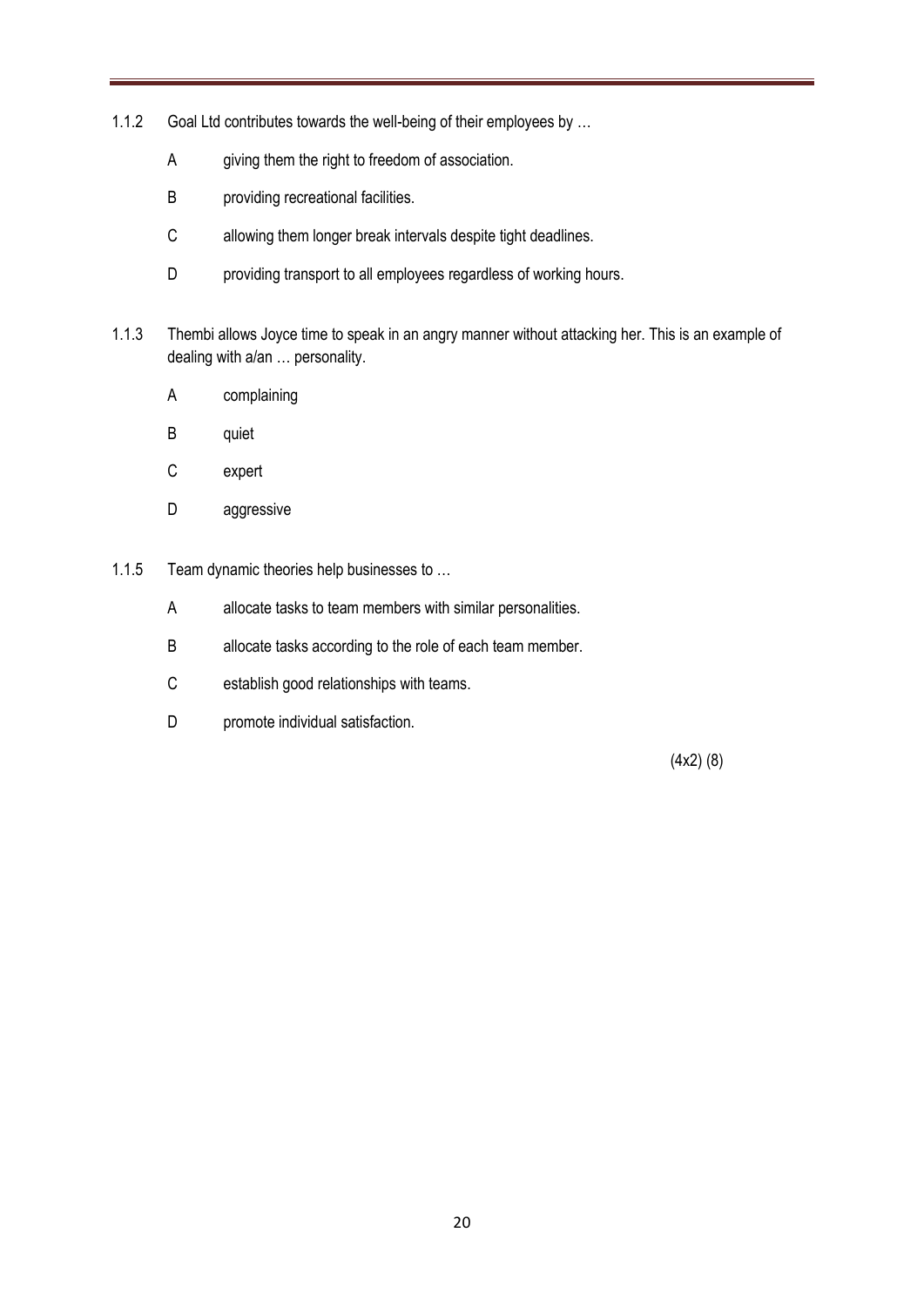#### **BROAD TOPIC: BUSINESS VENTURES**

#### **INVESTMENT SECURITIES**

**The following is an extract from the Grade 12 Examination Guideline 2020(Refer to pages 20-22)**

#### **1.2 Learners should be able to:**

- Outline/Explain/Discuss the functions of the JSE.
- Investigate a range of available business investment opportunities.
- Outline/State/Describe/Explain/Discuss the following factors that should be considered when making investment decisions:
	- o Return of investment (ROI)
	- o Risk
	- o Investment term/period
	- o Inflation rate
	- o Taxation
	- o Liquidity
	- o Personal budget
	- o Investment planning factors
	- o Volatility/Fluctuations on investment markets
- Explain/Discuss the various types of investments opportunities e.g. fixed property, stokvels, managed portfolio and venture capital etc.
- Explain the risk factor of each type of investment opportunity.
- Explain/Discuss/Analyse/Evaluate (positives/advantages and/or negatives/disadvantages) of the following forms of investment:
	- o Government/RSA retail savings bonds
	- o Unit trusts
	- o Shares
	- o Fixed deposit
	- $\circ$  Identify the following types of shares from given scenarios/statements:
	- o Ordinary shares
	- o Preference shares
	- o Bonus shares
	- o Founders shares
- Name/Outline/Explain/Discuss types of preference shares.
- Outline/State the rights of ordinary and preference shareholders.
- Identify types of preference shares from given scenarios/statements.
- Differentiate/Distinguish between ordinary and preference shares.
- Define/Explain the meaning of debentures, dividends, capital gain, simple interest, compound interest.
- Differentiate/Distinguish between simple interest and compound interest.
- Calculate simple and compound interest from given scenarios.
- Recommend the best investment option based on the calculations.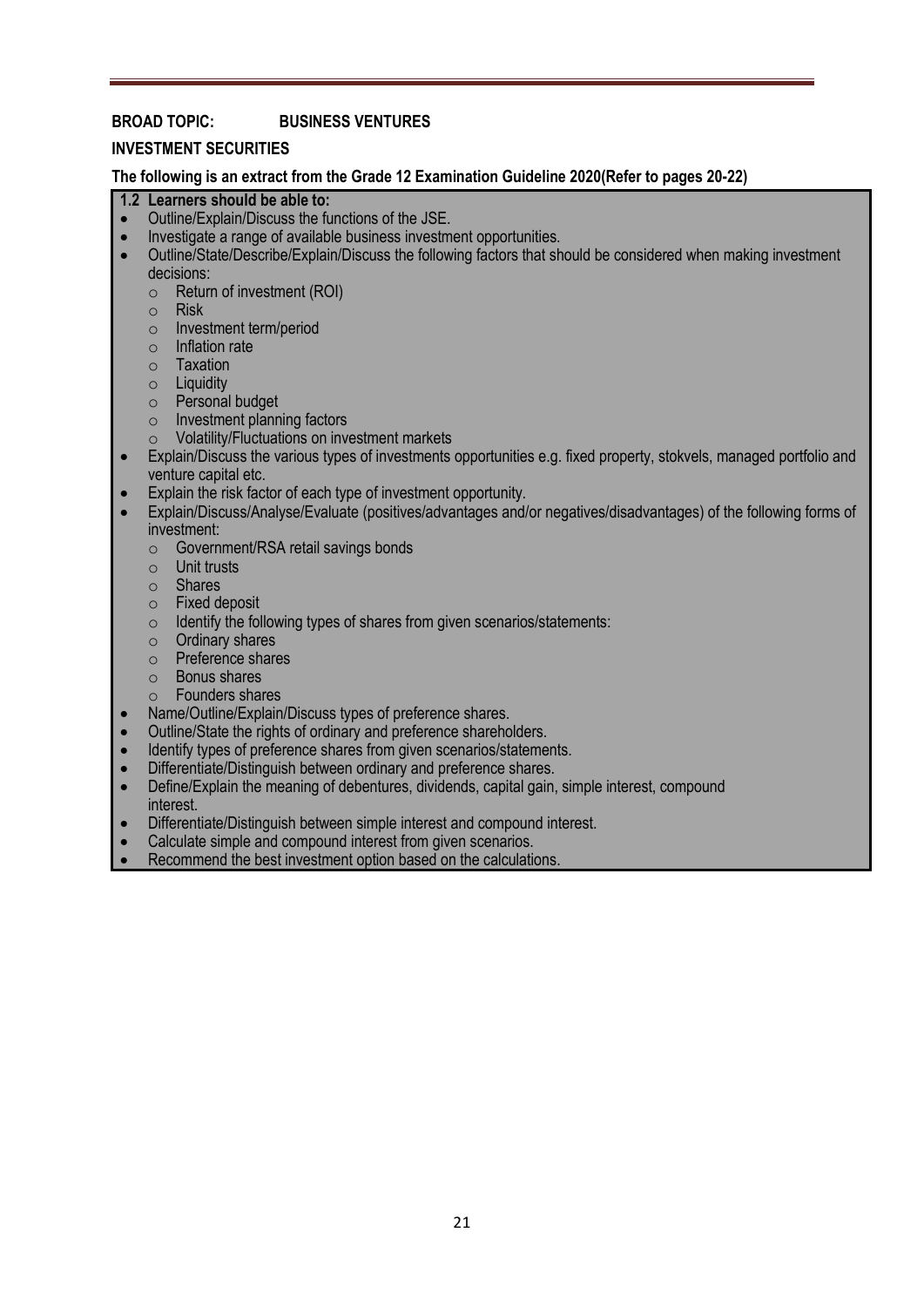**The practice questions were drawn from the following sources**

| <b>QUESTION PAPER</b> | <b>QUESTIONS</b>          | <b>Content addressed</b>                                                                                                            |
|-----------------------|---------------------------|-------------------------------------------------------------------------------------------------------------------------------------|
| <b>DBE NOV 2015</b>   | Q6.2                      | Positives/advantages and/or negatives/disadvantages) of<br>forms of investment:                                                     |
| DBE May/June 2015     | Q6.3                      | Positives/advantages and/or negatives/disadvantages) of<br>forms of investment:                                                     |
| DBE Feb/March 2016    | Q3.2.4                    | Functions of the JSE,                                                                                                               |
| DBE May/June 2016     | Q3.3, 3.4                 | Factors that should be considered when making                                                                                       |
|                       |                           | investment decisions, types of preference shares                                                                                    |
|                       |                           | definition of investment concepts,                                                                                                  |
| DBE NOV 2016          | Q6.4                      | Various types of investment opportunities calculation of                                                                            |
|                       | Q 3.4                     | interest,                                                                                                                           |
| DBE Feb/March 2017    | Q 3.2, 3.3, 3.5           | Functions of the JSE, Factors that should be                                                                                        |
|                       | Q6.4                      | considered when making investment decisions,                                                                                        |
|                       |                           | identifying investment opportunities, identifying of                                                                                |
|                       |                           | preference shares, calculation of interest                                                                                          |
| DBE May/June 2017     | Q3.3, and 3.6             | Positives/advantages and/or negatives/disadvantages) of<br>forms of investment:, calculation of interest                            |
| DBE NOV 2017          | Q3, Q6 and Q8:            | Functions of the JSE, factors to be considered in                                                                                   |
|                       |                           | investment decisions, rights of preference shares                                                                                   |
| DBE Feb/March 2018    | Q 3.1, 3.2, 3.5.2, Q8     | Functions of JSE, identifying types of shares, definition                                                                           |
|                       |                           | of investment concepts, calculation of interest                                                                                     |
| DBE May/June 2018     | Q3.2, and Q6.4            | Factors to be considered in                                                                                                         |
|                       |                           | investment decisions, positives/advantages and/or<br>negatives/disadvantages) of forms of investment, types of<br>preference shares |
| <b>DBE NOV 2018</b>   | Q3.2, 3.5 and Q8          | Identifying types of shares, rights of ordinary shares                                                                              |
| DBE May/June 2019     | Q3.2, 3.5 and Q8:         | Functions of the JSE, factors to be considered in                                                                                   |
|                       |                           | investment decisions, distinguishing ordinary and                                                                                   |
|                       |                           | preference shares, calculations of interest                                                                                         |
| <b>DBE NOV 2019</b>   | Q3.1, 3.5, and Q6.4, 6.3, | Functions of the JSE, factors to be considered in                                                                                   |
|                       |                           | investment decisions, types of preference of shares                                                                                 |
| DBE Exemplar P2 2020  | Q4.1, Q5,                 | Various types of investment opportunities                                                                                           |

\* The headings numbered 1.2.1-1.2.14 relates to the elaboration of core content which learners are expected to know according to the Grade 12 Examination Guideline 2020(refer to the extract provided on Page 21)

\* Each practice question provided below addresses a specific bullet outlined in the core content. There are 14 practice questions addressing 14 bullets of Investment Securities.

\* The document also provides typical essay and Section A type practice questions which you also need to attempt to get exposed to all Sections covered in the Business Studies question paper.

All questions used were derived from the DBE previous question papers and other relevant sources (refer to table above).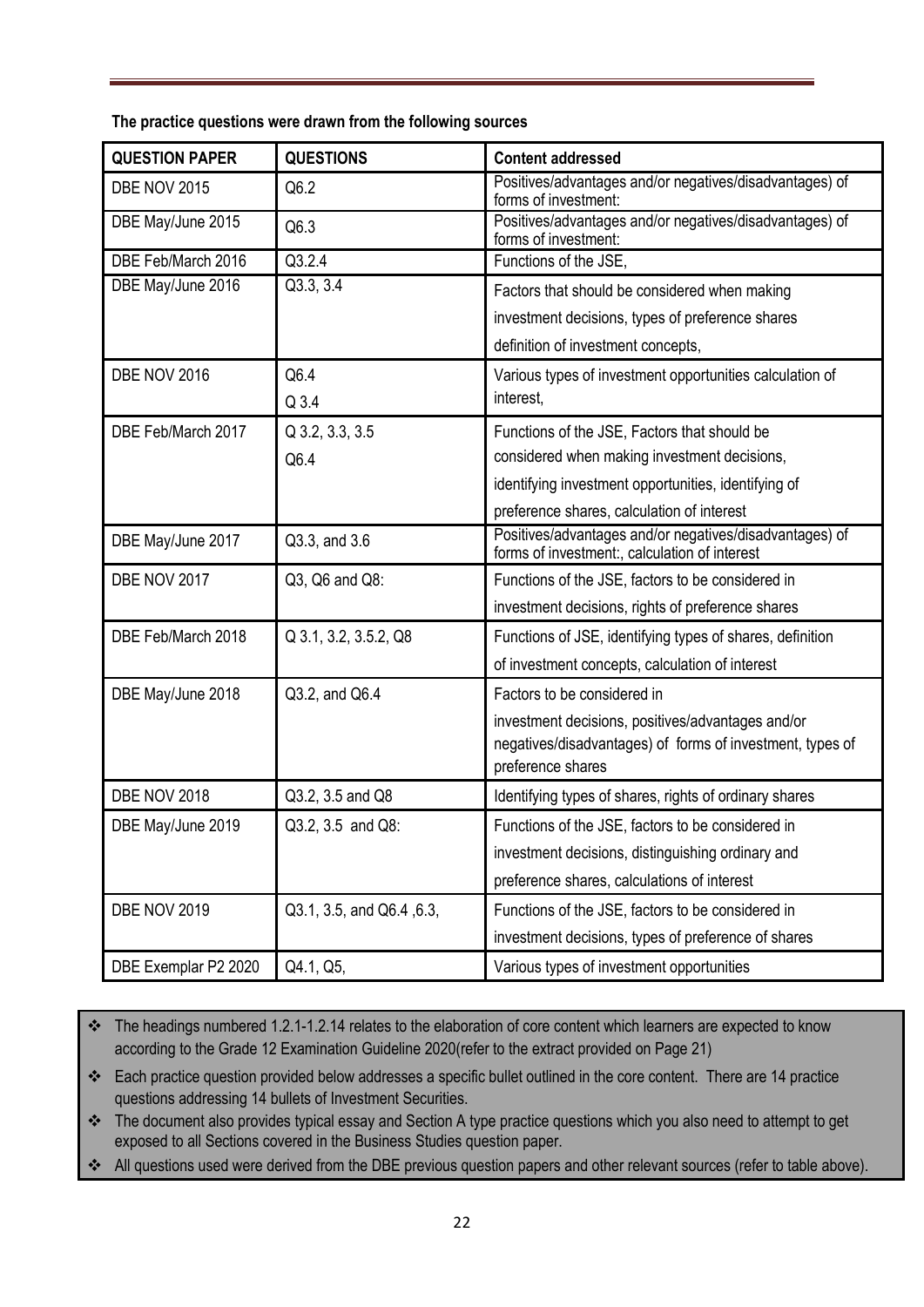#### **PRACTICE QUESTIONS**

#### **1.2.1 Outline/Explain/Discuss the functions of the JSE**

#### **Practice question 1**

- 1.1.1 <u>Discuss</u> the functions of the JSE. (8)
- 1.1.2 Outline the functions of the Johannesburg Securities Exchange Ltd (JSE). (8)
- 1.1.3 Explain the functions of the JSE where KP can sell their shares. (10)

**NB:** The answers to the questions above are the same. The allocation of marks for 1.1.1 AND 1.1.3 will also be the same (split ticks i.e. 1 mark for fact and 1 mark for explaining your fact):

1.1.2 will be allocated 2 marks at the end. The answer must be a full meaningful fact to qualify for two marks.

#### **1.2.2 Investigate a range of available business investment opportunities.**

#### **Practice question 2**

NB: The action verb can only be addressed through a research. You will not be asked to investigate in an examination.

#### **1.2.3 Outline/State/Describe/ Explain/Discuss the following factors that should be considered when making investment decisions:**

- o Return of investment (ROI)
- o Risk
- o Investment term/period
- o Inflation rate
- o Taxation
- o Liquidity
- o Personal budget
- o Investment planning factors
- o Volatility/Fluctuations on investment markets

#### **Practice question 3**

|     |       | NB:<br>The allocation of marks in 3.2 AND 3.3 will be the same (i.e. split ticks). 1 mark will be<br>allocated for the fact and the other for motivating or elaborating on the fact. |     |
|-----|-------|--------------------------------------------------------------------------------------------------------------------------------------------------------------------------------------|-----|
|     | 3.3.3 | Return on investment                                                                                                                                                                 | (2) |
|     | 3.3.2 | Investment period                                                                                                                                                                    | (2) |
|     | 3.3.1 | Inflation                                                                                                                                                                            | (2) |
| 3.3 |       | Discuss the following factors that should be considered when making investment decisions:                                                                                            |     |
|     | 3.2   | Explain how liquidity and risk may influence the decision to invest in shares.                                                                                                       | (8) |
|     | 3.1   | State any FIVE factors that could be considered when making investment decisions.                                                                                                    | (5) |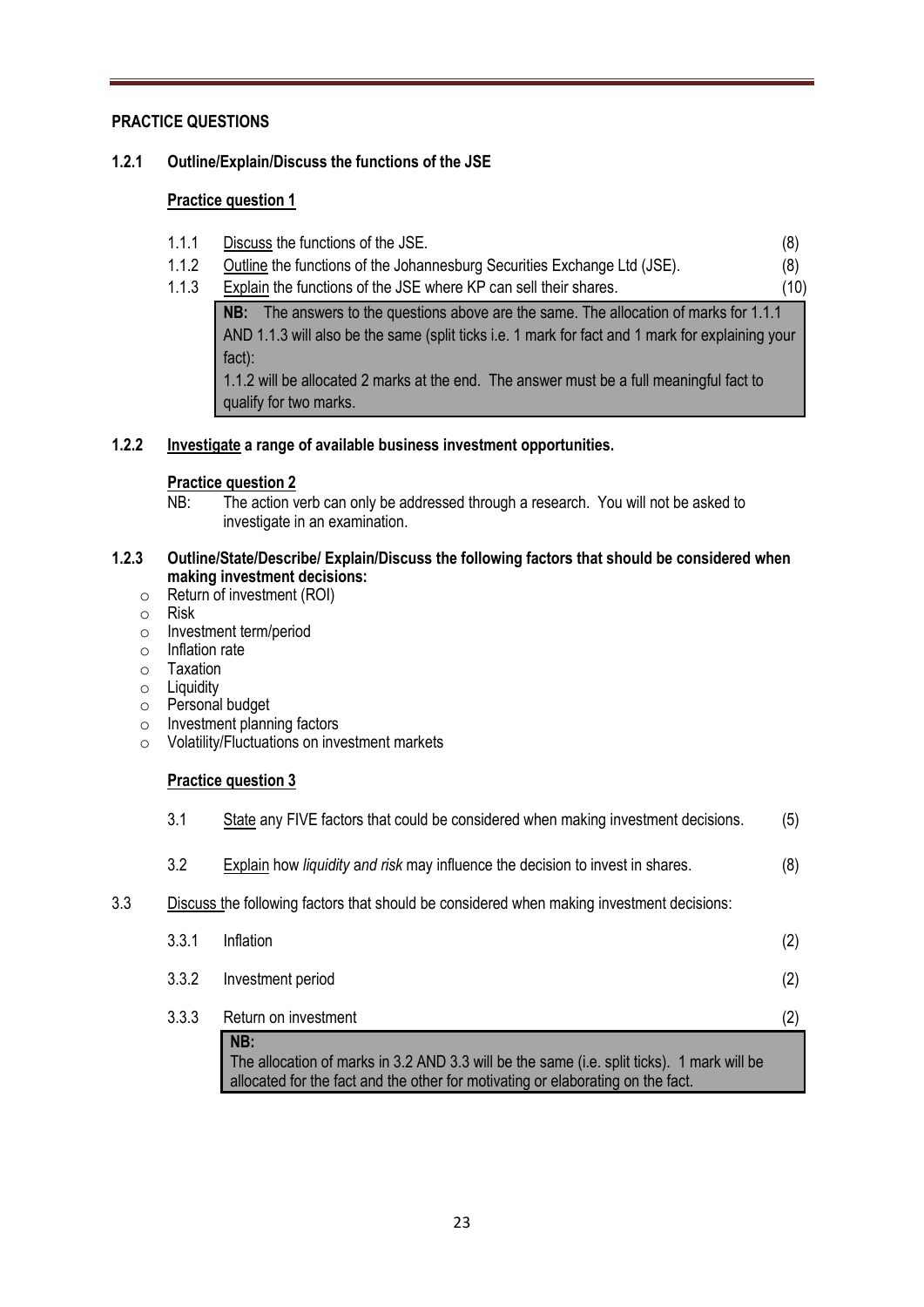#### **1.2.4 Explain/Discuss the various types of investments opportunities e.g. fixed property, stokvels, managed portfolio and venture capital etc.**

#### **Practice question 4**

- 4.1 List any SIX possible forms of investments options. (6)
- 4.2 Identify the types of business investment opportunities that were used by Prime Plumbers in EACH statement below:
	- 4.2.1 Prime Plumbers invested R50 000 for six months at 12% interest with a financial institution.
	- 4.2.2 Prime Plumbers received dividends for their portion of ownership in Blue Range Ltd.
	- 4.2.3 Interest is guaranteed and paid out or re-invested twice a year.
	- 4.2.4 A combination of different shares and securities are selected and managed by a fund manager as a balanced portfolio. (8)
- 4.3 Identify EACH type of investment described below:
	- 4.3.1 A combination of different shares and securities are selected and managed by a fund manager as a balanced portfolio.
	- 4.3.2 Refers to buying capital goods like a piece of land/house and buildings which is suitable as a long term investment.
	- 4.3.3 Money is deposited in a bank account for a pre-determined period at a fixed interest rate.
	- 4.3.4 Companies sell a portion of its ownership through the JSE.
	- 4.3.5 A minimum of R1 000 is required to invest in this investment option.

(10)

10.4 Read the scenario below and answer the questions that follow:

You are the financial advisor who must assist a client who wants to invest R5 000 000 for three years in ONE of the following investment options:

• A fixed-deposit bank account for three years at simple interest of 8,5% per year

• Shares in a well-known company listed at the JSE

| 10.4.1 Explain each investment option listed above. |  |
|-----------------------------------------------------|--|
|                                                     |  |

10.4.2 Describe the risk involved in each option. (8)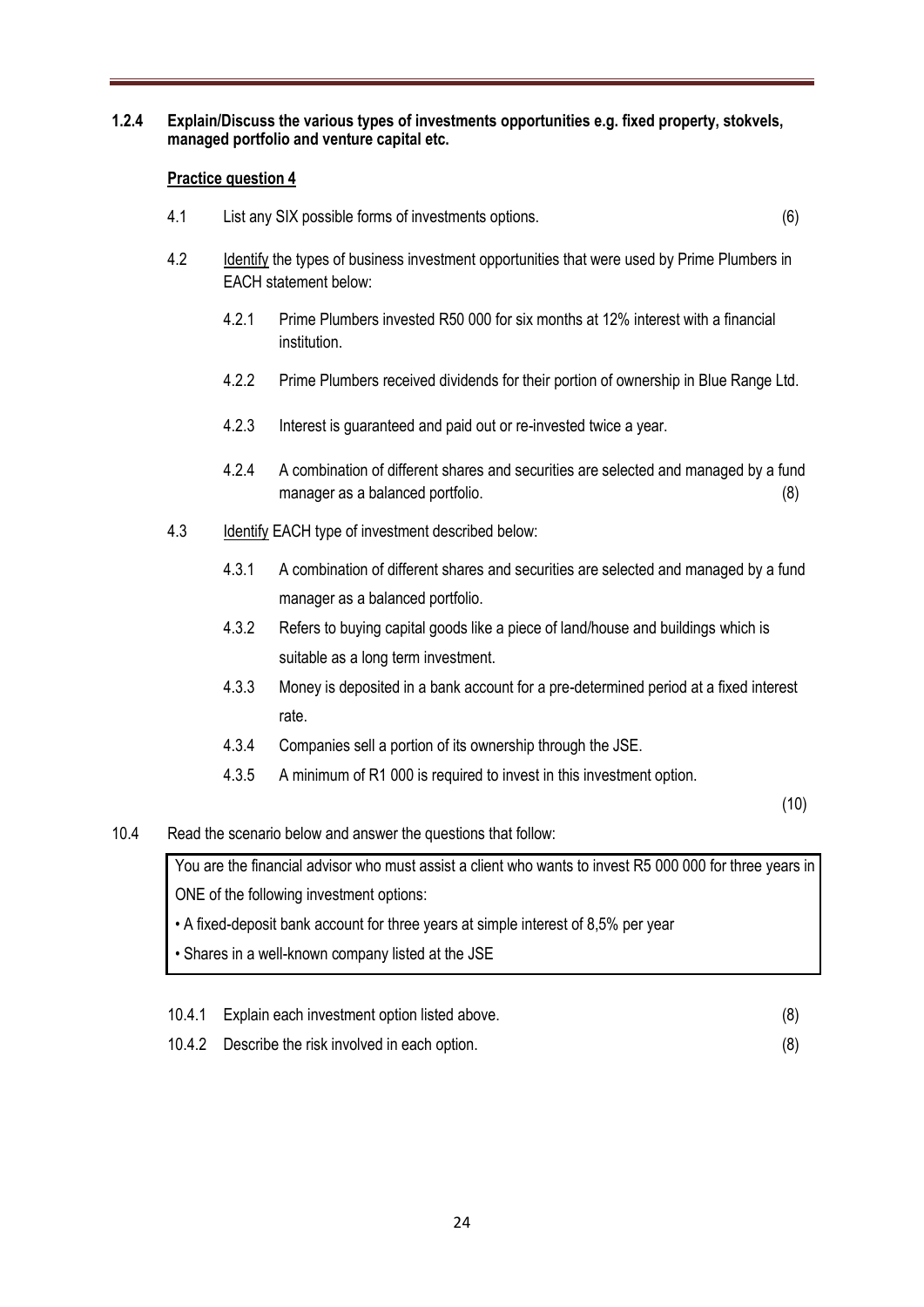#### **1.2.5 Explain the risk factor of each type of investment opportunity.**

#### **Practice question 5**

Assume you are the financial advisor to Mr Nakedi who is 40 years old and has inherited R3m from his late father. He approached you to work out a medium term portfolio for the next 3 years of how his money could be best invested.

5.1 Explain the risk factor for each of the following investment options:

- o Fixed deposit
- o Shares
- o RSA Retail Savings bond
- o Property investment

#### **Use the table below as a guide to your answer.**

(8)

| <b>Investment option</b> | <b>Risk factor</b> |
|--------------------------|--------------------|
| ι.                       |                    |
| 2.                       |                    |
| 3.                       |                    |
| 4.                       |                    |

5.2 Explain the risk factor of any FOUR types of investment opportunities. (8)

#### **NB:**

- The allocation of marks for each answer will be the same i.e. 1 mark for fact and 1 mark for explaining/ motivating your fact.
- $\cdot \cdot$  The content is the same but the approach to the answer is different. In question 5.1 the factors are provided and you are asked to use a table as a guide to your answer.
- $\cdot$  In 5.2 you should provide the factors yourself and no table is provided as a quide.
- In both questions you will be marked 1 mark for fact and other 1 mark is allocated for explaining your fact.

#### **1.2.6 Explain/Discuss/Analyse/Evaluate(positives/advantages and/or negatives/disadvantages) of the following forms of investment:**

- o Government/RSA retail savings bonds
- o Unit trusts
- o Shares
- o Fixed deposit

#### **Practice question 6**

6.1 You want to invest R3 000 in RSA Retail Savings Bonds instead of unit trusts. Explain the advantages of investing in RSA Retail Savings Bonds. (8)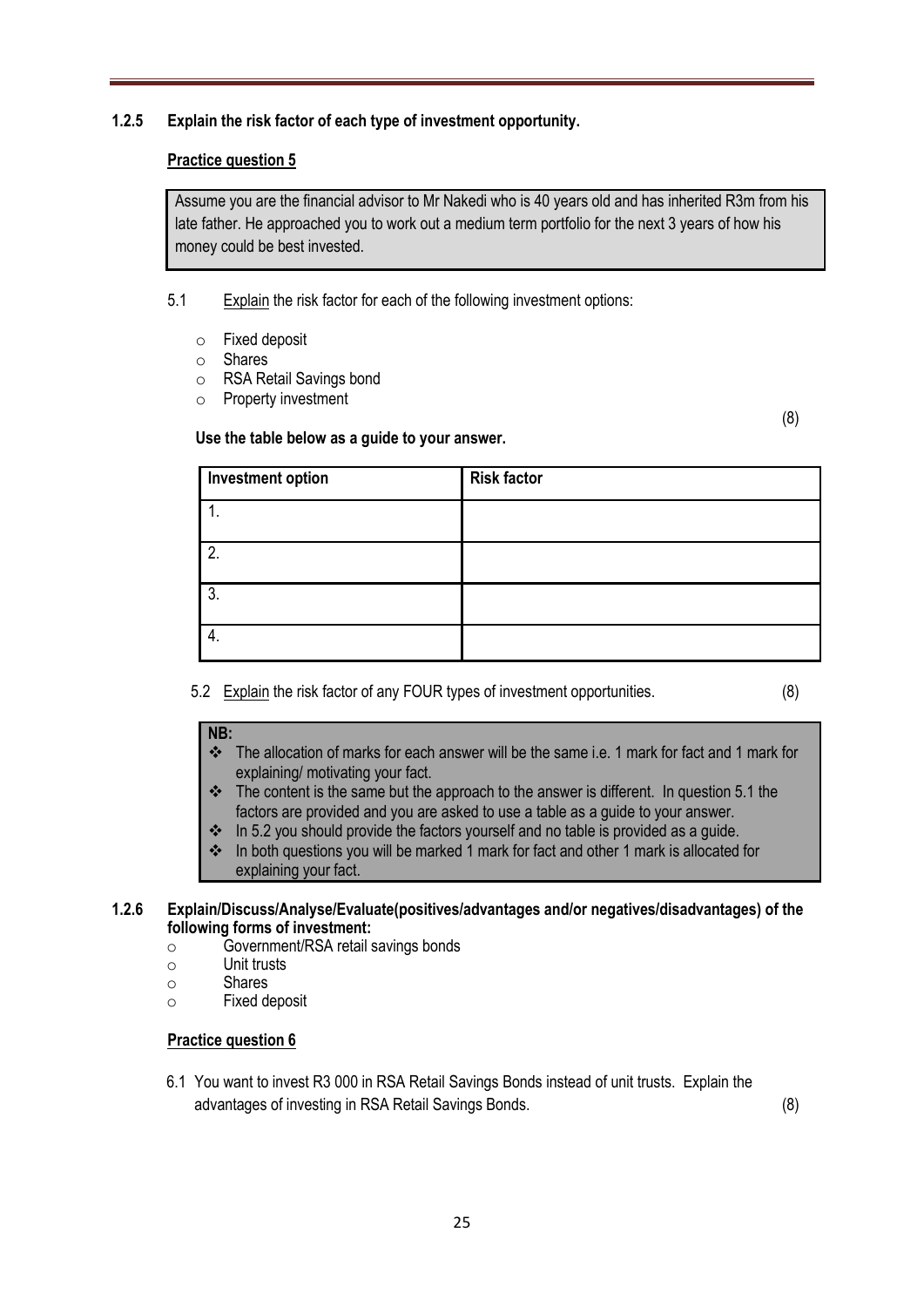6.2 Read the scenario below and answer the questions that follow.

#### **INVESTMENTS**

Claire wants to invest R2 000 in a savings plan for five years. She was advised to register and apply online or go directly to the National Treasury.

- 6.2.1 Name the type of investment that Claire was advised to choose. (2)
- 6.2.2 Explain the **positives** of investing in the type of investment referred to in QUESTION  $6.2.1.$  (8)
- 6.3 Read the scenario below and answer the questions that follow.

John inherited R350 000 from his mother. He wants to invest this amount in a safe and lowrisk investment option with a guaranteed return where no charges, fees or commission are payable.

- 6.3.1 Identify the type of investment that will suit John's requirements. Motivate your answer. (3)
- 6.3.2 Explain **the advantages** of the type of investment identified in QUESTION 6.3.1 (6)

#### **NB:**

- $\cdot \cdot$  The answers for 6.1, 6.2.2 and 6.3.2 are the same. The allocation of ticks will also be the same because of the action verb 'Explain', but check the two scenarios for of key words used.
- Also note the terminology used 6.1 and 6.2.2. In 6.1 the examiner used advantages while in 6.3.2 the examiner used benefits. NB:
- $\cdot \cdot$  The impact is always marked split ticks i.e. 1 mark for fact and another mark for explaining the fact.
- 6.4 Read the scenario below and answer the questions that follow.

#### **RETHABILE TRAINING AND LOGISTICS (RTL)**

Rethabile Training and Logistics have increased their number of clients because of the quality of the services offered by the business. The management of RTL have instructed the bank to manage their investment in a diverse portfolio managed by a specialist.

- 6.4.1 Identify the type of investment option that is applicable to the scenario below. (2)
- 6.4.2 Discuss the advantages of the type of investment identified in QUESTION 6.4.1. (6)

#### **1.2.7 Identify the following types of shares from given scenarios/statements:**

- o Ordinary shares
- o Preference shares
- o Bonus shares
- o Founders shares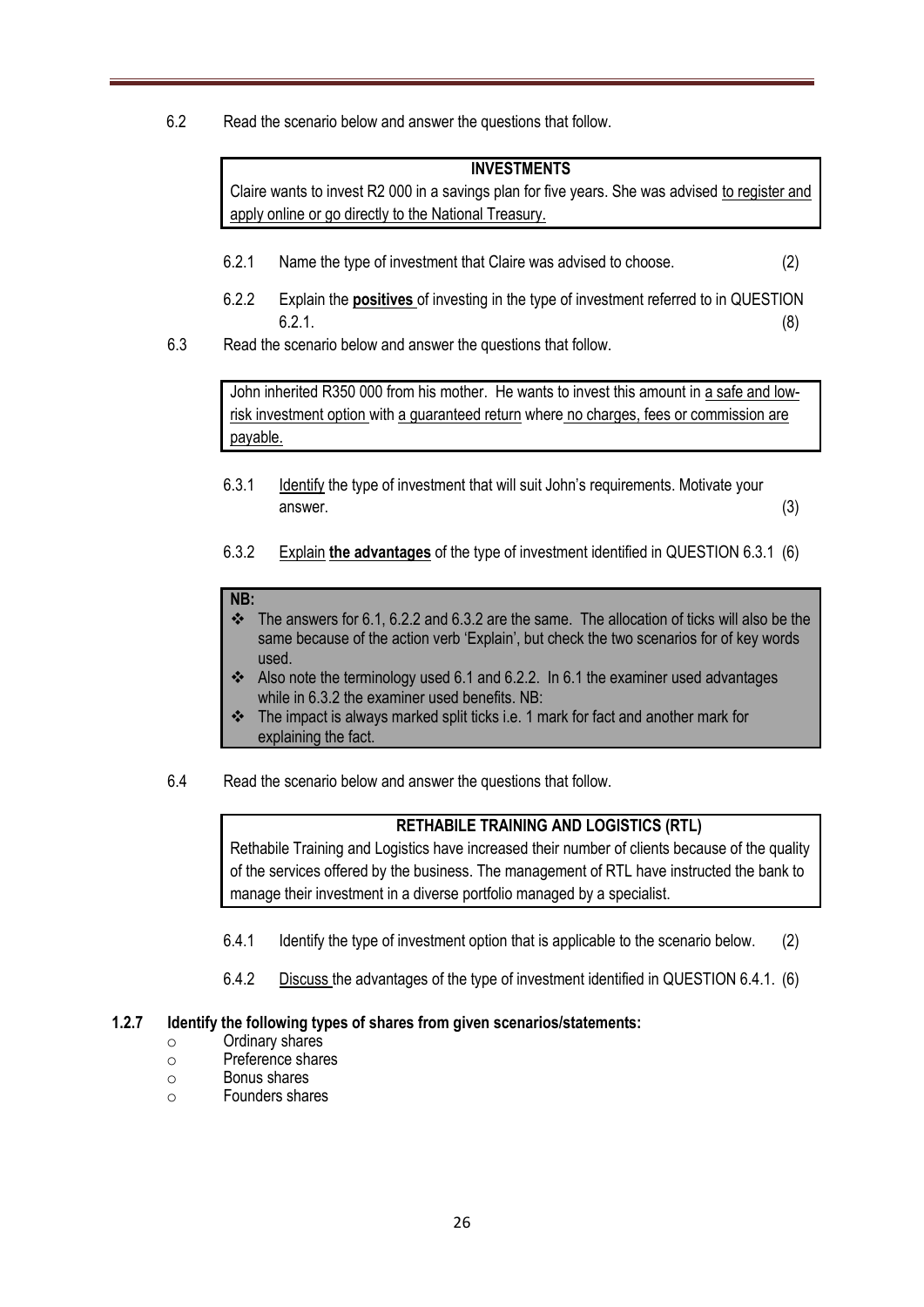# **Practice question 7** 7.1 Identify the type of shares represented by EACH statement below. 7.2.1 Shares are issued to existing shareholders as compensation for loss of dividends. 7.2.2 Shareholders receive their dividends before others can be paid out. 7.2.3 These shares are issued to shareholders who started the company. 7.2.4 These shareholders may receive higher dividends when the company has made large profits. (8) 7.2 Describe any TWO types of shares (12) **1.2.8 Name/Outline/Explain/Discuss types of preference shares. Practice question 8** 8.1 Name any FOUR types of preference shares. (4) 8.2 Discuss TWO types of preference shares. (6) 8.3 Identify the type of preference share represented by EACH of the statements below. 8.3.2 Shareholders are entitled to share in any surplus profits. (2) 8.3.2 Shareholders are compensated for past dividends that were not paid out when profits were too low to declare dividends. (2)  $(2)$ 8.3.3 Name THREE other types of preference shares. (6) NB: In 8.2 you will be marked 2 marks for the heading and 1 mark for the discussion.

#### **1.2.9 Outline/State the rights of ordinary and preference shareholders.**

#### **Practice question 9**

| 9.1 | Outline FOUR rights of preference shareholders. |     |
|-----|-------------------------------------------------|-----|
| 9.2 | Outline TWO rights of ordinary shareholders.    | (4) |

#### **1.2.10 Identify types of preference shares from given scenarios/statements.**

#### **Practice question 10**

| 10.1 |  | Identify the type of preference shares explained in the following statements: |  |  |  |
|------|--|-------------------------------------------------------------------------------|--|--|--|
|      |  |                                                                               |  |  |  |

- 10.1.1 Shares may be converted to ordinary shares after a fixed period.
- 10.1.2 Shareholders will share in a second dividend in a year when surplus profit remains
- 10.1.3 Shareholders are not paid for past dividends.
- 10.1.4 The company may buy back these shares after a specified period. (8)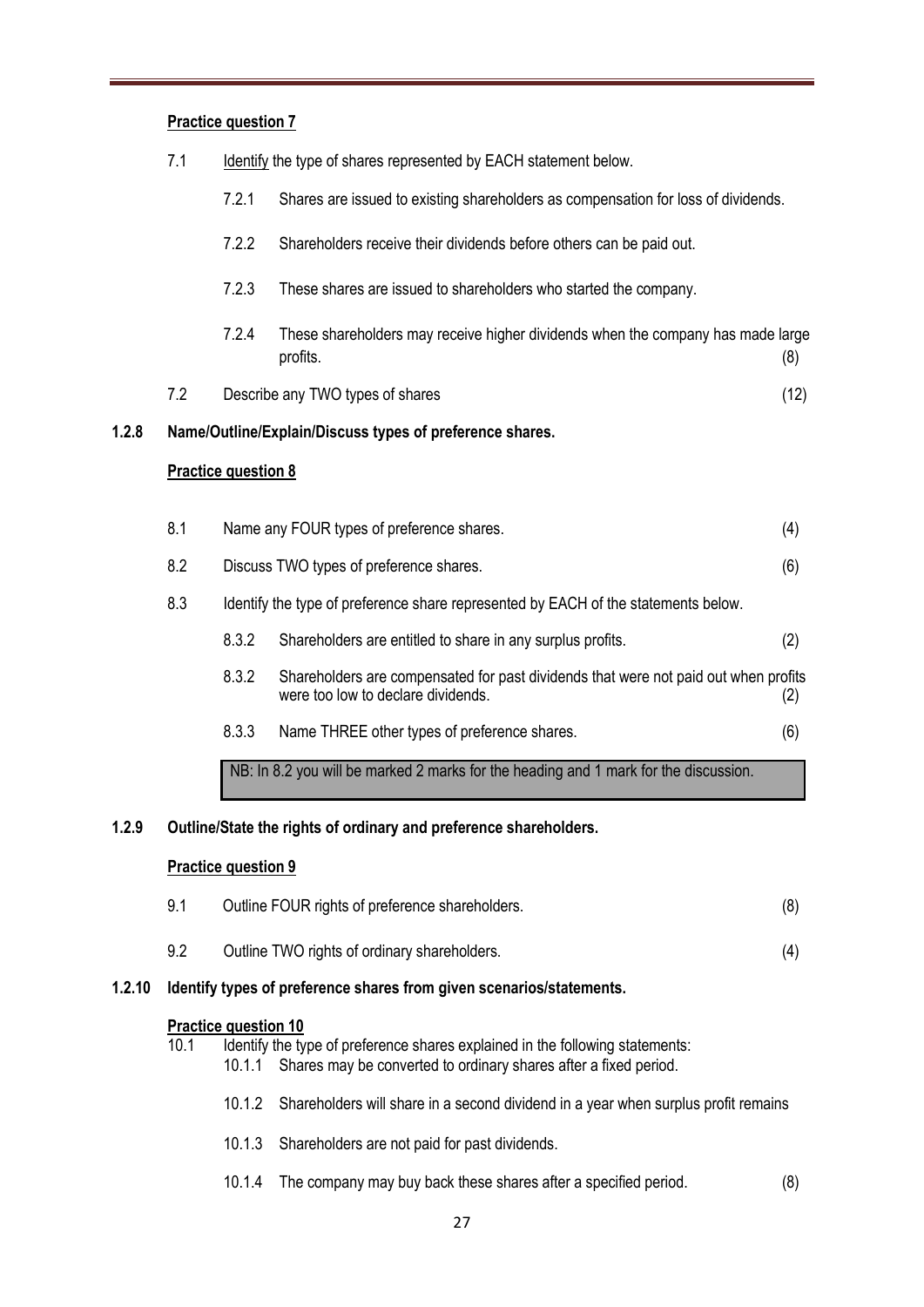#### **1.2.11 Differentiate/Distinguish between ordinary and preference shares.**

#### **Practice question 11**

| 11.1 | Differentiate between ordinary and preference shares. |  |
|------|-------------------------------------------------------|--|
|------|-------------------------------------------------------|--|

**1.2.12 Define/Explain the meaning of debentures, dividends, capital gain, simple interest, compound Interest.**

#### **Practice question 12**

- 12.1 Explain the meaning of the following concepts:
	- (a) Compound interest.
	- (b) Dividends
	- (c) Capital gain
	- (d) Debentures
- 1.2.2 Define simple interest. (2)

(16)

#### **1.2.13 Differentiate/Distinguish between simple interest and compound interest.**

#### **Practice question 13**

| 13.1 Distinguish between compound and simple interest. | (8) |
|--------------------------------------------------------|-----|
|                                                        |     |

#### **1.2.14 Calculate simple and compound interest from given scenarios. Recommend the best investment option based on the calculations.**

#### **Tips:**

- Do all four questions (14.1-14.2) in this section. Calculations need more than one activity to master them.
- \* Do not provide the final answer only. Always write the correct Business Studies formula and show all calculations.
- If you can master all four then you can proceed to the next topic.

#### **Practice question 14**

14.1 Read the scenario below and answer the questions that follow.

#### **ANDRIES AND TSHIDI'S INVESTMENT OPTIONS**

Andries and Tshidi each have R3 000 to invest. Andries invests in a savings account at a bank where he will receive 10% p.a. interest, paid out every 6 months. Tshidi invests in a flexi-deposit account at a bank for two years at 10% p.a. interest, compounded annually.

- 14.1.1 Calculate the interest amount Andries will receive after 2 years. (3)
- 14.1.2 Calculate the interest amount Tshidi will receive after 2 years. (4)
- 14.1.3 Identify the better investment option and motivate the answer. (3)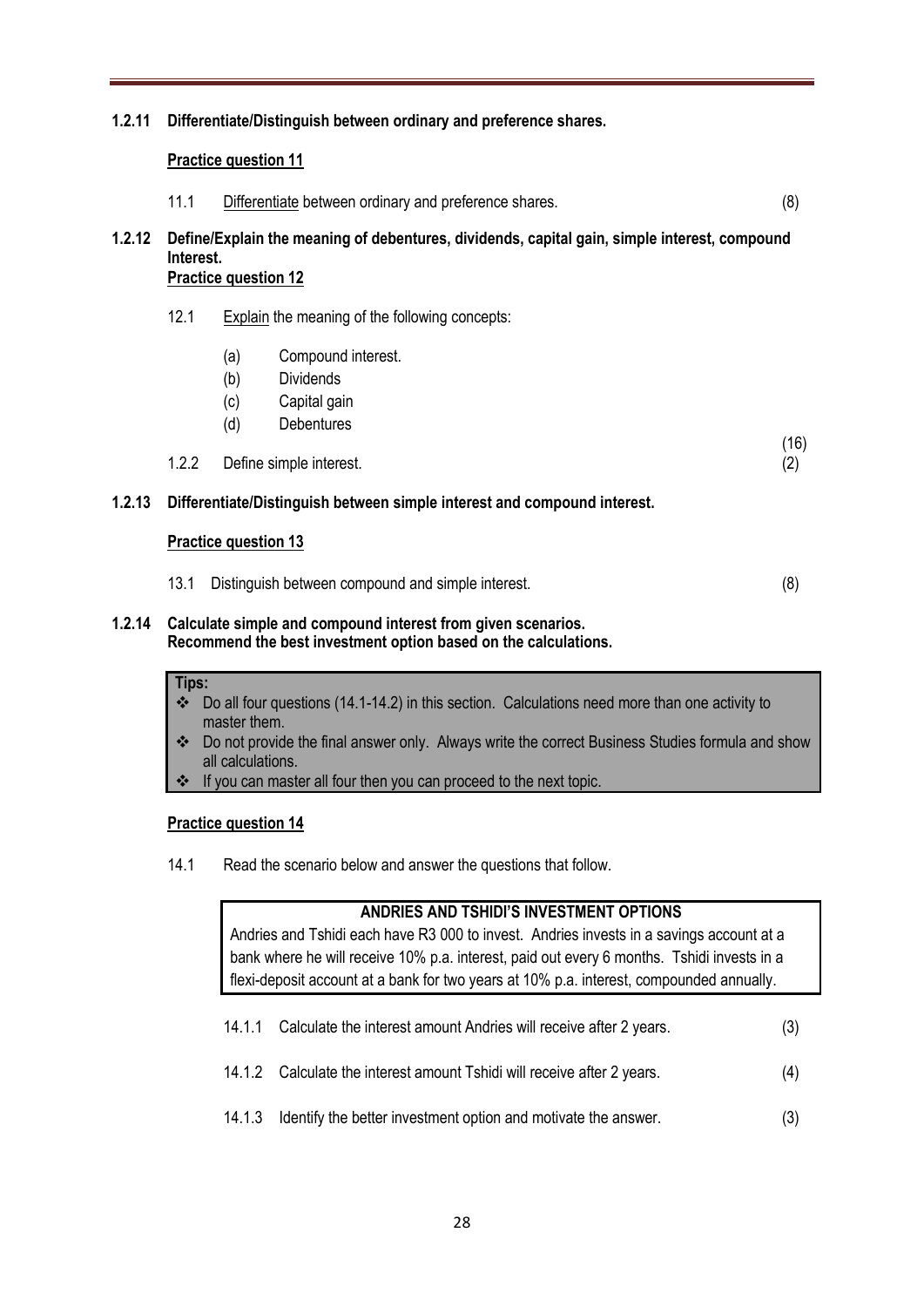14.2 Read the scenario below and answer the questions that follow.

Marie and Tsolo each invested R10 000 at the same bank which offered both of them 10% interest per year. The bank applied different methods to calculate their respective amounts. Marie received R2 000 and Tsolo R2100 after two years.

- 14.2.1 Identify the methods used by the bank to calculate Marie and Tsolo's interest. Motivate your answer. (6)
- 14.2.2 **Explain the differences** between the methods used to calculate the interest identified in QUESTION 14.2.1 (8)
- 14.3 Read the scenario below and answer the questions that follow.

Ronnete wants to invest R30 000 in a fixed deposit for two years. She approached two banks. Saints Bank offered her 12% simple interest per annum and Caprica Bank 12% compounded interest per annum.

- 14.3.1 Calculate the interest amount Ronnete will receive after two years if she invests with Saints Bank. (3)
- 14.3.2 Calculate the interest amount Ronnete will receive after two years if she invests with Caprica Bank. (4)
- 14.3.3 Recommend the best investment option for Ronnete. Motivate your answer. (3)

#### 14.4 Read the scenario below and answer the questions that follow.

Nellie won R500 000 in the lottery draw and decided to invest the money in a fixed deposit a Ithuba Bank. The bank offered her an interest of 12% compounded annually over a period of three years.

|        | 14.4.1 Define compound interest.                                                                            | (2) |
|--------|-------------------------------------------------------------------------------------------------------------|-----|
| 14.4.2 | Calculate the amount of interest that Nellie will receive after three years. Show ALL<br>your calculations. | (5) |
| 14.4.3 | Name another type of interest that could be offered by Ithuba Bank.                                         |     |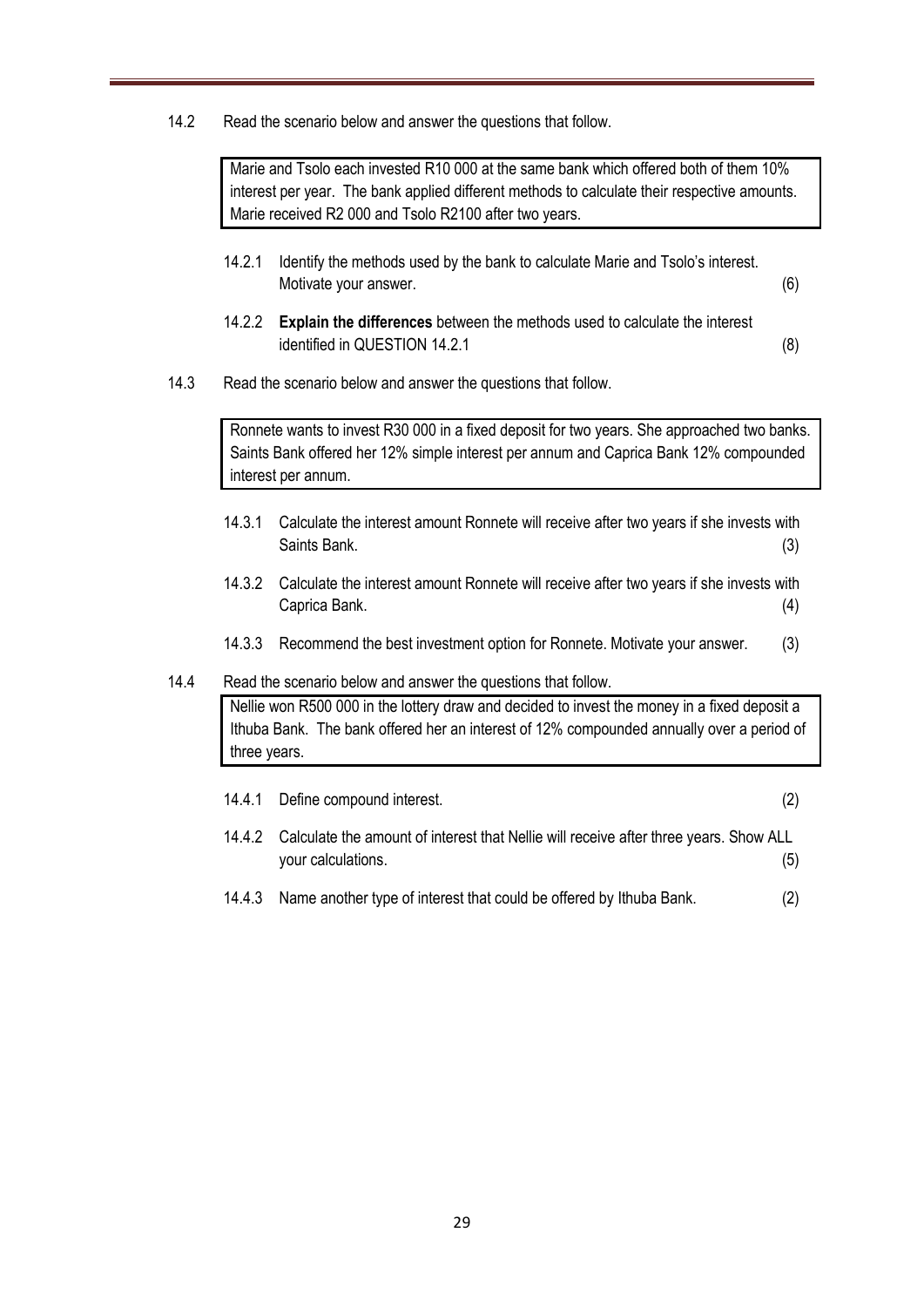#### **TYPICAL ESSAY TYPE QUESTIONS**

#### **PRACTICE ESSAY 1**

#### **QUESTION 8: BUSINESS VENTURES (INVESTMENTS) SCE JUNE/ 2016**

Tom is a first-year commerce student who inherited a large sum of money recently. He wants to invest this money to start his own business in three years' time. Tom is considering investing in ordinary shares on the Johannesburg Security Exchange Ltd (JSE) and RSA Retail Savings Bonds/Government Retail Bonds.

Advise Tom on the following investment aspects:

- Discuss the factors to be considered when making investment decisions.
- Explain the functions of the Johannesburg Security Exchange Ltd (JSE).
- Distinguish between compound interest and simple interest.
- Evaluate the impact of RSA Retail Savings Bonds/Government Retail Bonds on investors. **[40]**

# **PRACTICE ESSAY 1**

#### **QUESTION 8 DBE/ FEB.MARCH2018**

#### **MPHO CAR WASH**

Recently Mpho Car Wash made large profits due to excellent services rendered. Mpho, the owner wants to invest his surplus funds in unit trusts and buy shares which are listed on the Johannesburg Security Exchange Ltd (JSE).

Write an essay to guide Mpho on the following investment aspects:

- Discuss the functions of the JSE.
- Explain the following factors that must be considered when making investment decisions.
	- o Return on investment.
	- o Investment period.
	- o Liquidity.
- Describe FOUR types of shares.
- Advise Mpho on the advantages of unit trusts. **[40]**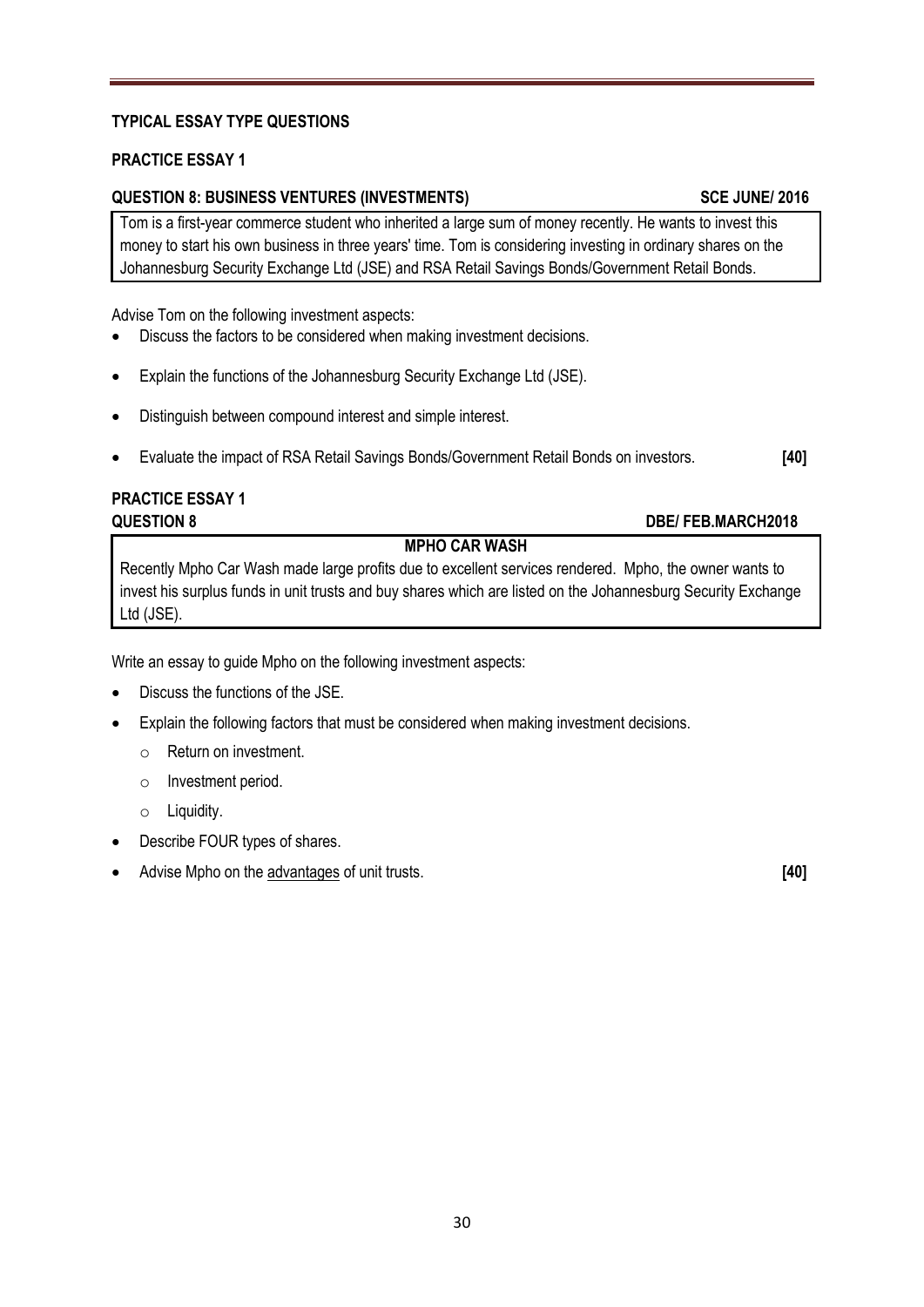#### **PRACTICE ESSAY 3**

#### **QUESTION 8: BUSINESS VENTURES (INVESTMENTS AND FORMS OF OWNERSHIP) DBE/NOV 2018**

Peter and Teko are partners in P & T Consultancy. They are considering investing their surplus funds in RSA Retail Savings Bonds/government retail bonds and in preference shares of companies listed on the JSE.

Keep the scenario below in mind and write detailed notes on the following aspects:

- Outline the functions of the JSE.
- Describe FOUR types of preference shares.
- Evaluate the impact of the RSA Retail Savings Bonds/government retail bonds on investors.
- Advise Peter and Teko on how the following factors could contribute to the success and/or failure of their partnership
	- o Management
	- o Legislation **[40]**

#### **PRACTICE ESSAY 4**

#### **QUESTION 8: BUSINESS VENTURES (INVESMENT ANDPRESENTATION) DBE SC/NSC JUNE 2019**

Mario, financial consultant, made a presentation on ordinary and preference shares. The presentation also addressed factors that need to be considered when making investment decisions. Mario received negative feedback from the audience on his presentation.

Write an essay on investments and presentation in which you include the following aspects:

- Differentiate between ordinary and preference shares.
- Discuss the following factors that must be considered when making investment decisions:
	- o Risk
	- o Taxation
	- o Investment period
- Explain to Mario the factors that he should consider during a presentation.
- Recommend ways in which Marion can improve his next presentation. **[40]**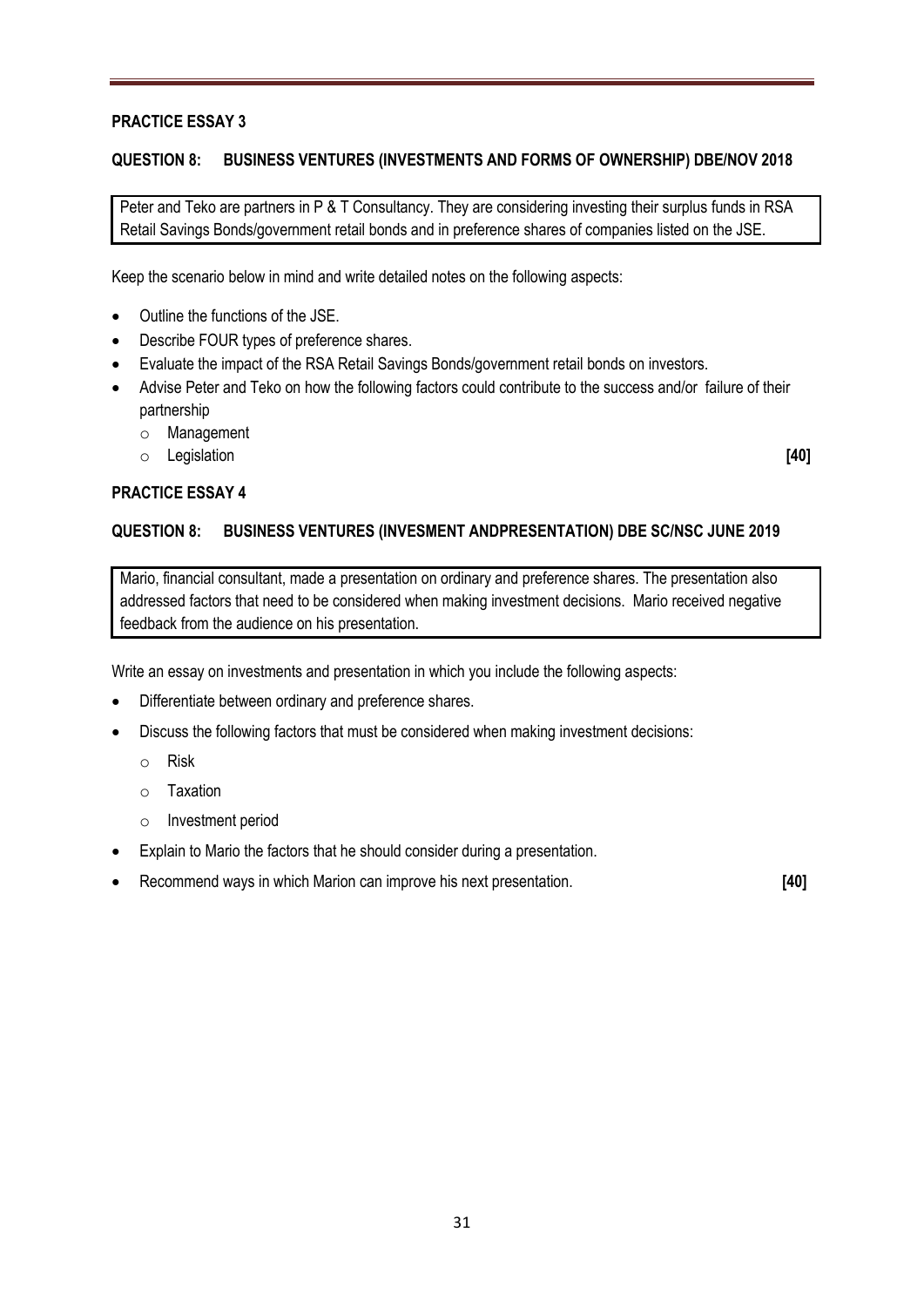#### **INVESTMENT INSURANCE**

#### **The following is an extract from the Grade 12 Examination Guideline 2020(Refer to pages 22-23)**

#### **1.3**

**Learners should be able to:**

• Define/Elaborate on the meaning of insurance

#### **NON-COMPULSORY INSURANCE**

- Explain/Elaborate on the meaning of non-compulsory insurance
- Explain/Elaborate on the meaning of the following insurance concepts:
	- o Over-insurance
	- o Under-insurance
	- o Average clause
	- o Reinstatement
- Explain the differences between over and under insurance. Name/State/Explain/Discuss the following principles of insurance:

o Indemnification/Indemnity

o Security/Certainty

o Utmost good faith

o Insurable interest

- Apply the average clause to calculate the compensation in the case of under-insurance.
- Discuss/Explain the advantages/importance of insurance.
- Explain the meaning of insurable and non-insurable risks.
- Outline/State/Give examples of insurable and non-insurable risks.
- COMPULSORY INSURANCE
- Explain/Elaborate on the meaning of compulsory insurance.
- Discuss/Explain types of compulsory insurance e.g. Unemployment Insurance Fund (UIF), Road Accident Fund (RAF)/Road Accident Benefit Scheme (RABS)/Compensation for Occupational Injuries and Diseases Fund (COIDA).
- Explain the types of benefits paid out by the UIF.
- Identify types of compulsory insurance from given scenarios/statements.
- Explain/Differentiate/Distinguish between compulsory and non- compulsory insurance and give examples.
- Keep abreast of the changes in legislation from time to time e.g. the RAF is currently changing to the RABS (Road Accident Beneficiary Scheme).
- Differentiate/Distinguish between insurance and assurance. Give examples.
- Name/Give examples of short term and long-term insurance.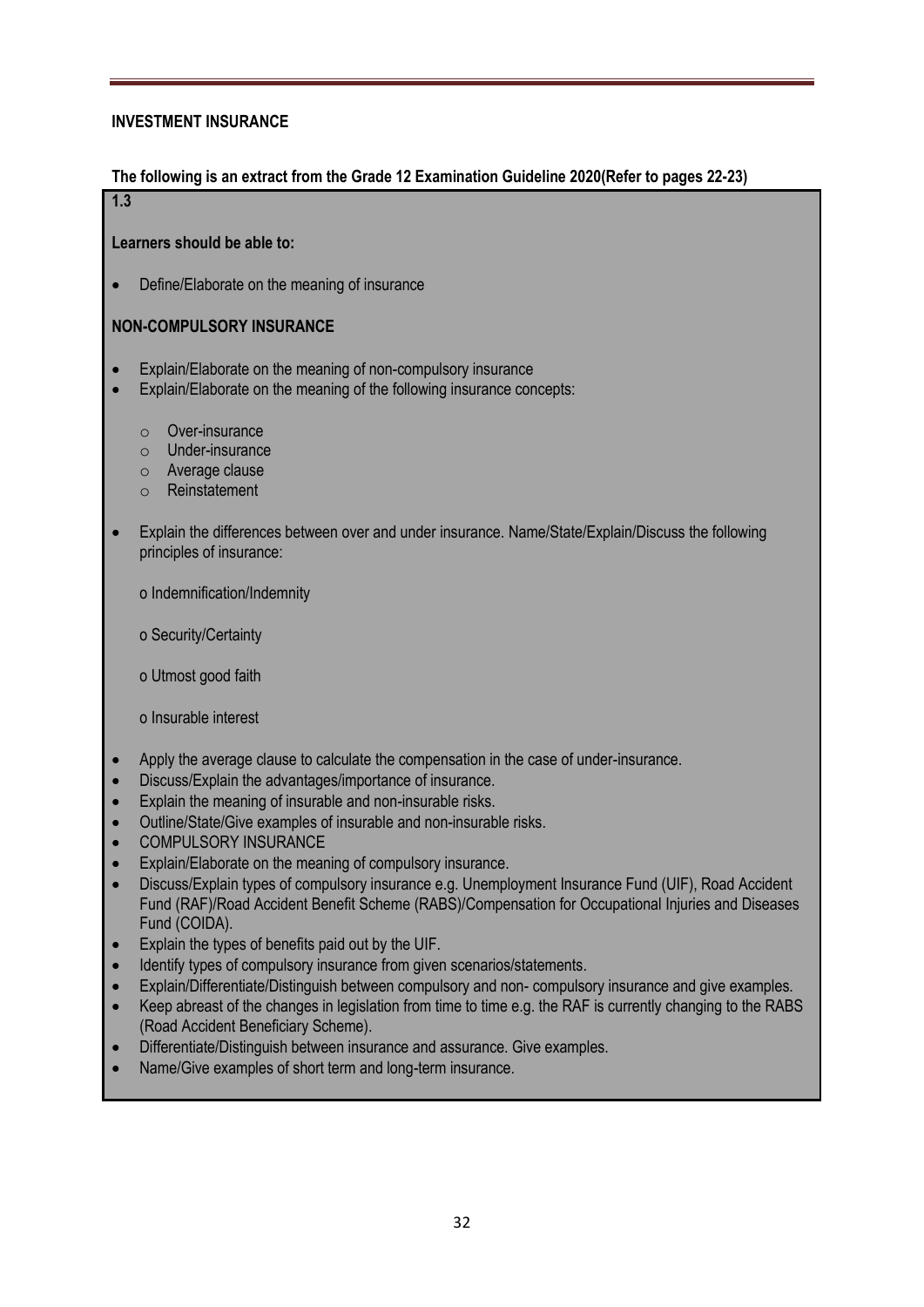| The practice questions were drawn from the following sources |
|--------------------------------------------------------------|
|--------------------------------------------------------------|

| <b>QUESTION PAPER</b>          | <b>QUESTIONS</b>         | <b>Content addressed</b>                                                                                              |
|--------------------------------|--------------------------|-----------------------------------------------------------------------------------------------------------------------|
| DBE Nov 2015                   | Q3.1.3                   | Definition of the term insurance                                                                                      |
| DBE Feb/March2016              | Q3.3, and Q8             | Application of average clause, importance of insurance                                                                |
| DBE May/June 2016              | Q3.5, Q6.3 & 6.4 and Q8  | Application of the average clause, compulsory and non-<br>compulsory insurance, insurable and non-insurable risks,    |
| DBE Nov 2016                   | Q3.1                     | Definition of the term insurance                                                                                      |
| DBE Feb/March2017              | Q <sub>8</sub>           | Importance of insurance, compulsory and non-<br>compulsory insurance, principles of insurance                         |
| DBE May/June 2017              | Q3.1                     | Long-term insurance                                                                                                   |
| DBE Nov 2017                   | Q <sub>8</sub>           | Definition of insurance concepts                                                                                      |
| DBE Feb/March2018              | Q3.5, 3.6, Q6.4, and Q8, | Application of the average clause, compulsory and non-<br>compulsory insurance, long term and short-term<br>insurance |
| DBE May/June 2018              | Q6.5                     | Compulsory and non-compulsory insurance                                                                               |
| DBE Nov 2018                   | Q3.1, 3.4 & 3.6          | Application of the average clause, principles of insurance                                                            |
| DBE May/June 2019              | $Q$ 3.1, 3.3,            | Differences between insurance and assurance, insurable<br>and non-insurable risks                                     |
| NW Prep Exam & GP Prep<br>2020 | Q8                       | Differences between over and under-insurance                                                                          |
| DBE Nov 2019                   | Q3.6, , 3.4,             | Application of the average clause, importance of<br>insurance,                                                        |
| DBE Exemplar 2020              | Q2.2                     | Principles of insurance                                                                                               |

\* The headings numbered 1.3.1-1.3.14 relates to the elaboration of core content which learners are expected to know according to the Grade 12 Examination Guideline 2020(refer to the extract provided on Page 32)

\* Each practice question provided below addresses a specific bullet outlined in the core content. There are 14 practice questions addressing 14 bullets of Investment Insurance.

\* The document also provides typical essay and Section A type practice questions which you also need to attempt to get exposed to all Sections covered in the Business Studies question paper.

 All questions used were derived from the DBE previous question papers and other relevant sources (refer to table above)..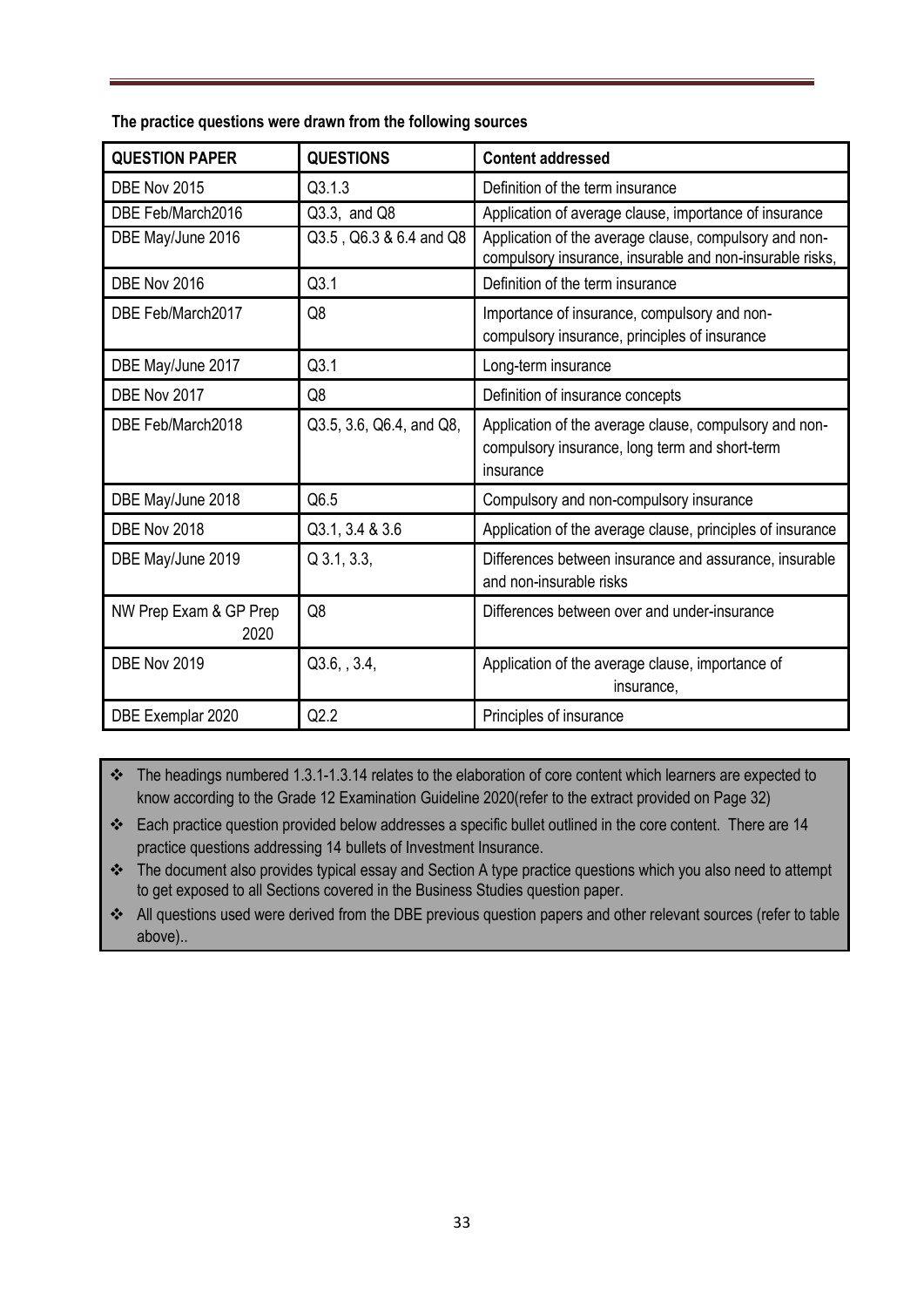#### **PRACTICE QUESTIONS**

| 1.3.1                                     |     | Define/Elaborate on the meaning of insurance                                                                                                                      |     |  |  |  |
|-------------------------------------------|-----|-------------------------------------------------------------------------------------------------------------------------------------------------------------------|-----|--|--|--|
|                                           |     | <b>Practice question 1</b>                                                                                                                                        |     |  |  |  |
|                                           | 1.1 | Define the term insurance.                                                                                                                                        | (2) |  |  |  |
| 1.3.2                                     |     | <b>NON-COMPULSORY INSURANCE</b><br>Explain/Elaborate on the meaning of non-compulsory insurance                                                                   |     |  |  |  |
|                                           |     | <b>Practice question 2</b>                                                                                                                                        |     |  |  |  |
|                                           | 2.1 | Elaborate on the meaning of non-compulsory insurance.                                                                                                             | (4) |  |  |  |
| 1.3.3                                     |     | Explain/Elaborate on the meaning of the following insurance concepts:                                                                                             |     |  |  |  |
| $\circ$<br>$\circ$<br>$\circ$<br>$\Omega$ |     | Over-insurance<br>Under-insurance<br>Average clause<br>Reinstatement<br><b>Practice question 3</b>                                                                |     |  |  |  |
|                                           | 3.1 | Elaborate on the meaning of the following insurance concepts:                                                                                                     |     |  |  |  |
|                                           | (a) | Average clause                                                                                                                                                    | (2) |  |  |  |
|                                           | (b) | Reinstatement                                                                                                                                                     | (2) |  |  |  |
| 1.3.4                                     |     | Explain the differences between over and under insurance.                                                                                                         |     |  |  |  |
|                                           |     | <b>Practice question 4</b>                                                                                                                                        |     |  |  |  |
|                                           | 4.1 | Explain the differences between over and underinsurance.                                                                                                          | (8) |  |  |  |
| 1.3.5                                     |     | Differentiate/Distinguish between insurance and assurance. Give examples.                                                                                         |     |  |  |  |
|                                           |     | <b>Practice question 5</b>                                                                                                                                        |     |  |  |  |
|                                           | 4.1 | Distinguish between insurance and assurance.                                                                                                                      | (8) |  |  |  |
| 1.3.6                                     |     | Name/Give examples of short term and long-term insurance.<br><b>Practice question 6</b>                                                                           |     |  |  |  |
|                                           | 6.1 | Give FIVE examples of long-term insurance.                                                                                                                        | (5) |  |  |  |
| 1.3.7<br>0<br>$\Omega$                    | 0   | Name/State/Explain/Discuss the following principles of insurance:<br>Indemnification/Indemnity<br>o Security/Certainty<br>Utmost good faith<br>Insurable interest |     |  |  |  |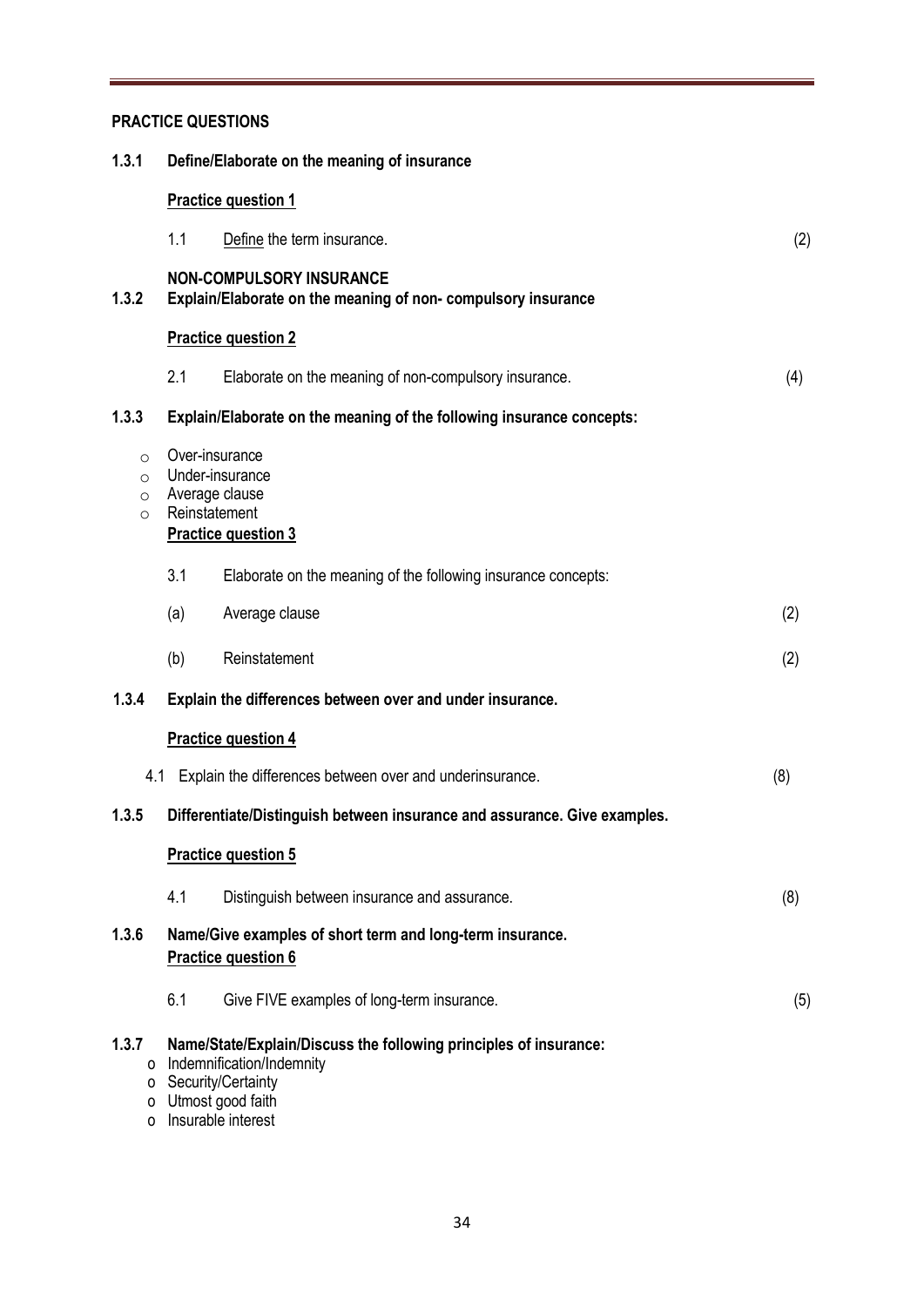#### **Practice question 7**

|  | State FOUR principles of insurance. |  |  |
|--|-------------------------------------|--|--|
|--|-------------------------------------|--|--|

- 7.2 Discuss THREE principles of insurance. (9)
- **1.3.8 Apply the average clause to calculate the compensation in the case of under-insurance.**

#### **Tips:**

- Do all four questions (8.1-8.5) in this section. Calculations need more than one activity to master them.
- Do not provide the final answer only. Always write the correct Business Studies formula and show all calculations.
- If you can master all four then you can proceed to the next topic.

#### **Practice question 8.1**

8.1 Read the scenario below and answer the questions that follow.

Mahlori owns a thatched house valued at R1 000 000. He insured his house with Pro-cover Insurers for R800 000. A fire in the kitchen caused damages of R30 000.

- 8.1.1 Calculate the amount that Pro-cover insurers will pay to Mahlori cover damages. Show ALL calculations. (4)
- 8.1.2 Briefly explain why Mahlori did not qualify for the full amount of damages sustained.

(4)

(1)

#### **Practice question 8.2**

8.2 Read the scenario below and answer the questions that follow.

Sarie bought a business property worth R1 000 000, but she insured it for R800 000. Flooding destroyed a part of the property and damages were estimated at R400 000.

- 8.2.1 Identify the insurance clause that applies to Sarie's situation in the scenario above.
- 8.2.2 Calculate the amount that the insurer will pay Sarie. (5)

#### **Practice question 8.3**

8.3 Read the scenario below and answer the questions that follow.

## **KAY BED & BREAKFAST (KBB)** Kay Bed & Breakfast insured their property for R600 000, but the property is valued at R800 000. Fire destroyed part of the property damages amounted to R500 000.

- 8.3.1 Identify the insurance clause that will be applied to KBB's claim for damages. (2)
- 8.3.2 Calculate the amount that the insurer will pay KBB for damages incurred. (4)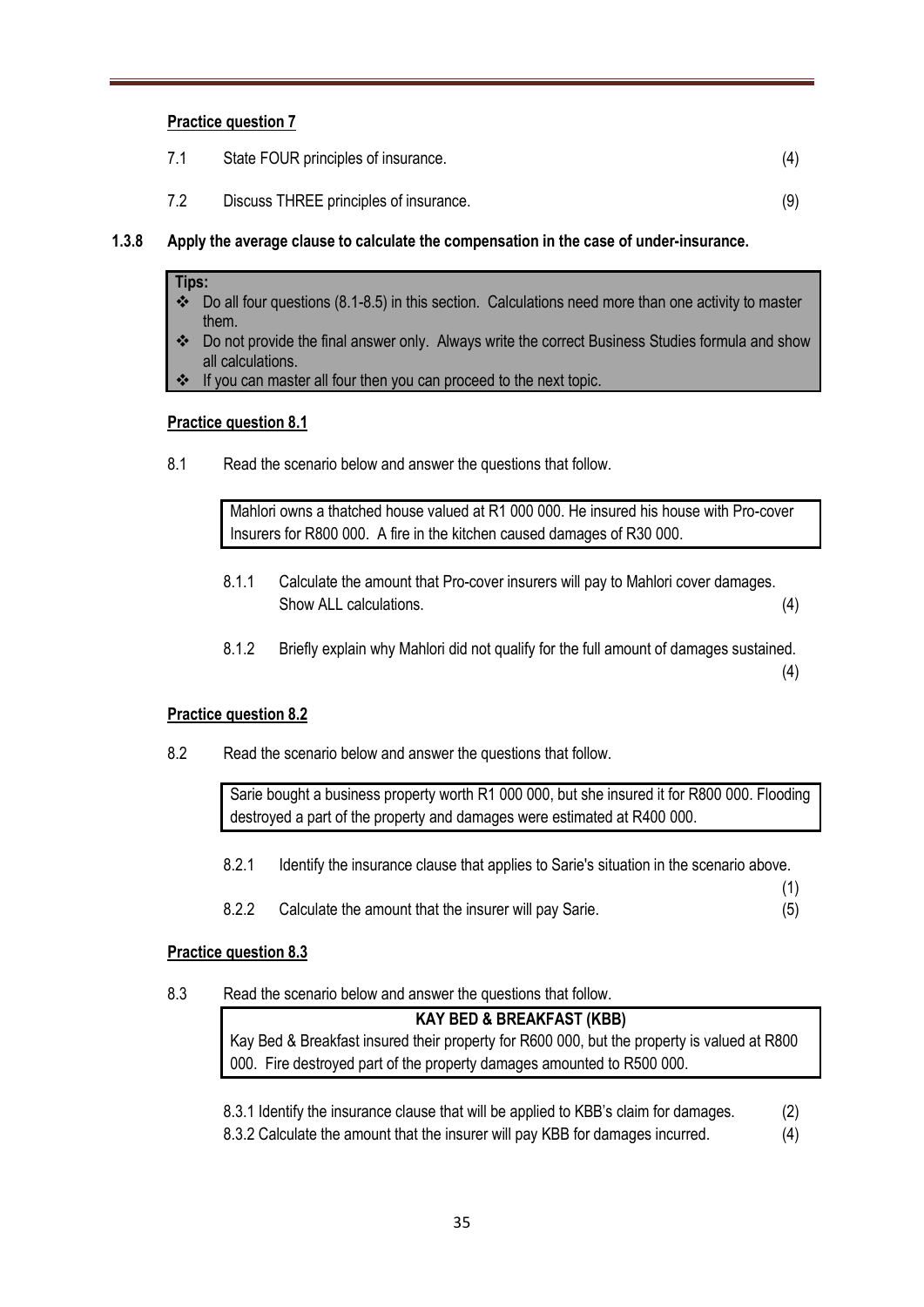#### **Practice question 8.4**

8.4 Read the scenario below and answer the questions that follow.

#### **JENNY AND JONE AUDITORS (JJA)**

Jenny and Jone Auditors insured their office building for R1 000 000. The market value of the building is R1 500 000. The building was damaged by floods and the damage amounted to R80 000. They received compensation of R53 333 from the insurance company.

- 8.4.1 Identify the insurance clause applied by the insurance company in the scenario above. (2)
- 8.4.2 Elaborate on the meaning of the insurance clause identified in QUESTION 8.4.1. (4)

#### **Practice question 8.5**

8.5 Read the scenario below and answer the questions that follow.

|       |                            | TOP TRADERS(TT)<br>Top Traders bought stock worth R400 000, but insured it for R300 000. A fire in the<br>warehouse destroyed stock to the value of R60 000. |                                                                                                                                                                                           |     |  |  |
|-------|----------------------------|--------------------------------------------------------------------------------------------------------------------------------------------------------------|-------------------------------------------------------------------------------------------------------------------------------------------------------------------------------------------|-----|--|--|
|       |                            | 8.5.1                                                                                                                                                        | Name the insurance clause that is applicable to the scenario above.                                                                                                                       | (2) |  |  |
|       |                            | 8.5.2                                                                                                                                                        | Calculate the amount that Top Traders will receive as compensation from the insurer.<br>Show ALL calculations.                                                                            | (4) |  |  |
| 1.3.9 |                            |                                                                                                                                                              | Discuss/Explain the advantages/importance of insurance.                                                                                                                                   |     |  |  |
|       | <b>Practice question 9</b> |                                                                                                                                                              |                                                                                                                                                                                           |     |  |  |
|       | 9.1                        |                                                                                                                                                              | <b>Explain</b> the importance of insurance on businesses.                                                                                                                                 | (8) |  |  |
|       | 9.2                        |                                                                                                                                                              | Discuss the importance of insurance for businesses.                                                                                                                                       | (8) |  |  |
|       |                            | NB:                                                                                                                                                          | The answers to the questions above are the same. The allocation of marks for 9.1 AND 9.2<br>will also be the same (split ticks i.e. 1 mark for fact and 1 mark for explaining your fact): |     |  |  |

#### **1.3.10 Explain the meaning of insurable and non-insurable risks. Outline/State/Give examples of insurable and non- insurable risks.**

#### **Practice question 10**

- 10.1 Give THREE examples of insurable risks. (3)
- 10.2 Jack wants to insure his business against various risks. Give FOUR examples non-insurable risks. (4)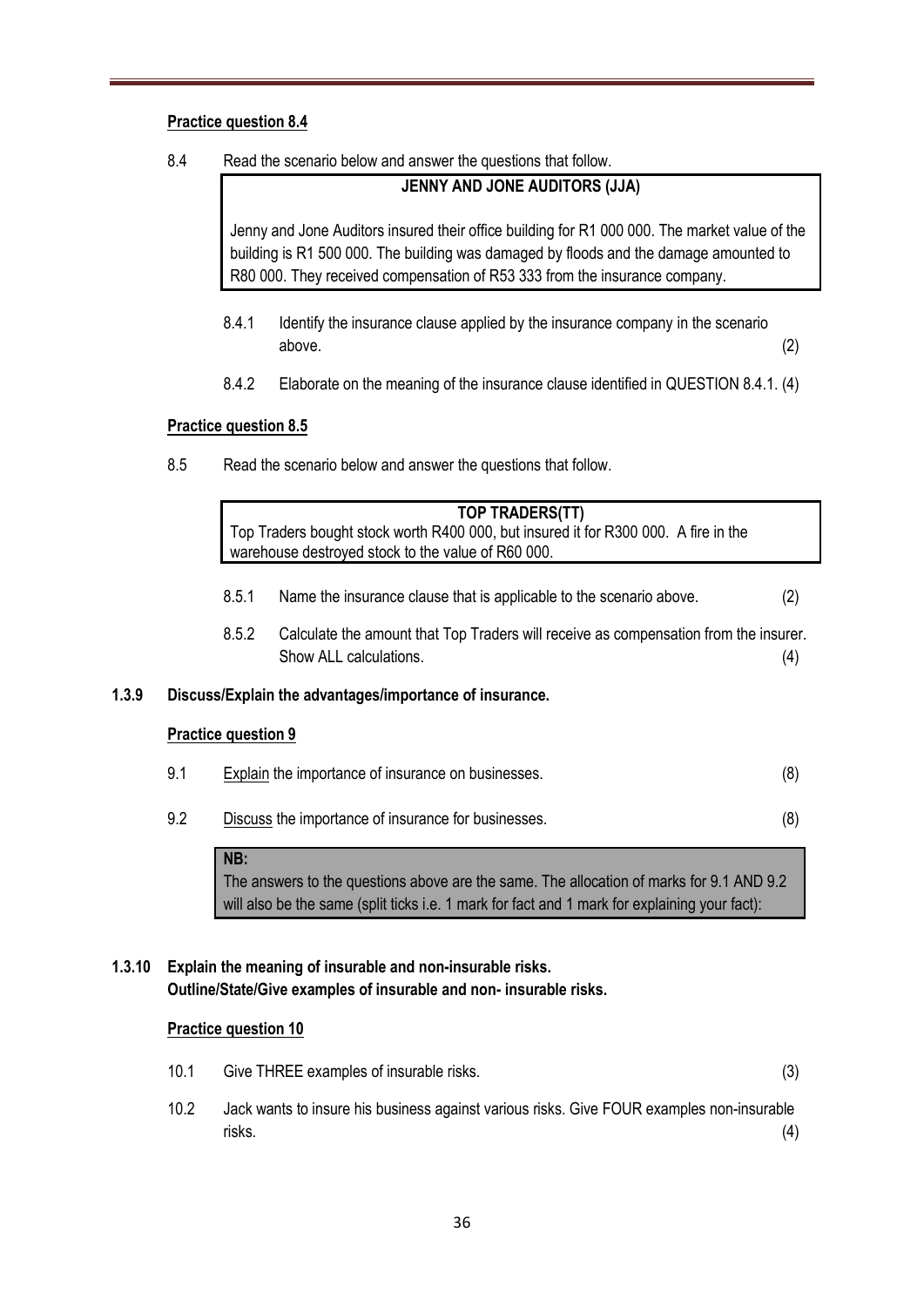10.3 Read the scenario below and answer the questions that follow.

Insuring assets against theft, damage, fire and burglary is essential for every business. Businesses should also plan carefully for risks which are not insurable.

10.3.1 Quote THREE examples of insurable risks from the scenario above. (3)

10.3.2 Explain the term non-insurable risks and give ONE example of such a risk. (3) **NB:** Quotes must be direct from the scenario and are awarded only 1 mark. **So just rewrite**. Do not try to rephrase as you may forfeit marks if the answer loses the essence of the scenario.

#### **COMPULSORY INSURANCE**

**1.3.11 Explain/Elaborate on the meaning of compulsory insurance.**

**Discuss/Explain types of compulsory insurance e.g.Unemployment Insurance Fund (UIF), Road Accident Fund (RAF)/Road Accident Benefit Scheme (RABS)/Compensation for Occupational Injuries and Diseases Fund (COIDA).**

#### **Practice question 11**

| 11.1 | Name THREE types of compulsory insurance.         |      |
|------|---------------------------------------------------|------|
| 11.2 | Elaborate on the meaning on compulsory insurance. | (4)  |
| 11.3 | Discuss the THREE types of compulsory insurance.  | (12) |

**1.3.12 Explain the types of benefits paid out by the UIF.**

#### **Practice question 12**

12.1 Explain THREE types of benefits covered by Unemployment Insurance Fund (UIF) (9)

#### **1.3.13 Identify types of compulsory insurance from given scenarios/statements.**

#### **Practice question 13.1**

- 13.1 Identify the type of insurance applicable to EACH statement below:
	- 13.1.1 Zaire will receive compensation for losing her job due to the company's restructuring.
	- 13.1.2 Levy will be compensated for serious injuries he sustained in a taxi accident on his way to work.  $(4)$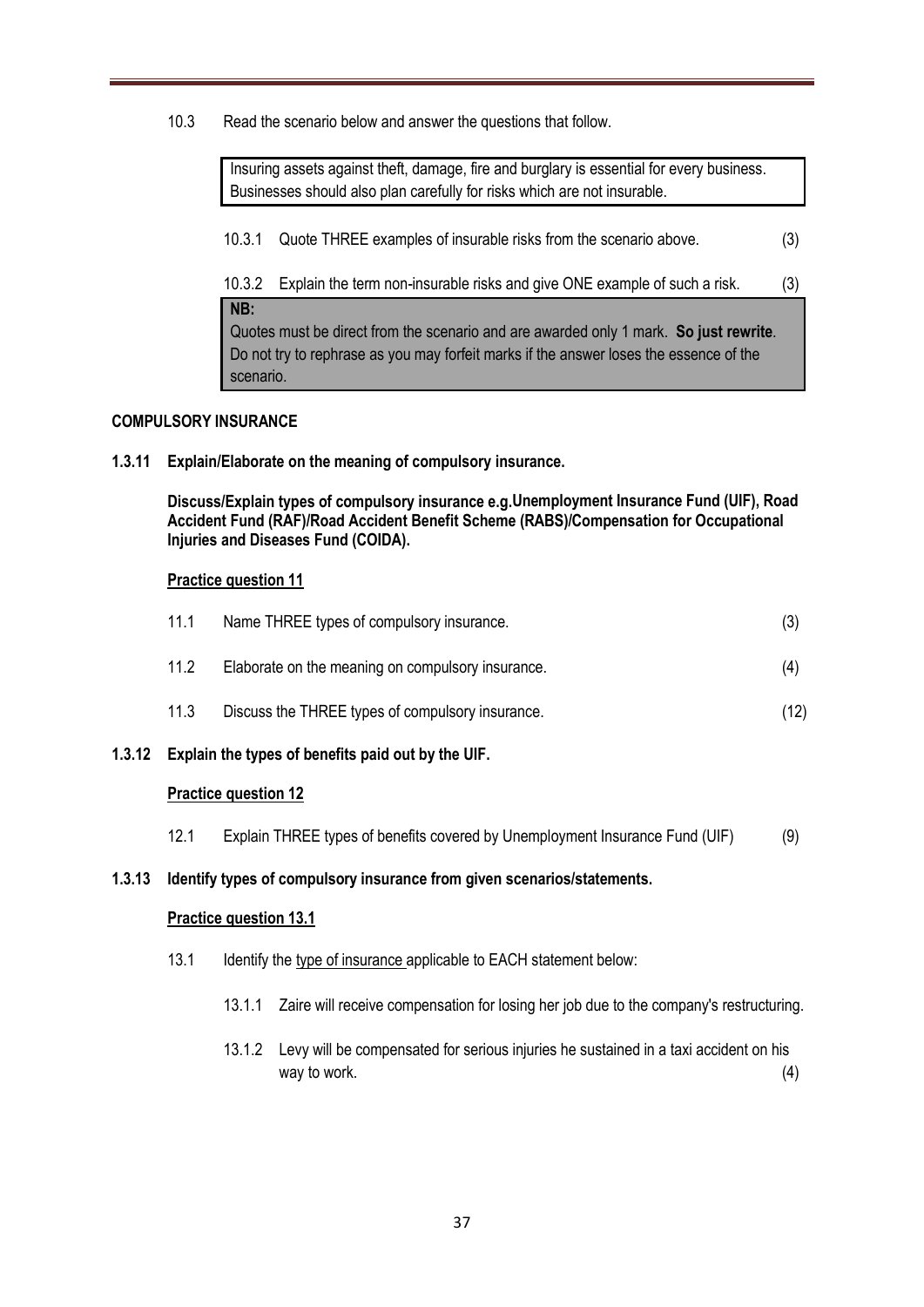#### **Practice question 13.2**

- 13.2 Identify the type of compulsory insurance applicable to EACH statement below.
	- 13.2.1 Nathalie broke her leg when her car collided with another car and she is demanding compensation. (2)
	- 13.2.2 Piet lost his job due to retrenchment and he is claiming compensation from the Department of Labour. (2)

**NB:** Check the underlined concepts and answer relevantly. .

#### **1.3.14 Explain/Differentiate/Distinguish between compulsory and non- compulsory insurance and give examples.**

#### **Practice question 14**

14.1 Differentiate between compulsory and non-compulsory insurance and give TWO examples for each.  $(8)$ 

#### **TYPICAL ESSAY TYPE QUESTIONS**

#### **ESSAY PRACTICE 1**

#### **QUESTION 8 DBE FEB/MARCH2016**

Businesses operate in dynamic and risky environments. Insurance will always play a vital role in ensuring that they are sustainable.

Gant Ltd believes that insurance is a sound investment and want to make informed decisions about their insurance investments.

Gant Ltd contacted you as an independent financial investment advisor. Your advice must include the following:

- Explain the importance of insurance on businesses.
- Differentiate between compulsory and non-compulsory insurance and give TWO examples for each.
- Advise the company by providing a description of any FOUR suitable forms of investments. Elaborate on the risk factor of EACH.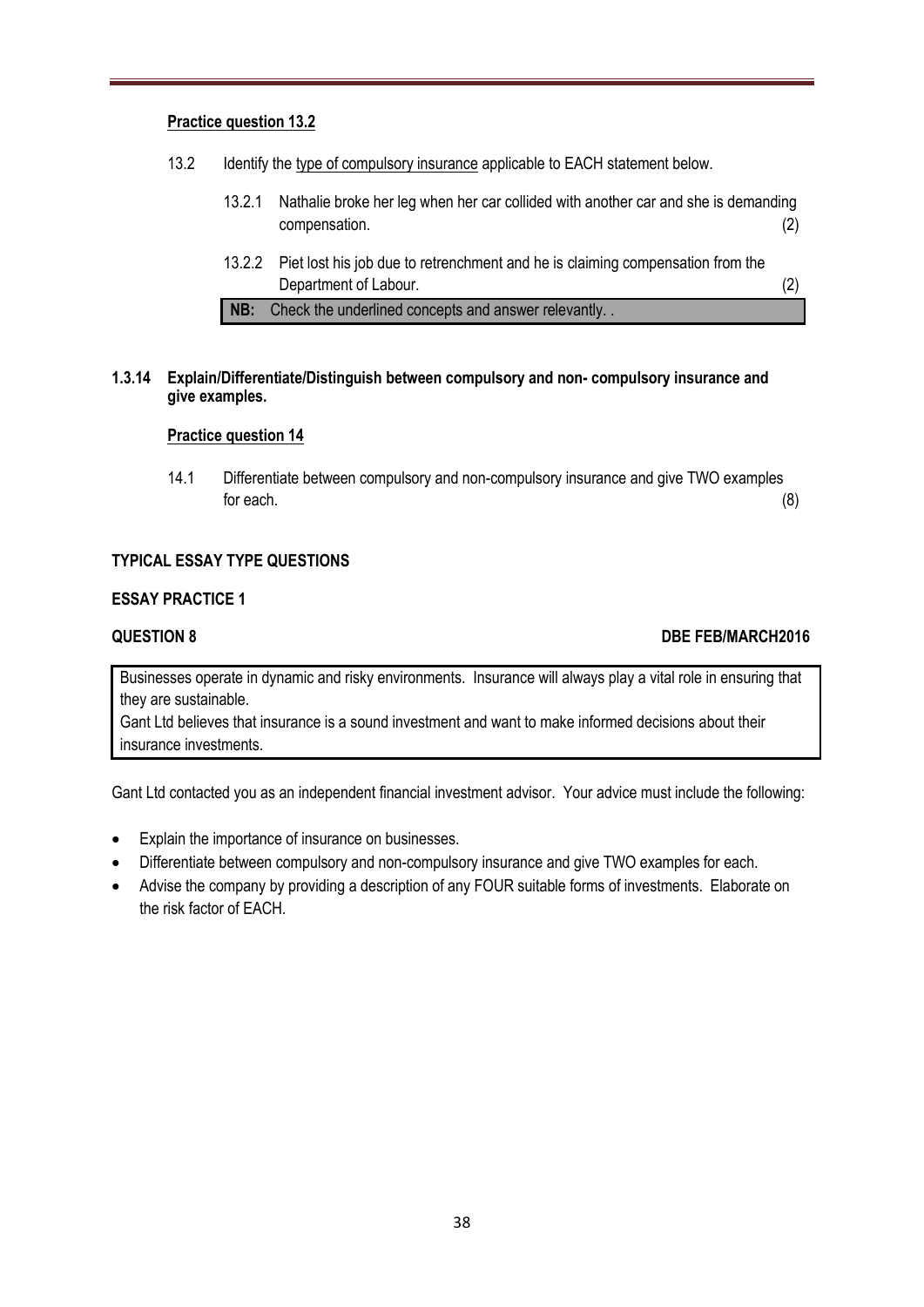#### **ESSAY PRACTICE 2**

#### **SMART INSURANCE**

Mr Funa is an insurance broker at Smartsurance. He has to do a presentation on different types of insurance products at a meeting of local business owners. He is also expected to convince potential clients on the importance of insurance.

Mr Funa needs details on the following aspects to be included in his presentation. He requires you to:

- Distinguish between compulsory and non-compulsory insurance. Give TWO practical examples of each.
- Explain the importance of insurance for businesses.
- Discuss THREE principles of insurance.
- Advise him on how he can improve his next presentation. **[40]**

#### **ESSAY PRACTICE 3**

#### **QUESTION 8** DBE NOV 2017

Insurance companies offer a variety of insurance products that are vital to businesses. Some businesses argue that insurance and assurance decrease their profit, while others feel that insurance products provide peace of mind for any eventuality. Businesses are also required to contribute to compulsory insurance.

With reference to the scenario above, write an essay on the following aspects:

- Distinguish between insurance and assurance.
- Discuss the THREE types of compulsory insurance.
- Elaborate on the meaning of the average clause and explain how it is calculated.
- Evaluate the positive impact of insurance on businesses. **[40]**

#### **QUESTION 8 DBE FEB/MARCH2017**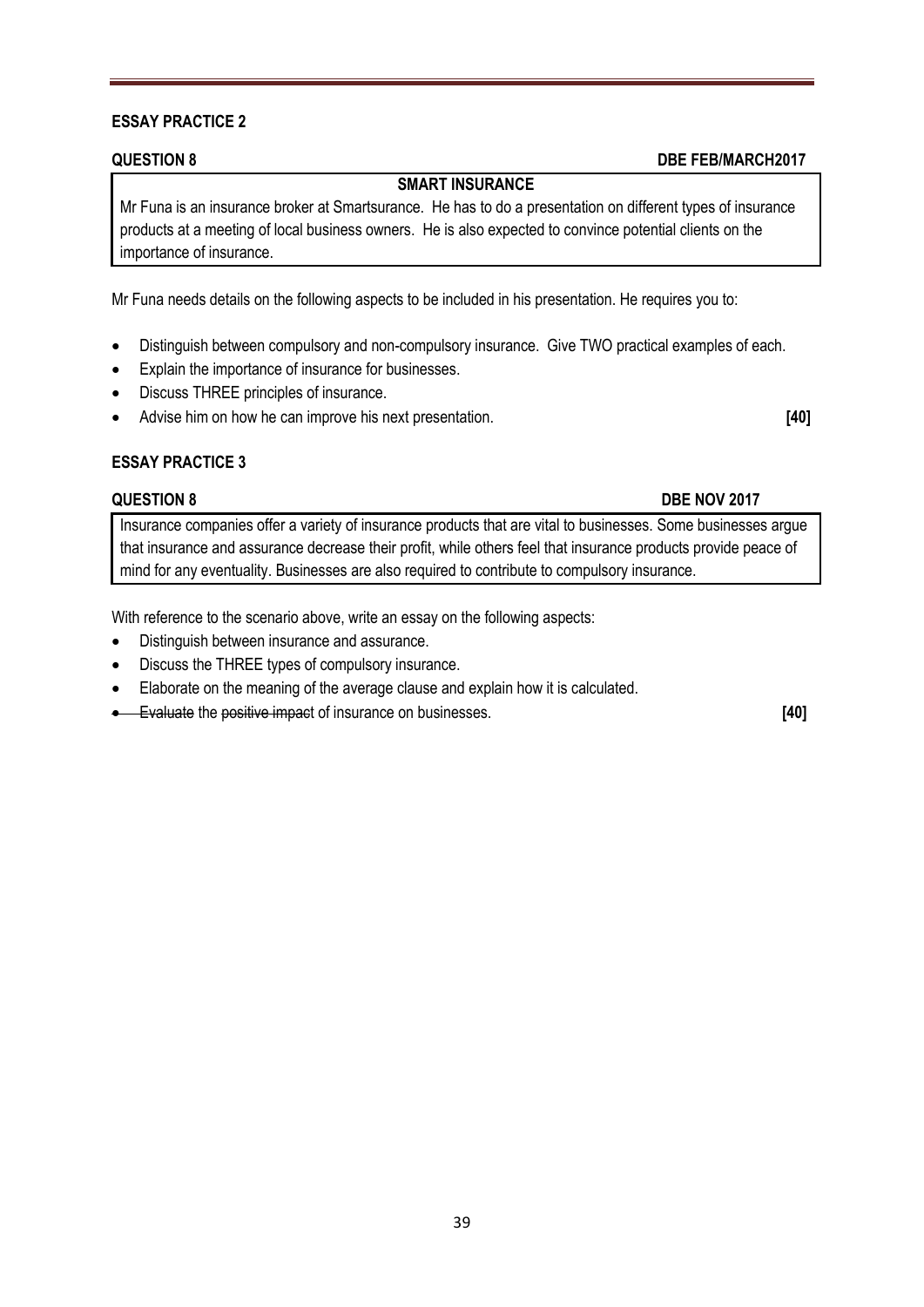#### **PRESENTATION OF BUSINESS INFORMATION AND DATA RESPONSE**

#### **The following is an extract from the Grade 12 Examination Guideline 2020(Refer to pages 20-22)**

#### **1.5 Learners should develop the following skills: PRESENTATION**

- Outline/Explain/Discuss factors that must be considered when preparing for a presentation. **(Before the presentation)**
- Outline/Explain factors that must be considered by the presenter while presenting, e.g. maintain eye contact/use visual aids effectively/move/do not speak fast/use pauses effectively, etc. (**During the presentation)**
- Identify factors that must be considered when preparing for a presentation and during the presentation from given scenarios/case studies.
- Explain how to respond to questions about work and presentations/handle feedback after a presentation in a non-aggressive and professional manner. (**After the presentation)**
- Explain/Suggest/Recommend areas of improvement in the next presentation.

#### **DATA RESPONSE**

- Discuss/Explain how to design a multimedia presentation, e.g. start with the text/content, select the background and /choose relevant images/create graphs.
- Give examples of non-verbal presentations, e.g. written reports, scenarios, types of graphs (e.g. line, pie and bar charts) as well as other non-verbal types of information such as pictures and photographs.
- Explain/Discuss /Evaluate the impact (positives/advantages and/or negatives/disadvantages) of each visual aid.
- Analyse the effectiveness (positives/advantages and/or negatives/disadvantages) of EACH visual aid.
- Identify visual aids from given scenarios/statements.

| <b>QUESTION PAPER</b> | <b>QUESTIONS</b> | <b>Content addressed</b>                                                                                                                                                 |  |  |
|-----------------------|------------------|--------------------------------------------------------------------------------------------------------------------------------------------------------------------------|--|--|
| DBE Exemplar 2014     | Q3.1             | Identify visual aids from given scenarios/statements                                                                                                                     |  |  |
| DBE Nov 2015          | Q8               | Factors before, evaluating impact of visual aids                                                                                                                         |  |  |
| DBE Feb/March 2016    | Q6.3             | The impact (positives/advantages and/or negatives/disadvantages) of each<br>visual aid                                                                                   |  |  |
| DBE Nov 2016          | Q3.5,            | Identify visual aids from given scenarios/statements                                                                                                                     |  |  |
| DBE Feb/March2017     | Q6.3             | Examples of non-verbal presentations                                                                                                                                     |  |  |
| DBE May/June 2017     | Q8               | Factors that must be considered by the presenter while presenting,                                                                                                       |  |  |
|                       |                  | how to respond to questions about work and presentations/handle                                                                                                          |  |  |
|                       |                  | feedback after a presentation, how to design a multimedia presentation                                                                                                   |  |  |
| DBE Nov 2017          | Q3.6.1           | Factors before, evaluating impact of visual aids                                                                                                                         |  |  |
| DBE Feb/March2018     | Q3.1             | Identify visual aids from given scenarios/statements                                                                                                                     |  |  |
| DBE Nov 2018          | Q3.7             | How to respond to handle feedback after a presentation                                                                                                                   |  |  |
| DBE May/June 2019     | Q3.7             | The effectiveness (positives/advantages and/or negatives/disadvantages)<br>of EACH visual aid                                                                            |  |  |
| DBE Nov 2019          | Q8               | Factors during a presentation, the impact (positives/advantages<br>and/or negatives/disadvantages) of each visual aid, areas of<br>improvement in the next presentation, |  |  |

#### **The practice questions were drawn from the following sources**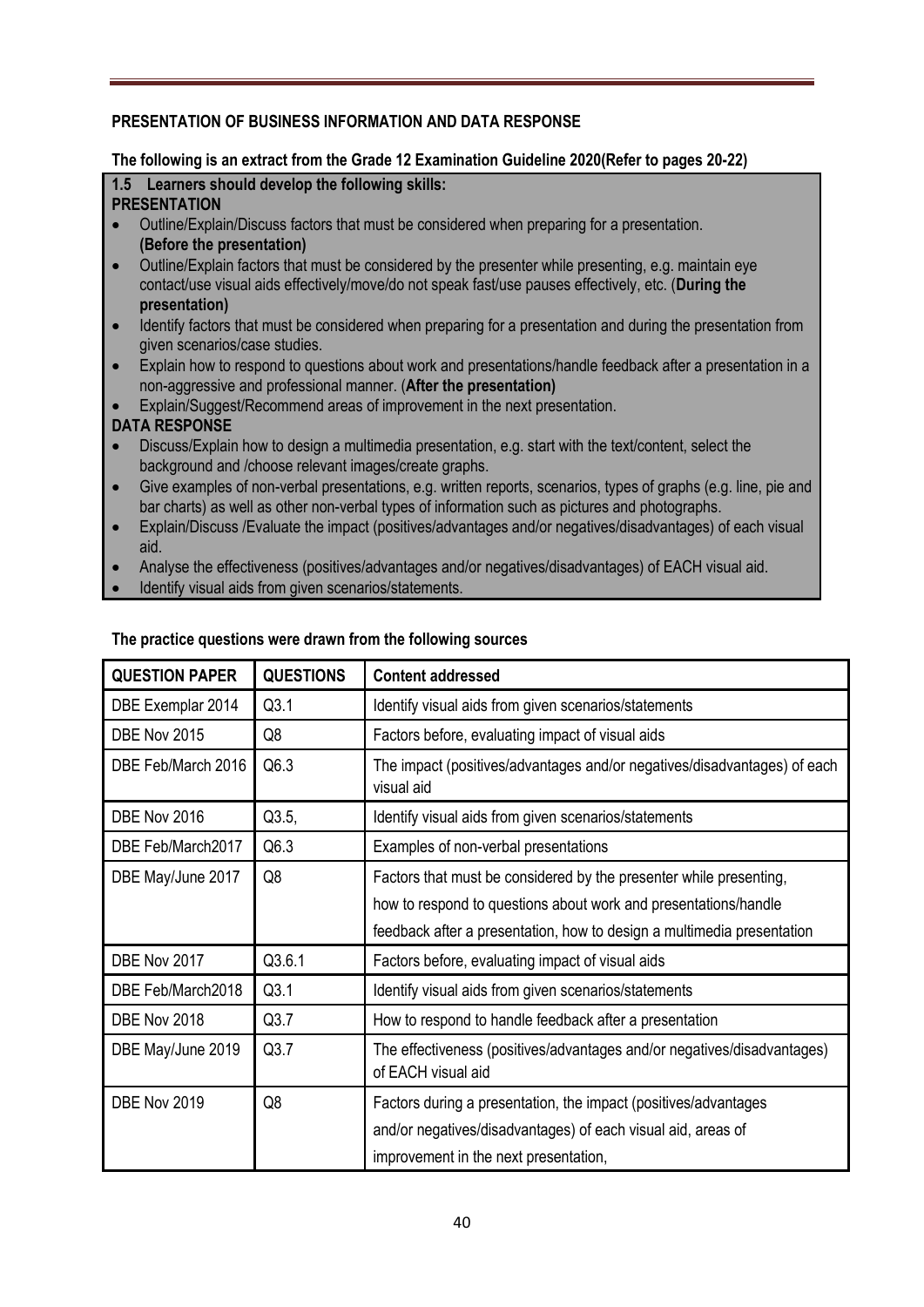| DBE Exemplar 2020 | Q3.1 | The impact (positives/advantages and/or     |  |
|-------------------|------|---------------------------------------------|--|
|                   |      | negatives/disadvantages) of each visual aid |  |

- $\cdot \cdot$  The headings numbered 1.5.1-1.5.10 relates to the elaboration of core content which learners are expected to know according to the Grade 12 Examination Guideline 2020(refer to the extract provided on **Page 40**)
- Each practice question provided below addresses a specific bullet outlined in the core content. There are 10 practice questions addressing 10 bullets of Presentation and Data Response.
- \* The document also provides typical essay and Section A type practice questions which you also need to attempt to get exposed to all Sections covered in the Business Studies question paper.
- All questions used were derived from the DBE previous question papers and other relevant sources (refer to table above).

#### **PRACTICE QUESTIONS**

**1.5.1 Outline/Explain/Discuss factors that must be considered when preparing for a presentation. (Before the presentation)**

#### **Practice question 1**

- 1.1 Thabo has to prepare a business presentation to management.
	- 1.1.1 Discuss the factors that Thabo should consider before doing his presentation. (8)
- 1.2 Outline TWO factors that should be considered when preparing for a presentation. (4)
- **1.5.2 Outline/Explain factors that must be considered by the presenter while presenting, e.g. maintain eye contact/use visual aids effectively/move/do not speak fast/use pauses effectively, etc. (During the presentation)**

#### **Practice question 2**

- 2.1 Outline the factors that presenter should consider during his presentation. (8) 2.2 Explain the factors that he should keep in mind during his presentation. (8)
- **1.5.3 Identify factors that must be considered when preparing for a presentation and during the presentation from given scenarios/case studies.**

#### **Practice question 3**

3.1 Read the scenario below and answer the questions that follow.

#### **ALITA'S PRESENTATION**

Alita is asked to present her sales figures to management and various stakeholders. Before her presentation she rehearsed to ensure that she is confident. She also prepared a rough draft of the presentation with a logical structure with an introduction, body and conclusion.

- 3.1.1 Quote TWO factors from the scenario in which Alita considered before her presentation. (2)
- 3.1.2 Explain to Alita on other factors she must consider before a presentation. (6)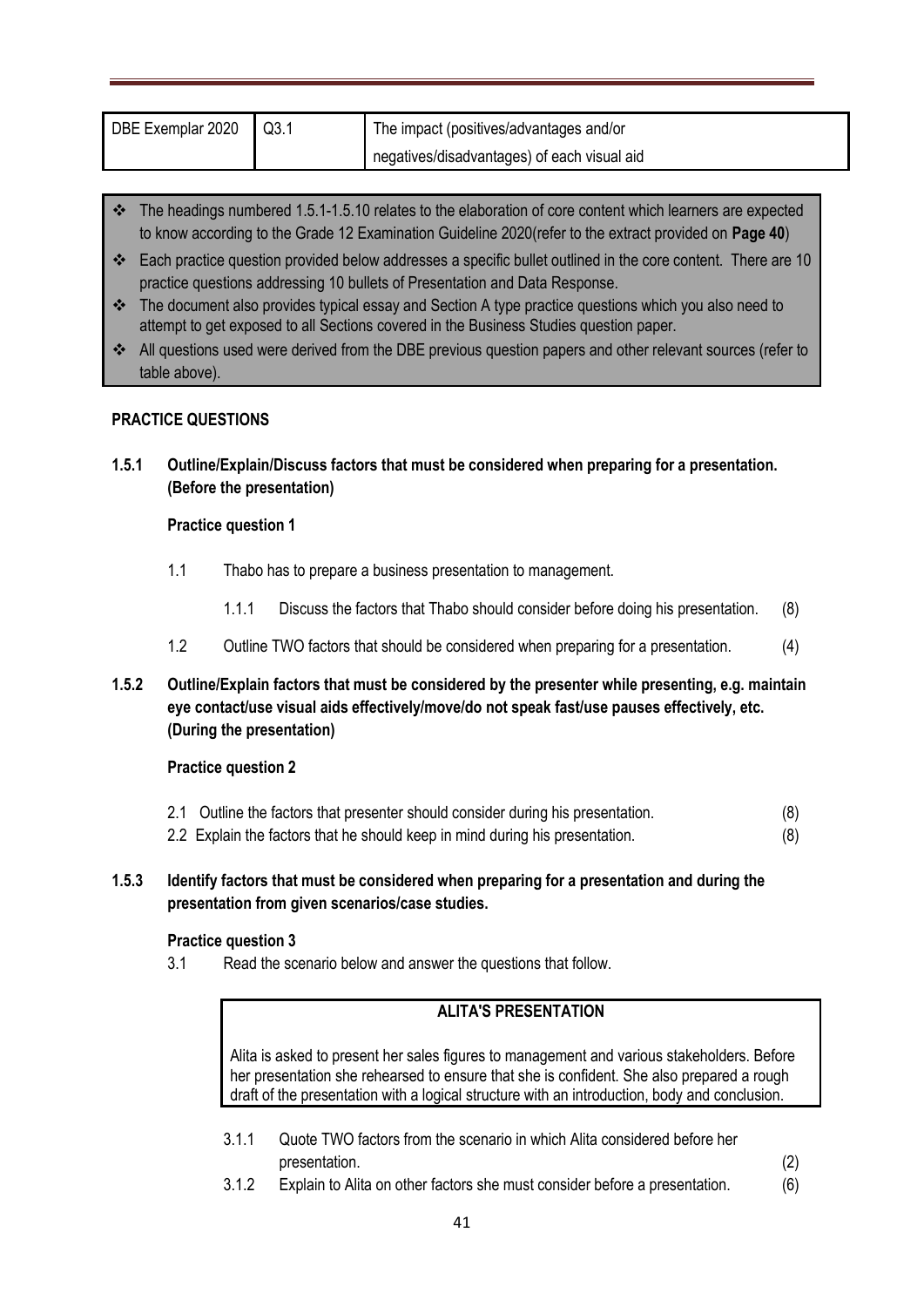**1.5.4 Explain how to respond to questions about work and presentations/handle feedback after a presentation in a non-aggressive and professional manner. (After the presentation)**

#### **Practice question 4**

- 4.1 Explain how the presenter should respond to questions in a non-aggressive and professional manner.
- **1.5.5 Explain/Suggest/Recommend areas of improvement in the next presentation.**

#### **Practice question 5**

5.1 Suggest to Caleb ways on how he can improve in his next presentation. (8)

(8)

#### **DATA RESPONSE**

**1.5.6 Discuss/Explain how to design a multimedia presentation, e.g. start with the text/content, select** 

#### **Practice question 6**

- 6.1 Explain the aspects that the presenter should consider when designing a multimedia presentation. (8)
- **1.5.7 Give examples of non-verbal presentations, e.g. written reports, scenarios, types of graphs (e.g. line, pie and bar charts) as well as other non-verbal types of information such as pictures and photographs.**

#### **Practice question 7**

- 7.1 Give FIVE examples of non-verbal presentation methods. (5)
- **1.5.8 Explain/Discuss /Evaluate the impact (positives/advantages and/or negatives/disadvantages) of each visual aid.**
- **1.5.9 Analyse the effectiveness (positives/advantages and/or negatives/disadvantages) of EACH visual aid.**
- **15.10 Identify visual aids from given scenarios/statements.**

#### **Practice question 8**

8.1 Explain the advantages of using visual aids in any presentation. (8)

#### **Practice question 9**

9.1 Analyse the effectiveness of interactive smart boards/whiteboards as a visual aid. (8)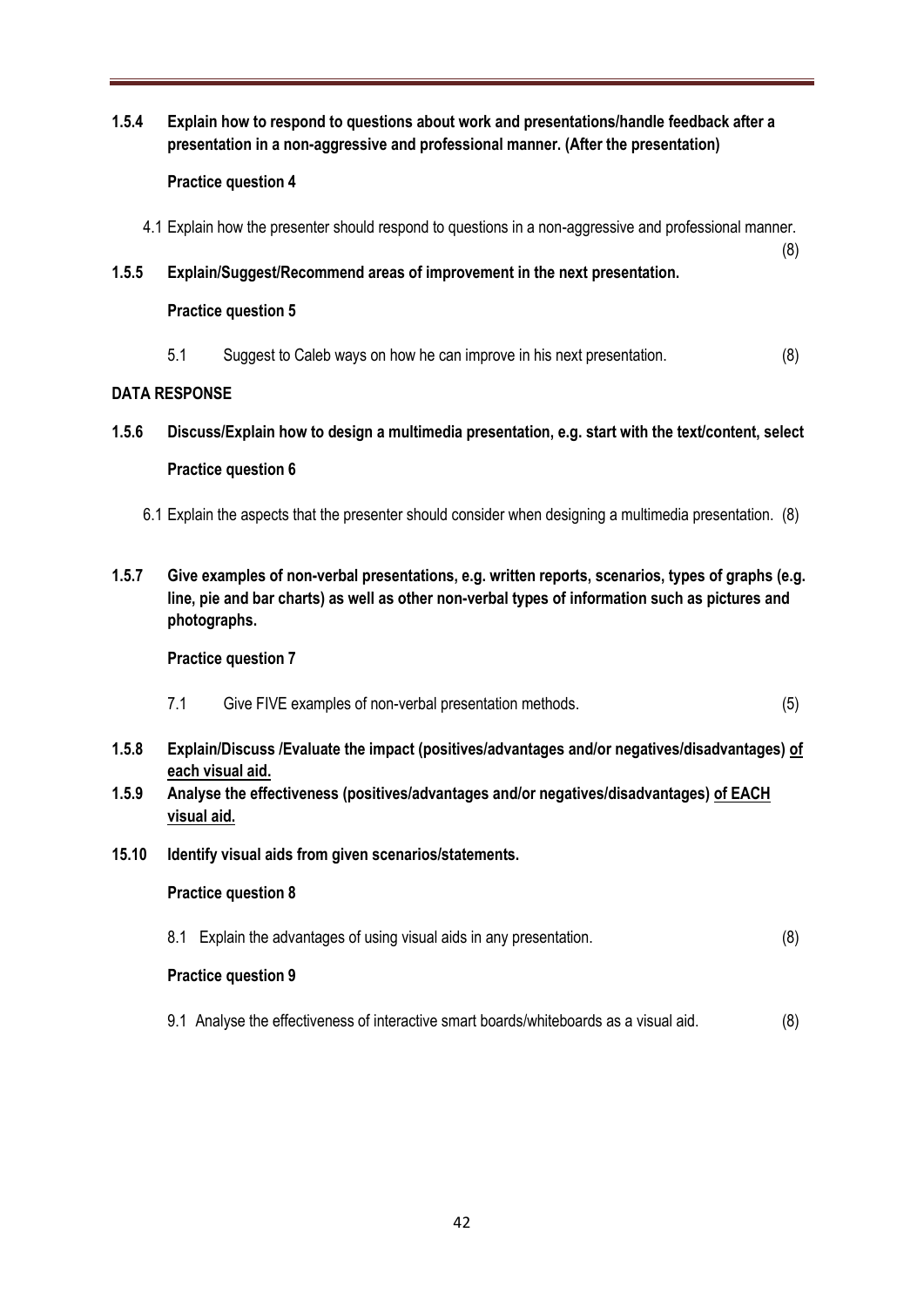#### **Practice question 10**

10.1 Read the scenario below and answer the questions that follow.

**HOPE'S PRESENTATION** Hope, a financial manager, has to present her financial report at the next management meeting. She intends to use electronic slides and will provide printed copies of the financial report.

- 10.1.1 Identify TWO visual aids in the scenario above. (2)
- 10.1.2 Choose ONE of the visual aids identified in QUESTION 10.1.1 and explain why it is effective. (8)
- 10.3 Identify the type of visual aid presented in EACH case below:
	- 10.3.1 The financial manager is using slides to present financial reports to stakeholders.
	- 10.3.2 The sales manager listed figures for NOV, December and January in columns to indicate sales turnover.
	- 10.3.3 PSP Auditors are using web cameras on laptops and tables to conduct meetings with stakeholders at distant locations. (3x2) (6)
- 10.4 Read the scenario below and answer the questions that follow.

#### **JAVAS SHOE MANUFACTURER (JSM)**

Sipho, the marketing manager of JSM, explained his future plans to increase sales to various stakeholders. Hard copies of his plans were distributed for future reference.

- 10.4.1 Identify the type of visual aid that Sipho used. Motivate your answer by quoting from the scenario above. (3)
- 10.4.2 Evaluate the impact of the visual aid identified in QUESTION 10.4.1. (8)
- 10.5 Read the scenario below and answer the questions that follow:

#### **CALEB'S PRESENTATION**

Caleb, a successful entrepreneur was invited to address the management and employees of Kaydon International to improve the employee morale. Caleb prepared a PowerPoint presentation and copies of hand-outs.

- 10.5.1 Identify TWO forms of visual aids mentioned in the scenario above. (2)
- 10.5.2 List THREE other forms of visual aids. (3)
- 10.5.3 Discuss the advantages of ONE of the visual aids identified in QUESTION 10.5.1 in enhancing a presentation. (4)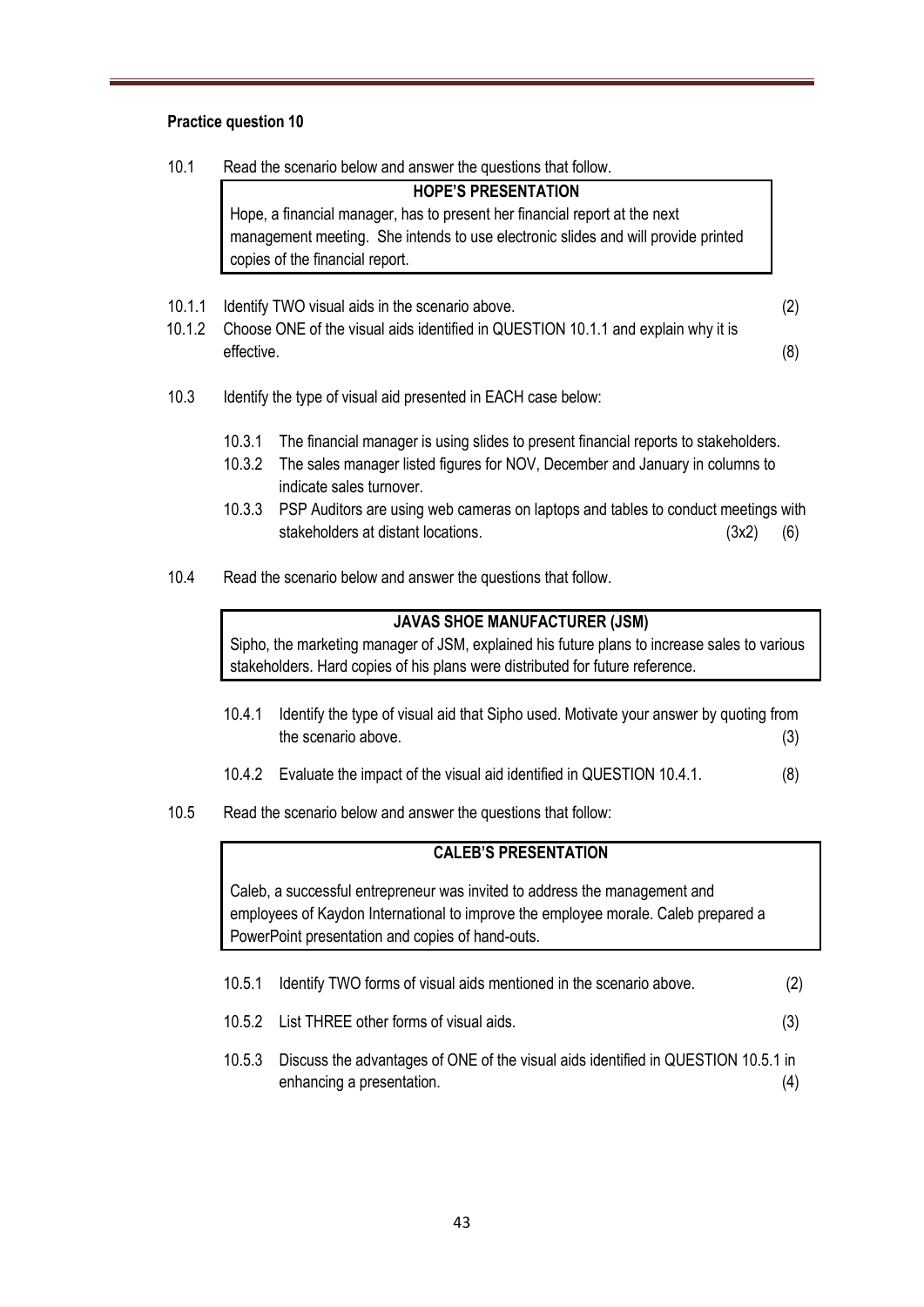- 10.6 Identify the type of presentation described in each statement below:
	- 10.6.1 Printed copies of financial statements to support an electronic presentation on this year's financial results
	- 10.6.2 Production figures for 2013 and 2014 on a histogram
	- 10.6.3 A short video explaining the steps to complete an application form
	- 10.6.4 Drawings and pictures in the user manual of a fax machine
	- 10.6.5 A flow chart explaining the steps in the production process

(10)

#### **TYPICAL ESSAY TYPE QUESTIONS**

#### **ESSAY NO 1**

### **QUESTION 8: BUSINESS VENTURES (PRESENTATION) DBE SCE 2017 WISE FINANCIAL SERVICES (WFS)**

Wiseman, a financial advisor, wants to present his business plan to various investors using a PowerPoint slide show, an overhead projector and hand-outs to enhance the quality of his presentation. He is not sure whether his presentation will be effective as he has never done one before. He also lacks confidence in answering questions posed by the audience.

Provide Wiseman with detailed information on the following:

- Outline the aspects that Wiseman should consider when designing a multimedia presentation.
- Discuss the advantages of PowerPoint slides, an overhead projector and hand-outs as types of visual aids.
- Explain the factors that he should keep in mind during his presentation.
- Elaborate on the aspects that he should consider when responding to questions in a professional and nonaggressive manner. **[40]**

#### **ESSAY NO 2**

#### **QUESTION 8: BUSINESS VENTURES (PRESENTATION AND INSURANCE)**

Mr Meyer, a sales representative, planned to make a presentation on the principles of insurance. He decided to use a PowerPoint slideshow to enhance his presentation. However, the presentation was unsuccessful due to his inability to handle feedback in a professional manner.

Keeping the above scenario in mind, write an essay on presentation in which you include the following aspects:

- Outline the factors that Mr Meyer should consider during his presentation.
- Discuss any THREE principles of insurance.
- Evaluate the impact of a PowerPoint presentation.
- Advise Mr Meyer on how he can improve on his next presentation. **[40]**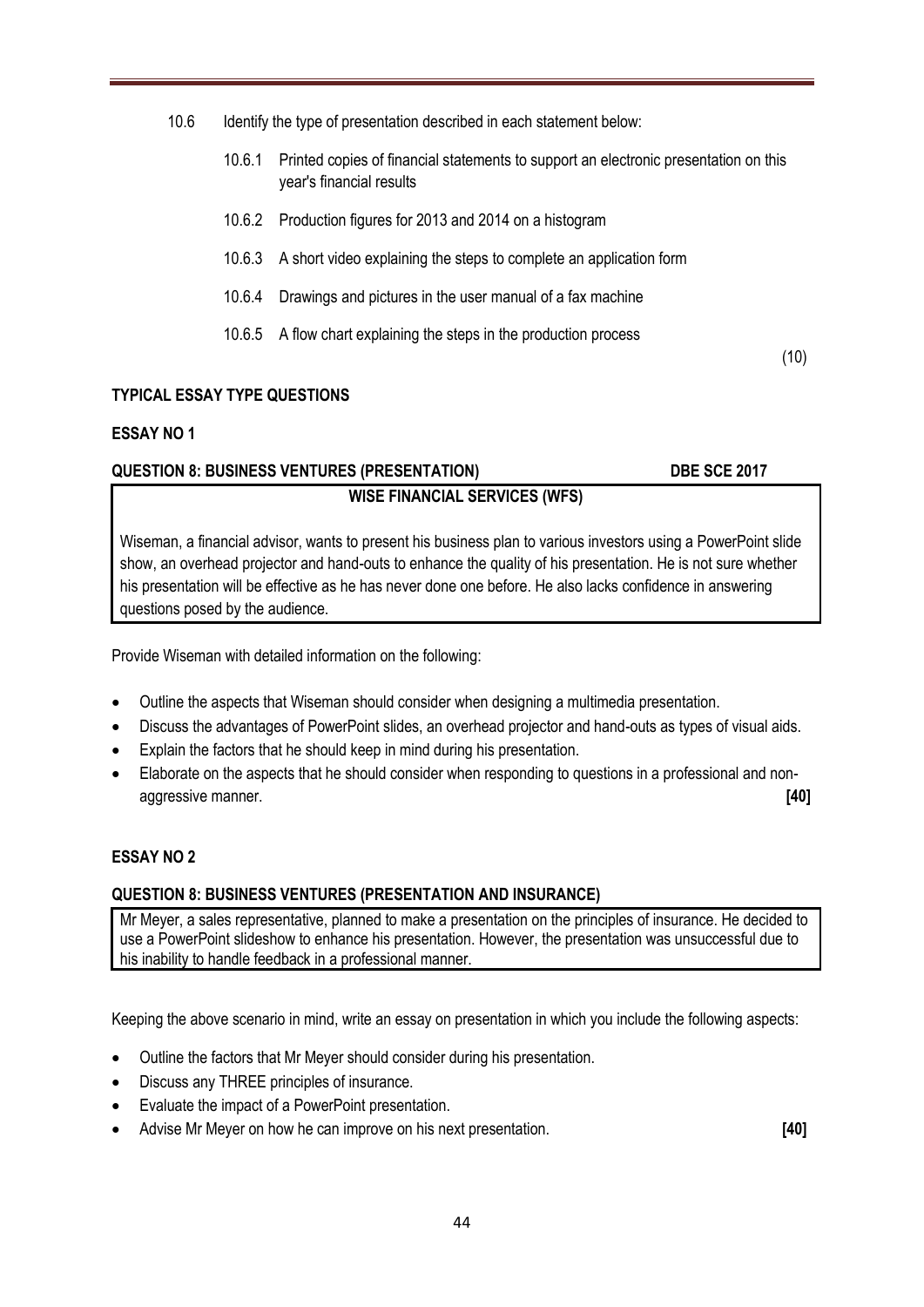#### **Essay 4**

#### **INZINC LTD (IZ)**

Tolyn is a jewellery designer and wants to sell her new range of costume jewellery to teenagers and students. In Zinc Ltd targets the teenage clothing market.

Tolyn has to make a sales presentation to the directors of IZ Ltd. They agreed to give her the opportunity to present her plan at their next board meeting. She decided that a verbal presentation supported by visual aids would be most suitable.

As an expert, assist Tolyn to prepare a successful presentation so that she will get the contract to supply IZ Ltd. Your advice must include the following:

- Discuss the factors that Tolyn should consider when preparing for the presentation.
- Explain ways in which Tolyn may respond to feedback in a professional manner.
- Evaluate any FOUR suitable types of visual aids that may support her presentation.
- Advise Tolyn on how she can improve her next presentation. **[40]**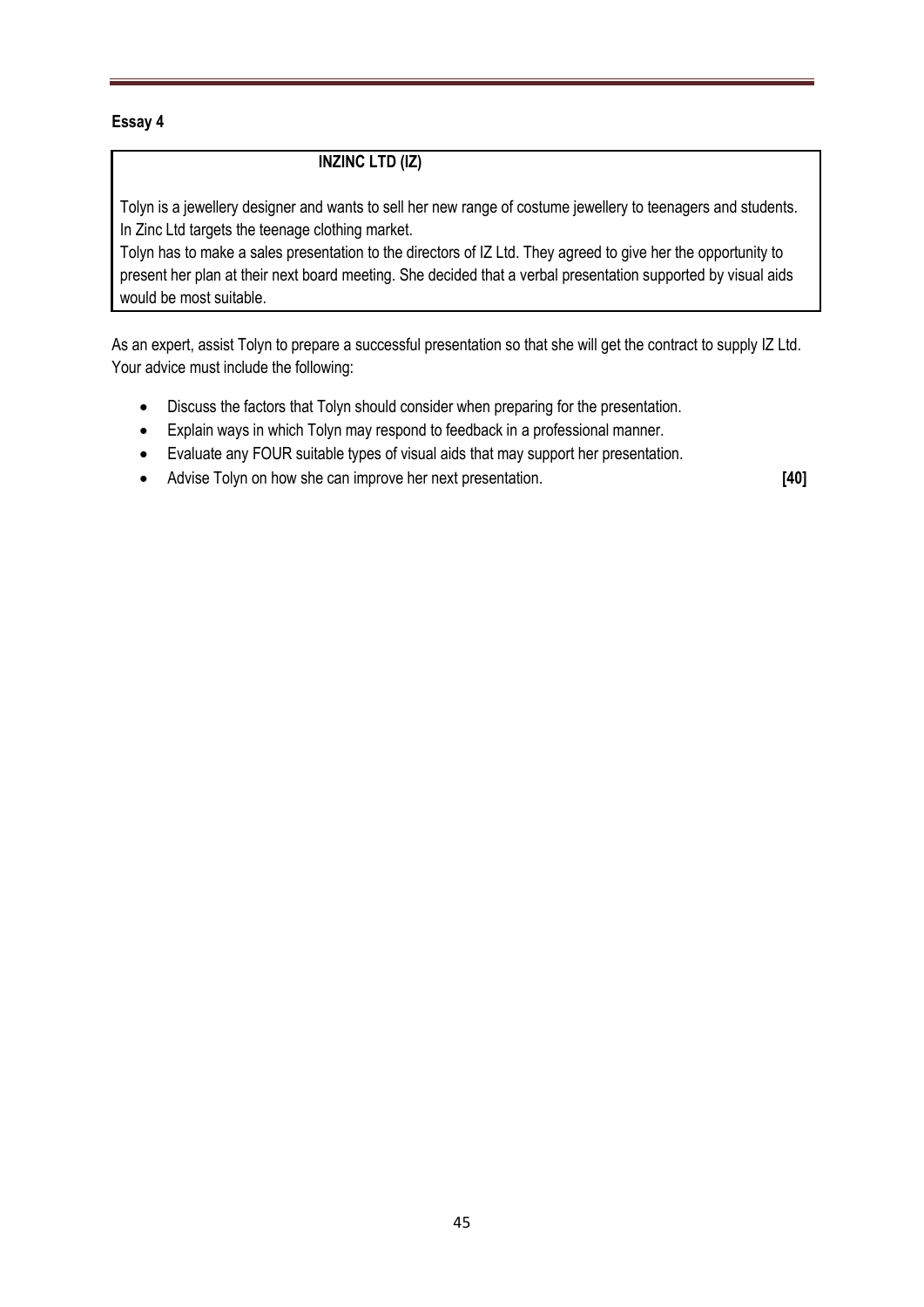#### **TYPICAL SECTION A QUESTIONS (INVESTMENT SECURITIES, INVESTMENT INSURANCE AND**

#### **PRESENTATION AND DATA RESPONSE)**

#### **PRACTICE QUESTION 1**

#### **QUESTION 1**

- 1.2 Various options are provided as possible answers to the following questions. Choose the answer and write only the letter (A–D) next to the question number (1.1.1–1.1.10) in the ANSWER BOOK, for example 1.1.11 B.
	- 1.1.1. Effective feedback involves
		- A answering questions after a presentation.
		- B handing out flyers.
		- C dealing with difficult employees.
		- D applying visual aids in verbal presentations.
	- 1.1.2 This source of funding represents a long-term loan to a business enterprise:
		- A RSA Retail Savings Bonds
		- B Bank overdraft
		- C Supplier's credit
		- D Debentures
	- 1.1.3 An over-insured warehouse implies that it is insured for ...
		- A less than its replacement value.
		- B less than its actual value.
		- C more than its market value.
		- D equal to its book value.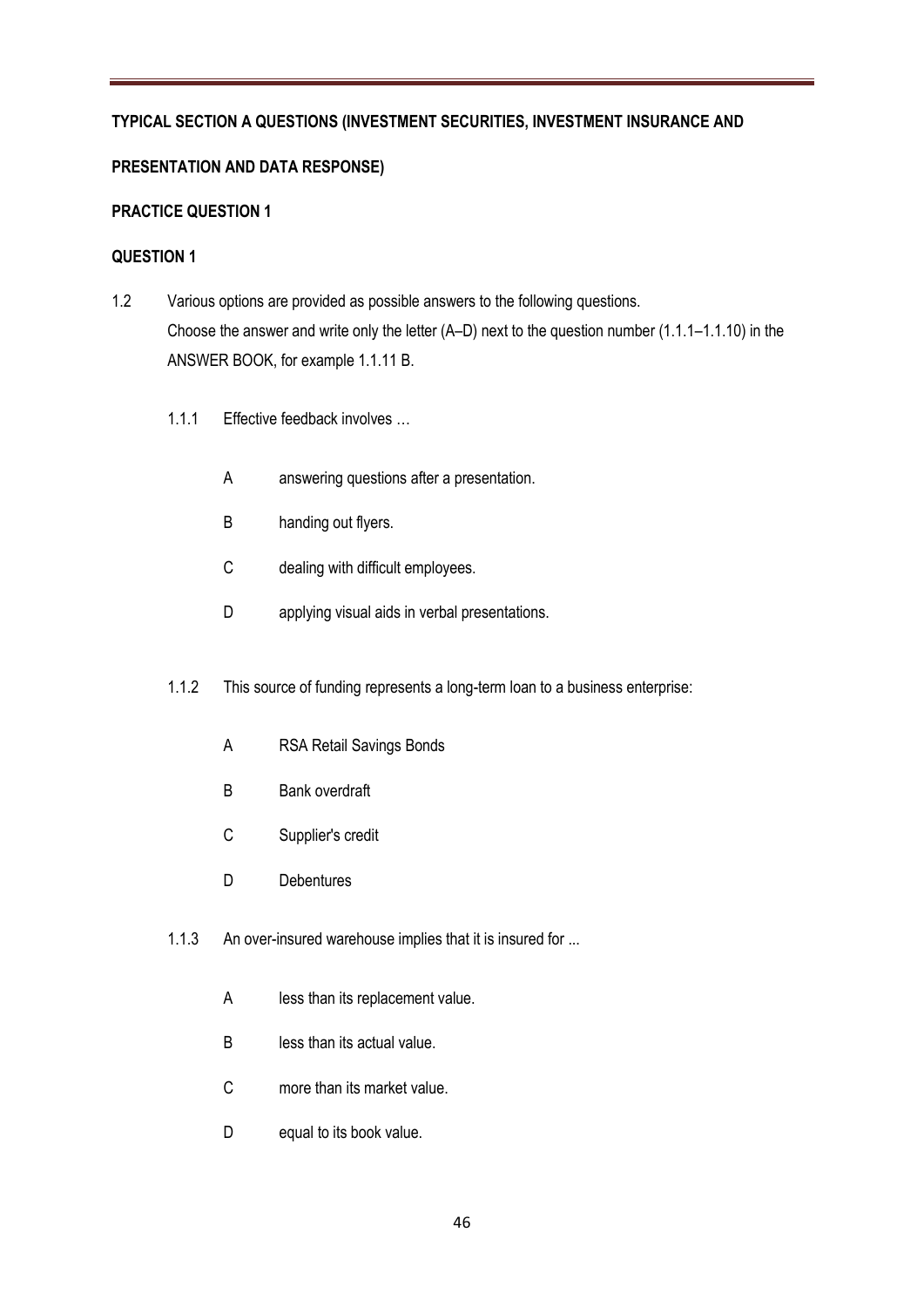- 1.1.4 Senzo invested R8 000 at Burger Bank at 10% simple interest for three years. Burger Bank will pay out ... after three years when the investment matures.
	- A R10 400
	- B R8 800
	- C R10 648
	- D R2 400
- 1.1.5 The portion of an insurance claim that the insured must pay when a claim is lodged:
	- A Excess
	- B Premium
	- C Book value
	- D Interest

(5X2) (10)

- 1.2 Choose the correct word(s) from those given in brackets. Write only the word(s) next to the question number (1.2.1–1.2.5) in the ANSWER BOOK.
	- 1.2.1 A minimum of (two/twenty) partners can form a partnership.
	- 1.2.2 (Excess, Premium) refers to the portion of an insurance claim which is the responsibility of the insured when a claim is lodged.
	- 1.2.3 (UIF/ RAF) compensates someone injured in a motor vehicle accident whether or not he/she was part of the cause of the accident.
	- 1.2.4 (Share-/Debenture) holders are creditors of a company.
	- 1.2.5 Dividends payable to (preference/ordinary) shareholders accumulate if the company did not make enough profit during a particular financial year. (5 x 2) (10)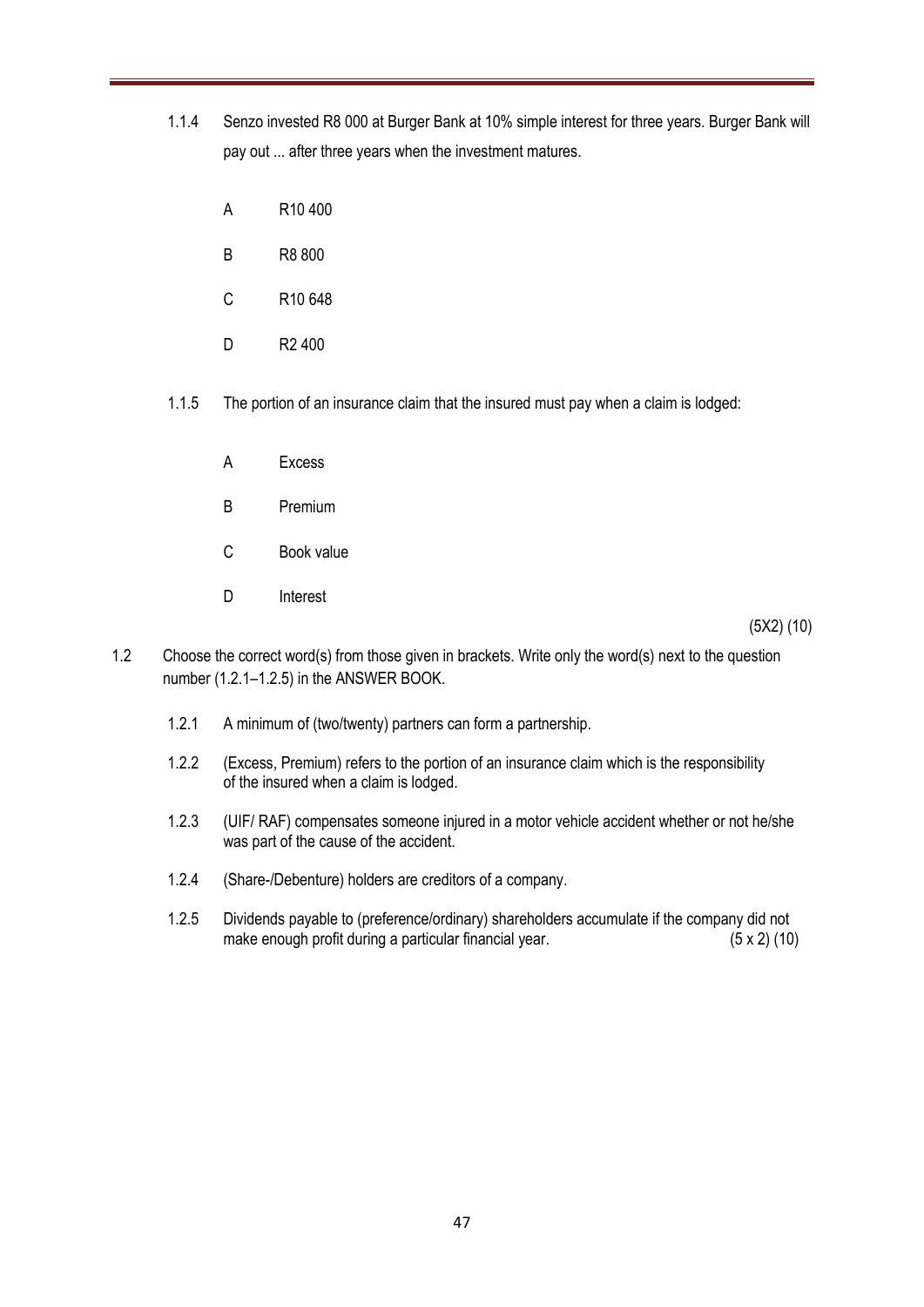1.3 Choose a description from COLUMN B that matches a term in COLUMN A. Write only the letter (A–H) next to the question number (1.3.1–1.3.5) in the ANSWER BOOK, for example 1.3.6 K

| <b>COLUMN A</b>           | <b>COLUMN B</b>                                                                 |  |  |
|---------------------------|---------------------------------------------------------------------------------|--|--|
| 1.3.1 Retirement annuity  | decisions usually made by top- level managers<br>A                              |  |  |
| 1.3.2 Excess              | usually followed by choice<br>B                                                 |  |  |
| 1.3.3 Managers            | Earned when owning shares in a company<br>C                                     |  |  |
| 1.3.4 Strategic decisions | amount of money paid by the insured when the claim is lodged<br>D               |  |  |
| 1.3.5 dividends           | provides financial security for the investor upon reaching pensionable age<br>Е |  |  |
|                           | decisions usually made by middle- level managers<br>F                           |  |  |
|                           | earning received for selling shares at a higher price<br>G                      |  |  |
|                           | exercises authority to get things done in a business due to their position<br>H |  |  |
|                           | the amount contributed by the insured monthly to the insurance company          |  |  |
|                           | influences people with to work independently                                    |  |  |

(5x2) (10)

#### **PRACTICE QUESTION 2**

#### **SECTION A**

- 1.1.1 Various options are provided as possible answers to the following questions. Choose the answer and write only the letter (A–D) next to the question number (1.1.1– 1.1.10) in the ANSWER BOOK, for example 1.1.11 B.
	- 1.1.1 Effective feedback involves…
		- A avoiding unnecessary arguments/debates with the person asking the question
		- B handing out flyers.
		- C dealing with difficult employees.
		- D applying visual aids in a verbal presentation.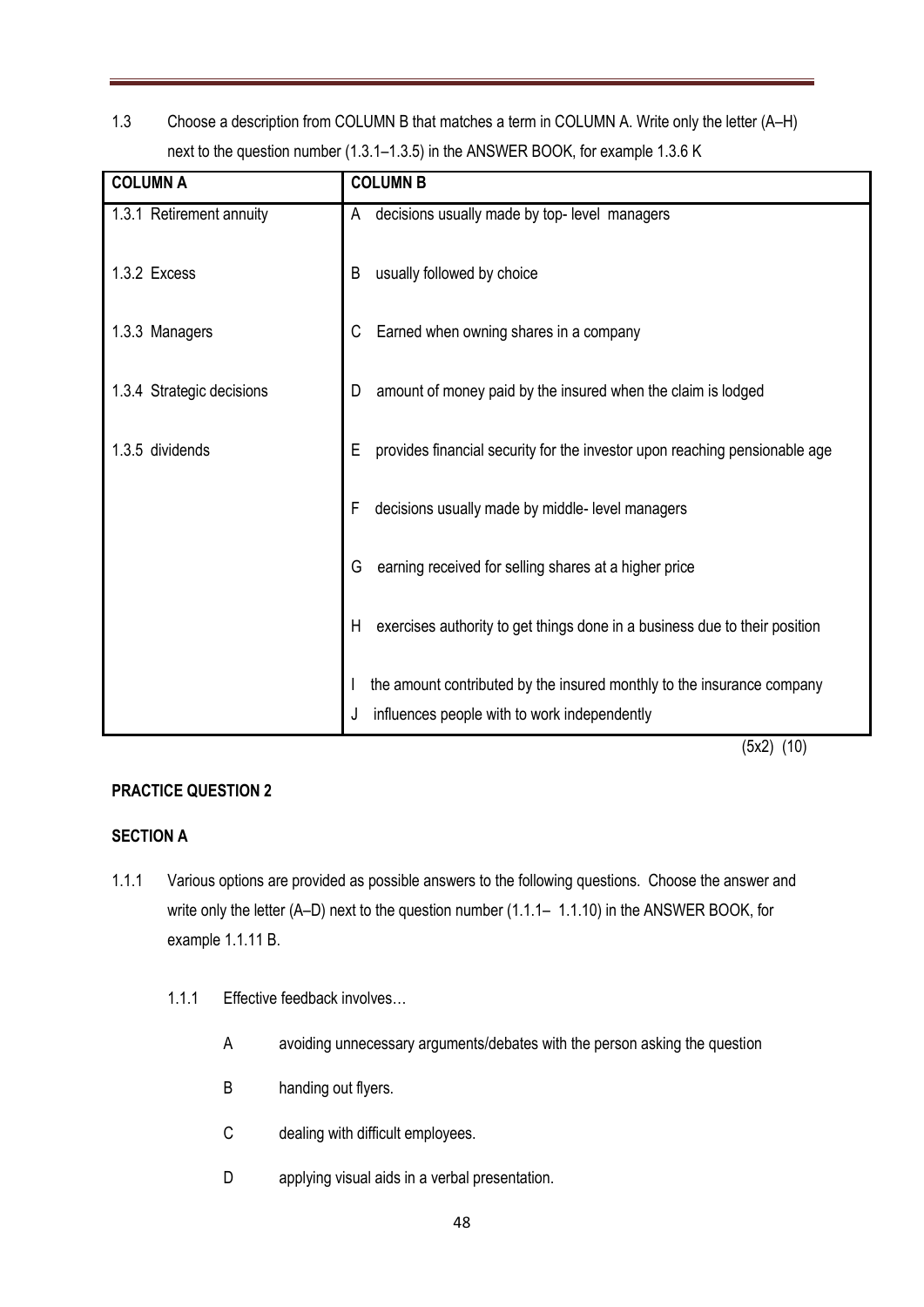- 1.1.2 A minimum of R1 000 must be invested in this form of investment:
	- A Unit trusts
	- B Shares
	- C Fixed deposit
	- D RSA Retail Savings Bonds
- 1.1.3 The insured will receive a lump sum upon reaching a specific age. This refers to the insurance principle of …
	- A indemnification.
	- B insurability.
	- C security.
	- D good faith.
- 1.1.4 Information in the form of a/an … is an example of a non-verbal presentation.
	- A data projector
	- B written report
	- C video conferencing
	- D oral report
- 1.1.5 A visual presentation of a set of sales figures shown as a series of rectangles:
	- A Line graph
	- B Bar graph
	- C Table
	- D Diagram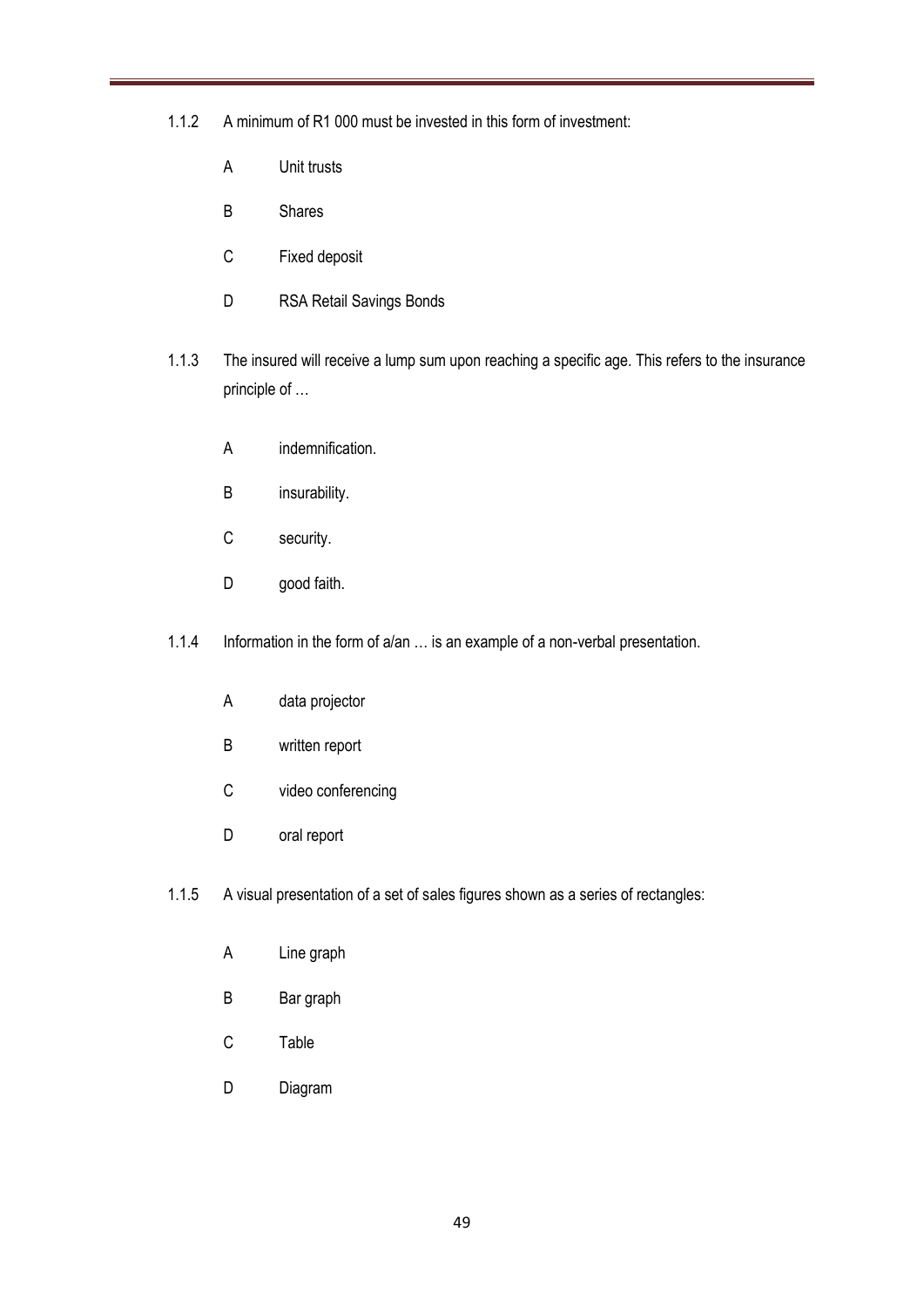- 1.1.6 Clinton invested R2 000 in a savings account at ABC Bank at 8% simple interest per year. He will earn ... interest after two years.
	- A R160
	- B R320
	- C R2 160
	- D R2 320 (6 x 2) (12)
- 1.2 Complete the following statements by using the word(s)/abbreviation in the list below. Write only the word(s)/abbreviation next to the question number (1.2.1–1.2.5) in the ANSWER BOOK.

dividends; RSA Retail Savings Bonds; interest; managers; debenture holders; fixed deposit; shareholders; leaders; partners; rent

- 1.2.1 … have authority because of their position in the company.
- 1.2.2 A company pays interest to their…, irrespective of whether they made enough profit or not.
- 1.2.3 Investors who own part of a company are called...
- 1.2.4 Income earned from investing in property is known as …
- 1.2.5 A minimum of R1 000 is required to invest in ... (5 x 2) (10)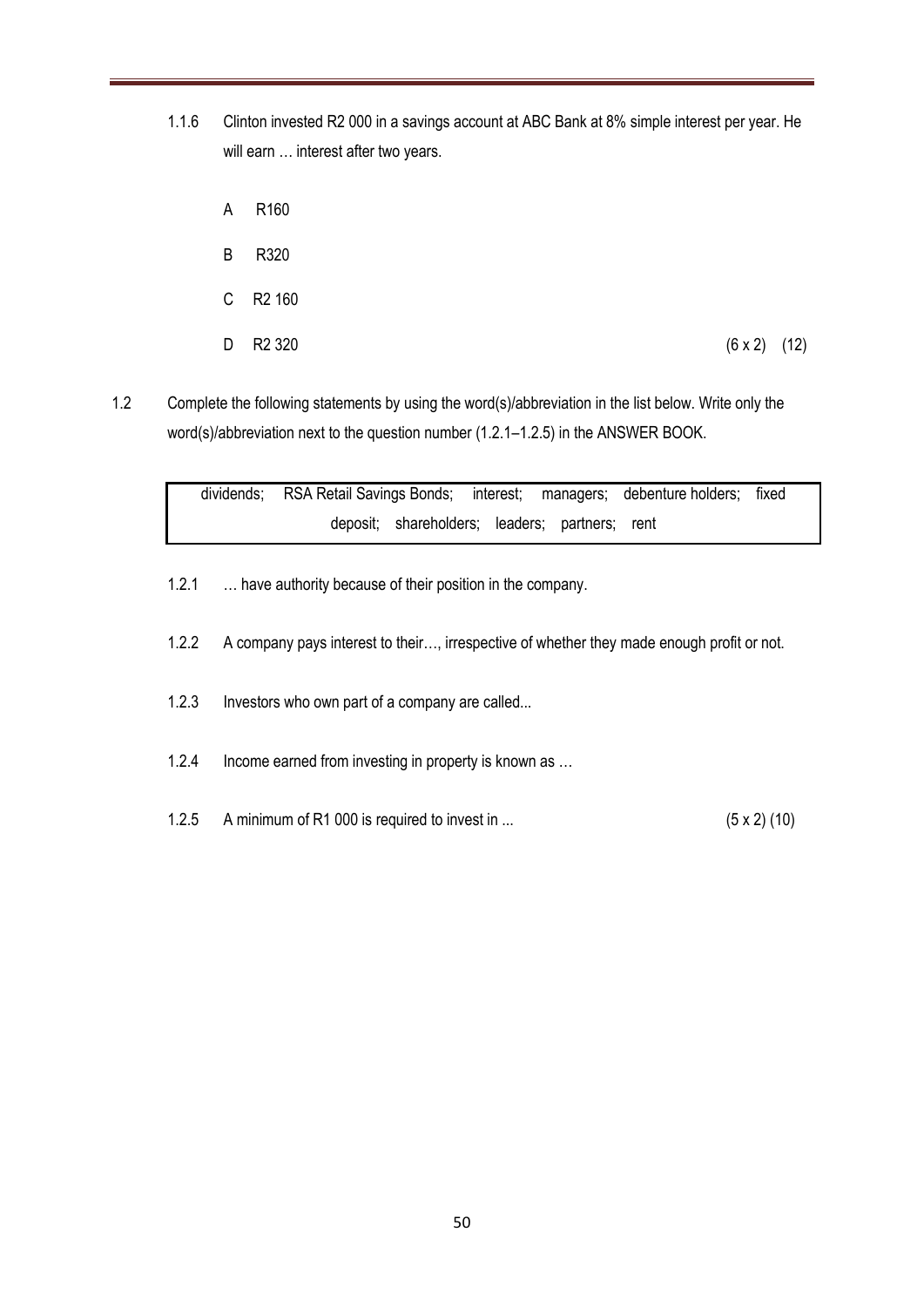1.3 Choose a description from COLUMN B that matches a term in COLUMN A. Write only the letter (A–H) next to the question number (1.3.1–1.3.5) in the ANSWER BOOK, for example 1.3.6 K

| <b>COLUMN A</b>            |   | <b>COLUMN B</b>                                                              |  |  |
|----------------------------|---|------------------------------------------------------------------------------|--|--|
| 1.3.1 Retirement annuities | A | Investors who own part of a company                                          |  |  |
| 1.3.2 Cession              | B | issued by a company as compensation for start-up services provided           |  |  |
| 1.3.3 Private company      | C | the insured amount covers life                                               |  |  |
| 1.3.4 Bonus shares         | D | has to register and publish a prospectus                                     |  |  |
| 1.3.5 Indemnity            | E | no withdrawals can be made from the fund before the age of 55                |  |  |
|                            | F | transferring the rights in an insurance policy to another party              |  |  |
|                            | G | a lump sum pay-out will only be made after the death of the insured          |  |  |
|                            | Η | issued by a company to compensate for loss of dividends                      |  |  |
|                            |   | shares are not freely transferable                                           |  |  |
|                            | J | the insured amount covers only loss or damage to property<br>$(E, 0)$ $(40)$ |  |  |

(5x2) (10)

#### **TOTAL SECTION A: 32**

#### **PRACTICE QUESTION 3**

- 1.1 Various options are provided as possible answers to the following questions. Choose the answer and write only the letter (A–D) next to the question number (1.1.1–1.1.10) in the ANSWER BOOK, for example 1.1.11 B.
	- 1.1.1 This aspect should be considered when designing a multimedia presentation:
		- A Prepare for the feedback session
		- B Cover a large amount of information
		- C Keep eye contact with the audience
		- D Choose relevant images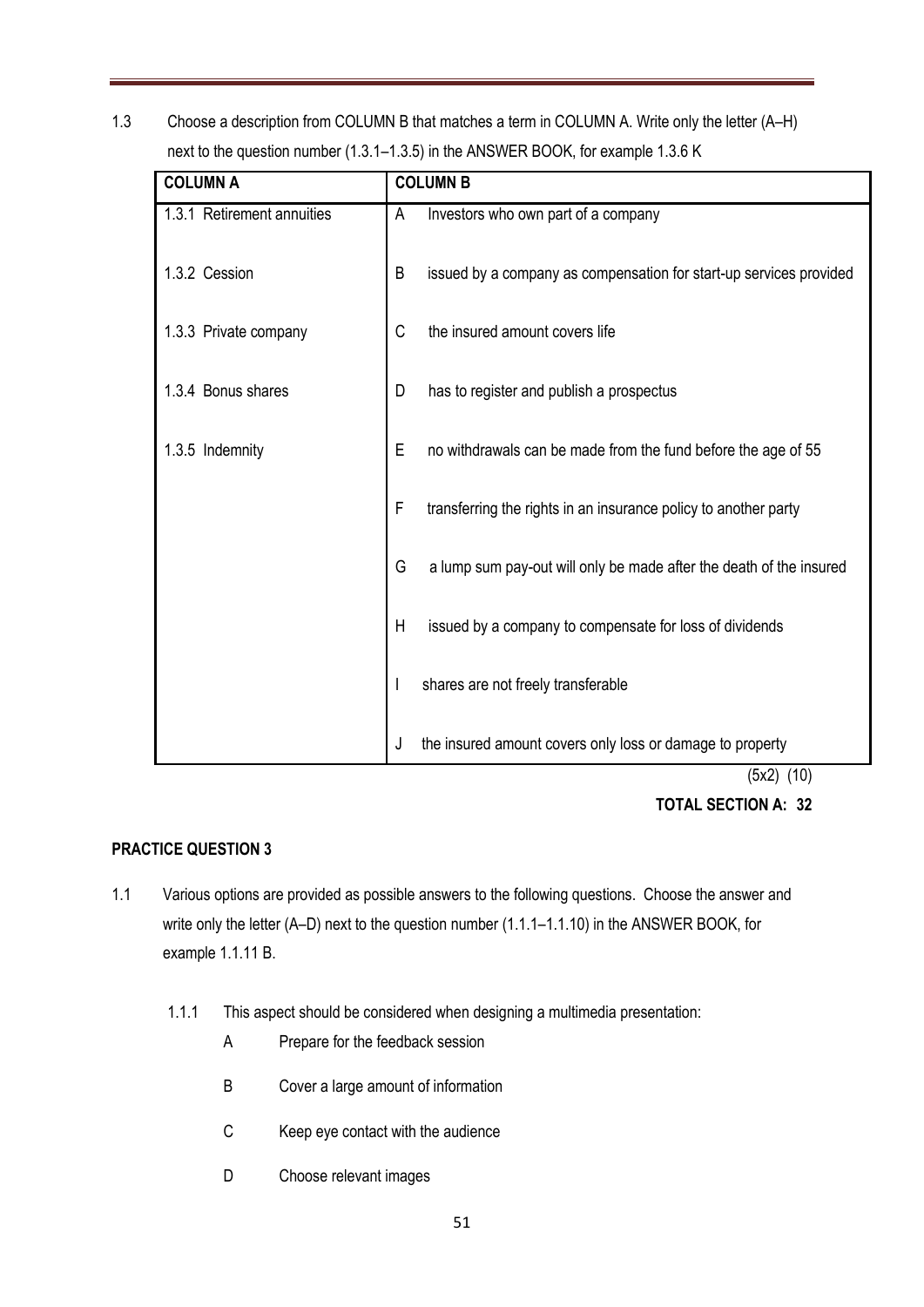- 1.1.2 Thrums Traders insured their building for R80 000. The actual value of the building is R100 000. Damages caused by fire amounted to R50 000. What will be the compensation for the loss?
	- A R100 000
	- B R80 000
	- C R62 500
	- D R40 000
- 1.1.3 The amount that the insured must pay when a claim is lodged:
	- A Excess
	- B Premium
	- C Book value
	- D Interest
- 1.1.4 Gerald lost his job at Green Industries, therefore he is entitled to claim from the …fund.
	- A Road Accident
	- B Compensation
	- C Medical Aid
	- D Unemployment Insurance
- 1.1.5 The …clause is applied to determine the amount that the insurer will pay out, especially when goods are underinsured.
	- A excess
	- B reinstatement
	- C average
	- D subrogation

(5X2) (10)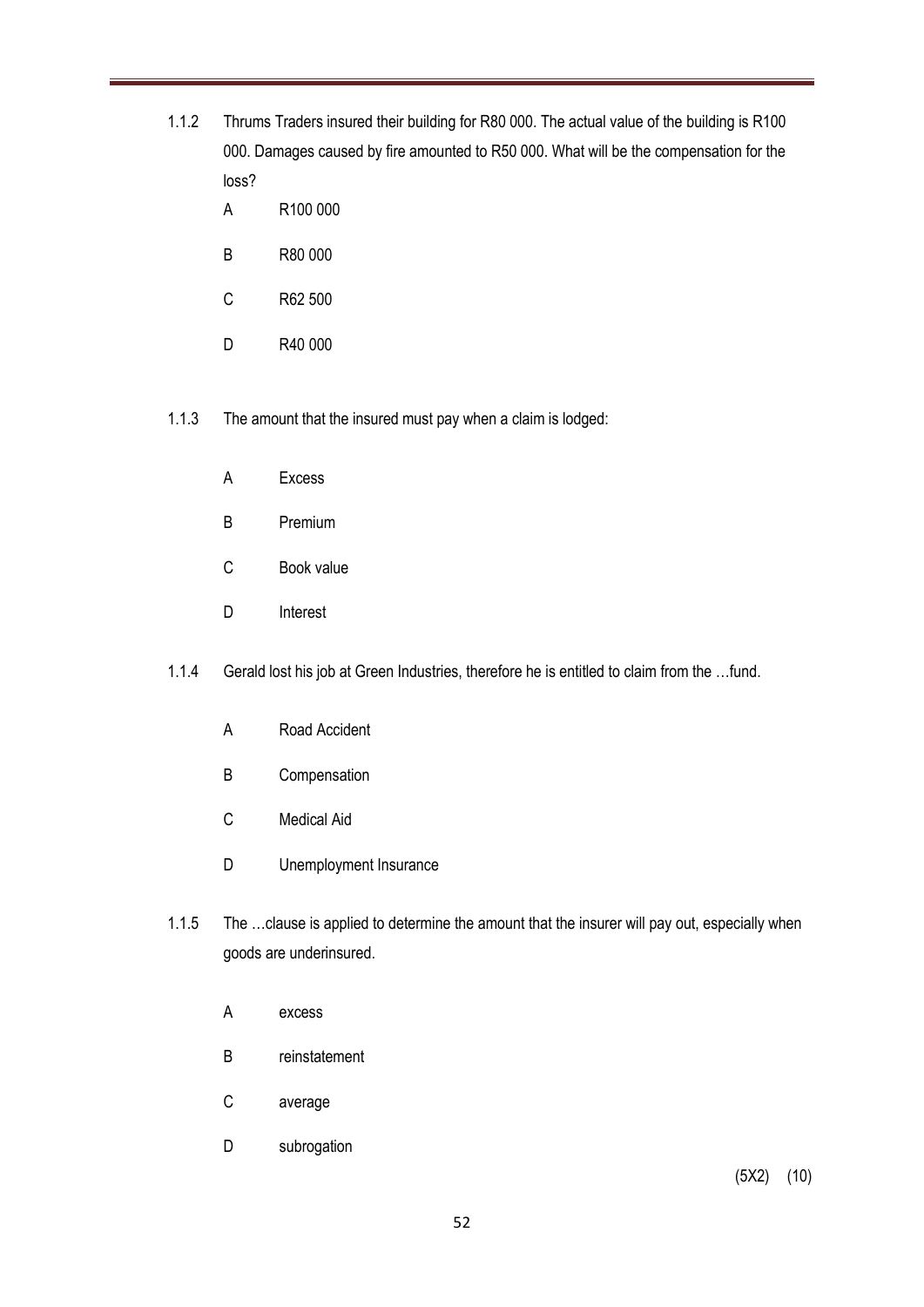1.2 Complete the following statements by using the word(s)/abbreviation in the list below. Write only the word(s)/abbreviation next to the question number (1.2.1–1.2.5) in the ANSWER BOOK.

liability policies; dividends; manager; fixed deposits; retirement annuities; graphs; RSA Retail Savings Bonds; leader; tables; interest

- 1.2.1 A reward paid out to shareholders on the profits of the business is known as ...
- 1.2.2 Gert inspires his workers to do their best. He is therefore a good ...
- 1.2.3 An investor can only withdraw money from … when he/she reaches a certain age.
- 1.2.4 The National Treasury of South Africa offers … as a secure investment option.
- 1.2.5 Collins uses … to display sales figures in columns for his presentation to management.  $(5 \times 2)$  (10)
- 1.3 Choose a description from COLUMN B that matches a term in COLUMN A. Write only the letter (A–H) next to the question number (1.3.1–1.3.5) in the ANSWER BOOK, for example 1.3.6 K

| <b>COLUMN A</b>          | <b>COLUMN B</b>                                                         |
|--------------------------|-------------------------------------------------------------------------|
| 1.3.1 Shareholders       | applies to short-term insurance<br>A                                    |
| 1.3.2 Bar graph          | B<br>investors who lend money to a company                              |
| 1.3.3 Security           | change in technology<br>C                                               |
| 1.3.4 Non-insurable risk | visualise a whole unit and the proportion of its components<br>D        |
| 1.3.5 Debentures         | Ε<br>applies to long term insurance                                     |
|                          | investment of the company<br>F                                          |
|                          | G<br>property damage by natural disasters                               |
|                          | H<br>represents a short-term loan to a business                         |
|                          | a set of sales figures shown as a series of rectangles                  |
|                          | enables businesses to make loans from investors<br>J<br>$(2.0)$ $(4.0)$ |

(5x2) (10)

 **TOTAL SECTION A: 30**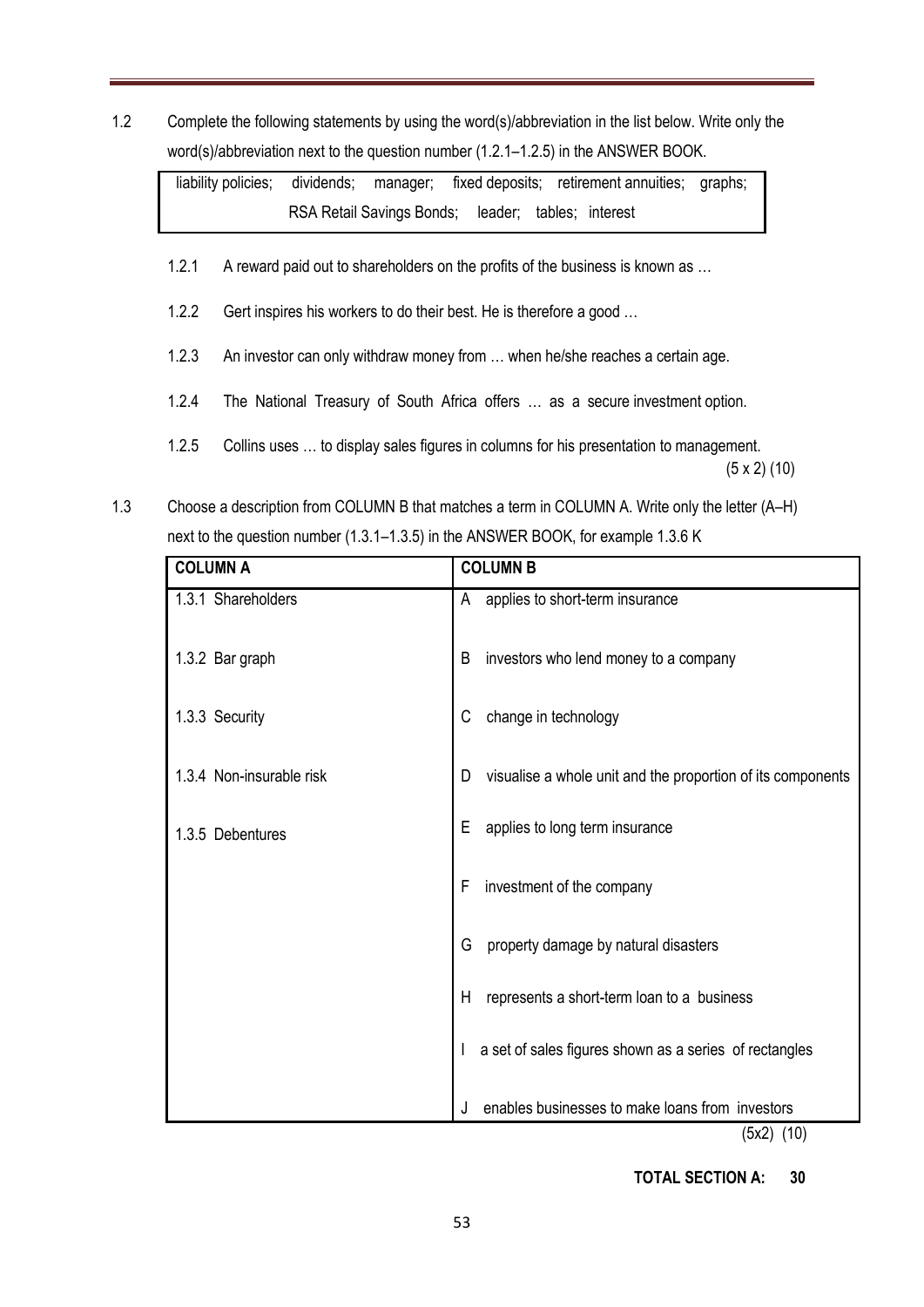## **PRACTICE QUESTION 4 QUESTION 1**

- 1.1 Various options are provided as possible answers to the following questions. Choose the answer and write only the letter (A–D) next to the question numbers (1.1.1 to 1.1.10) in the ANSWER BOOK, e.g. 1.1.11 D.
	- 1.1.1 Which one of the following is an example of compulsory insurance?
		- A Medical aid
		- B Pension Fund
		- C Road Accident Fund
		- D Life insurance
	- 1.1.2 An example of a non-verbal presentation is information in the form of a/an ...
		- A Slide shows
		- B data projector
		- C video conferencing
		- D oral report.
	- 1.1.3 Which one of the following is a function of the Johannesburg Securities Exchange(JSE)?
		- A Helps investors to choose between different share options
		- B Raises primary capital
		- C Serves as an instrument for pricing
		- D Does not provide protection for investors

(3x2) (6)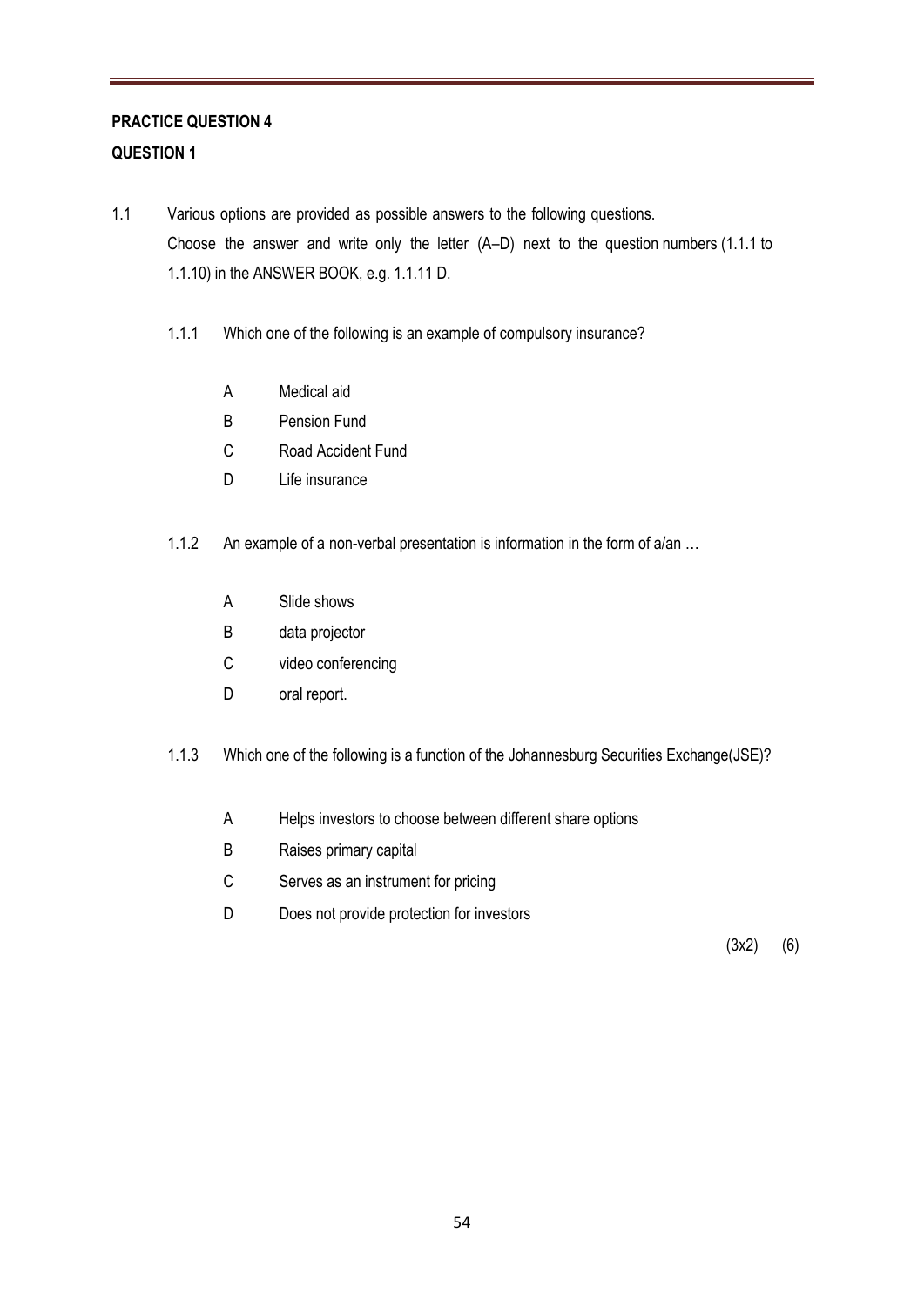1.2 Complete the following statements by using the words provided in the list below. Write only the word(s) next to the question numbers (1.2.1 to 1.2.5) in the ANSWER BOOK.

|       | interest; STRATE; average clause; verbal                                                                             |
|-------|----------------------------------------------------------------------------------------------------------------------|
| 1.2.1 | A person / business can buy shares electronically via  on the JSE.                                                   |
| 1.2.2 | Thandeka earnedcalculated on the principal amount and accumulated<br>interest.                                       |
| 1.2.3 | Fire and theft are examples of short-term                                                                            |
| 1.2.4 | Businesses may use Power-Point during a presentation in the workplace.                                               |
| 1.2.5 | The insurance company will apply the  when goods are insured for less than their market<br>value.<br>(10)<br>(5 x 2) |

simple interest; non-verbal; assurance; SENS; reinstatement; insurance; compound